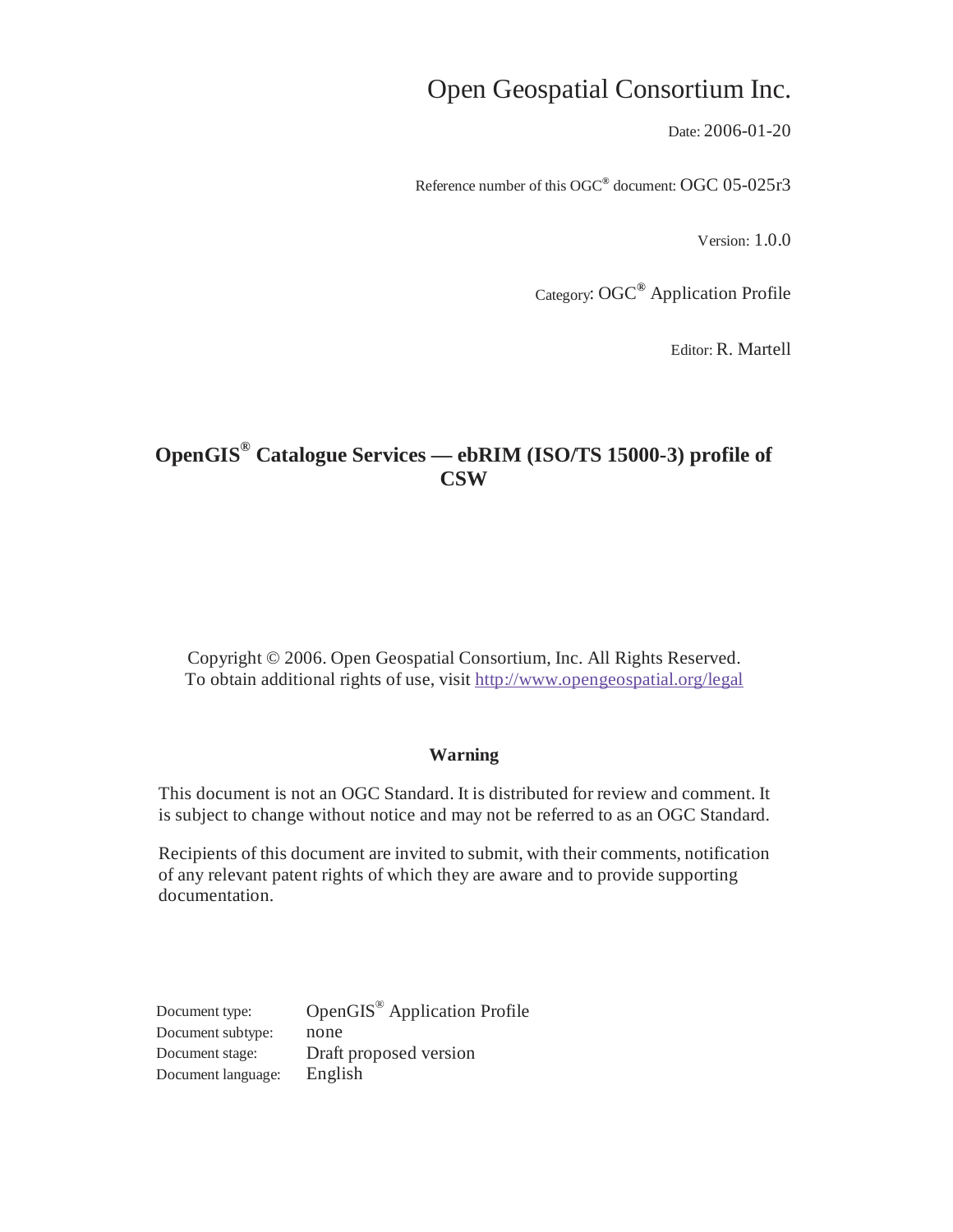# **Contents**

| i.                                                                     |  |
|------------------------------------------------------------------------|--|
| $\overline{11}$ .                                                      |  |
| iii.                                                                   |  |
| iv.                                                                    |  |
| V.                                                                     |  |
|                                                                        |  |
|                                                                        |  |
| 1                                                                      |  |
| 2                                                                      |  |
| 3                                                                      |  |
| $\overline{4}$                                                         |  |
| 5<br>5.1<br>5.2<br>5.3                                                 |  |
| 6<br>6.1<br>6.2<br>6.3<br>6.4<br>6.5<br>6.5.1<br>6.5.2<br>6.5.3<br>6.6 |  |
| 7<br>7.1<br>7.2<br>7.3<br>7.4<br>7.5<br>7.6<br>7.7                     |  |
| 8<br>8.1<br>8.1.1                                                      |  |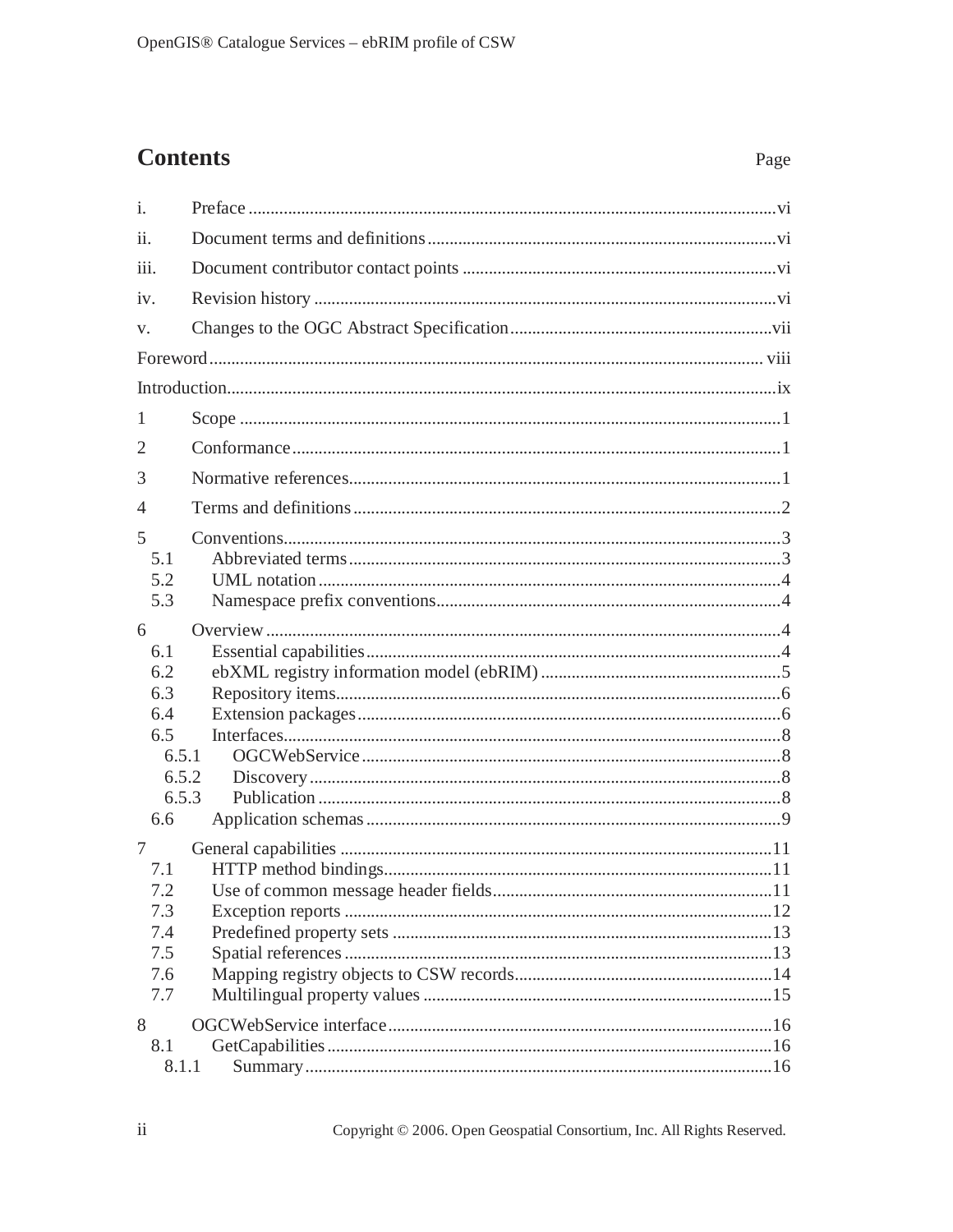| 8.1.2  |  |
|--------|--|
| 8.1.3  |  |
| 8.1.4  |  |
| 8.1.5  |  |
| 8.1.6  |  |
| 9      |  |
| 9.1    |  |
| 9.1.1  |  |
| 9.1.2  |  |
| 9.1.3  |  |
| 9.1.4  |  |
| 9.1.5  |  |
| 9.1.6  |  |
| 9.1.7  |  |
| 9.1.8  |  |
| 9.1.9  |  |
| 9.1.10 |  |
| 9.2    |  |
| 9.2.1  |  |
| 9.2.2  |  |
| 9.2.3  |  |
| 9.2.4  |  |
| 9.3    |  |
| 9.3.1  |  |
| 9.3.2  |  |
| 9.3.3  |  |
| 9.3.4  |  |
| 9.4    |  |
| 9.4.1  |  |
| 9.4.2  |  |
| 9.4.3  |  |
| 9.4.4  |  |
| 9.5    |  |
| 9.5.1  |  |
| 9.5.2  |  |
| 9.5.3  |  |
| 9.5.4  |  |
| 10     |  |
| 10.1   |  |
| 10.1.1 |  |
| 10.1.2 |  |
| 10.1.3 |  |
| 10.1.4 |  |
| 10.2   |  |
| 10.2.1 |  |
| 10.2.2 |  |
| 10.2.3 |  |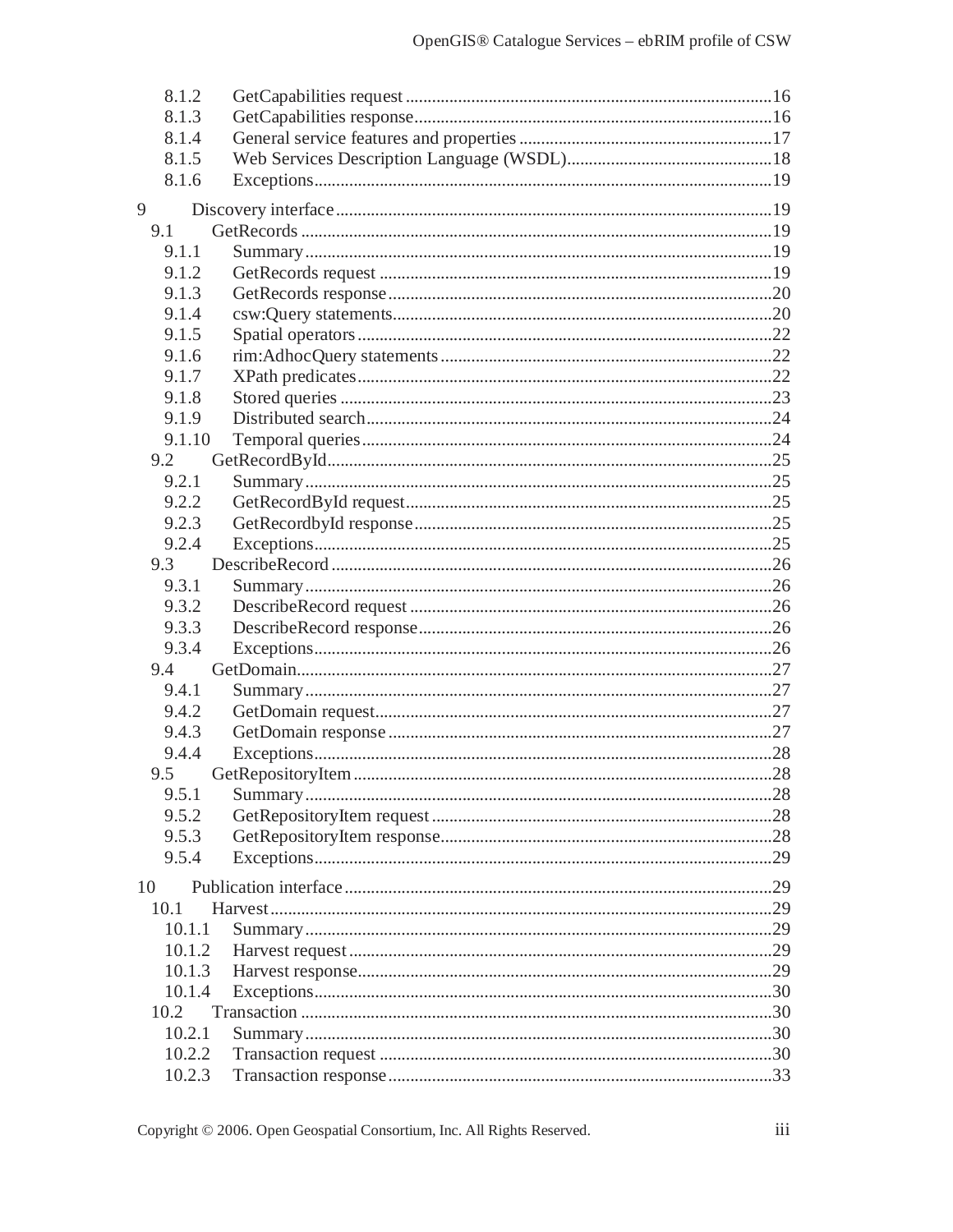| A.1        |                                                            |  |
|------------|------------------------------------------------------------|--|
| A.1.1      |                                                            |  |
| A.1.2      |                                                            |  |
| A.1.3      | Test case for valid XML entity body in response message 34 |  |
| A2         |                                                            |  |
| A.2.1      |                                                            |  |
| A.2.2      |                                                            |  |
|            |                                                            |  |
| <b>B.1</b> |                                                            |  |
| B.2        |                                                            |  |
| B.3        |                                                            |  |
| <b>B.4</b> |                                                            |  |
| <b>B.5</b> |                                                            |  |
|            |                                                            |  |
|            |                                                            |  |
| D.1        |                                                            |  |
| D.2        |                                                            |  |
|            |                                                            |  |
|            |                                                            |  |

# **Figures**

## Page

# **Tables**

# Page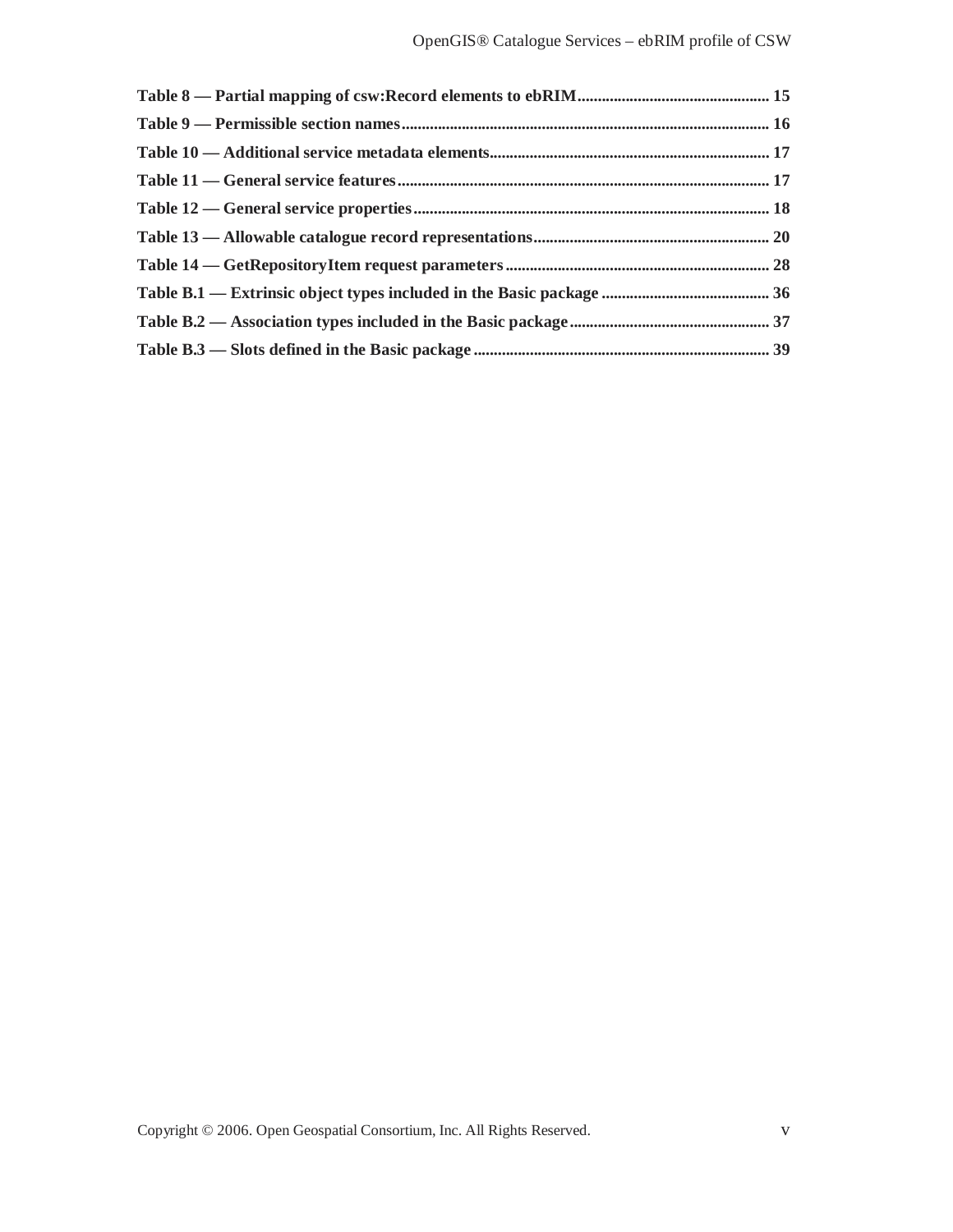# **i. Preface**

The OGC Catalogue Services 2.0 specification (OGC 04-021r3) establishes a general framework for implementing catalogue services that can be applied to meet the needs of stakeholders in a wide variety of domains. This application profile is based on the HTTP protocol binding described in Clause 10 of the Catalogue 2.0 specification; it qualifies as a 'Class 2' profile under the terms of ISO 19106 since it includes extensions permitted within the context of the base specifications, some of which are not part of the ISO 19100 series of geomatics standards.

## **ii. Document terms and definitions**

This document uses the specification terms defined in Subclause 5.3 of [OGC 05-008], which is based on the ISO/IEC Directives, Part 2. Rules for the structure and drafting of International Standards. In particular, the word "shall" (not "must") is the verb form used to indicate a requirement to be strictly followed to conform to this specification.

# **iii. Document contributor contact points**

| All questions regarding this document should be directed to the editor or the contributors: |  |
|---------------------------------------------------------------------------------------------|--|
|---------------------------------------------------------------------------------------------|--|

| <b>Name</b>                                                                 | Organization          |
|-----------------------------------------------------------------------------|-----------------------|
| D. Androsevic <dandrosevicatgaldosincdotcom></dandrosevicatgaldosincdotcom> | Galdos Systems, Inc.  |
| R. Martell (Editor) <rmartellatgaldosincdotcom></rmartellatgaldosincdotcom> | Galdos Systems, Inc.  |
| J. Sonnet <jerome.sonnetationicsoftdotcom></jerome.sonnetationicsoftdotcom> | <b>IONIC Software</b> |
| L. Stainsby <lstainsbyatgaldosincdotcom></lstainsbyatgaldosincdotcom>       | Galdos Systems, Inc.  |
| P. Vretanos <pvretanoatcubewerxdotcom></pvretanoatcubewerxdotcom>           | CubeWerx Inc.         |

# **iv. Revision history**

| Date                         | <b>Release</b> | <b>Editor</b>                | <b>Primary clauses</b><br>modified | <b>Description</b>           |
|------------------------------|----------------|------------------------------|------------------------------------|------------------------------|
| $2005 - 08 - 11$   0.10.1    |                | $R.$ Martell $\parallel$ All |                                    | Adopted latest OGC template. |
| $2005 - 09 - 15 \mid 0.10.2$ |                | R. Martell                   |                                    |                              |
| $2005 - 10 - 17$   0.10.3    |                |                              | R. Martell $\vert$ 10.2. Annex A   | Candidate 1.0 release        |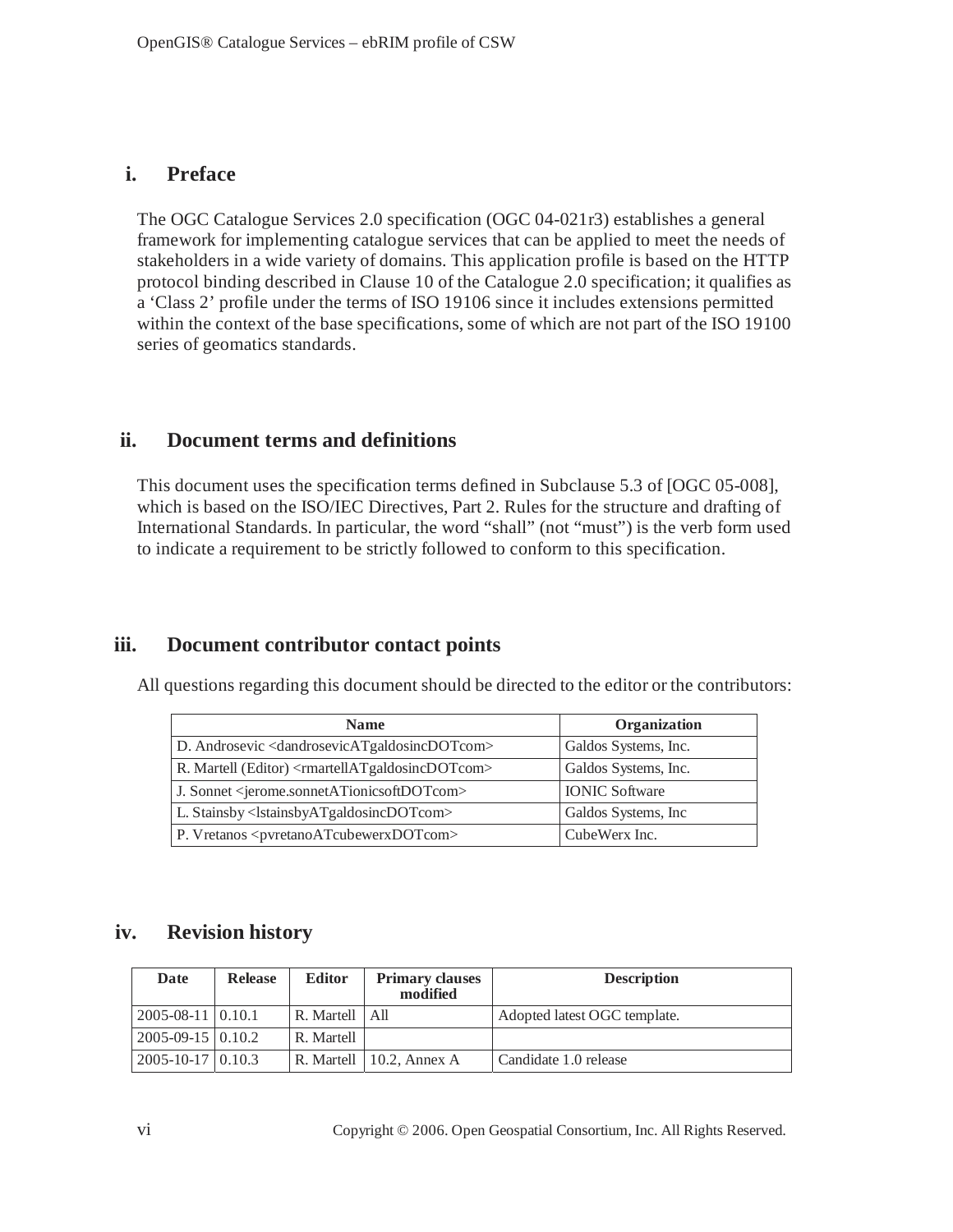# **v. Changes to the OGC Abstract Specification**

The OpenGIS® Abstract Specification does not require any changes to accommodate the technical content of this document.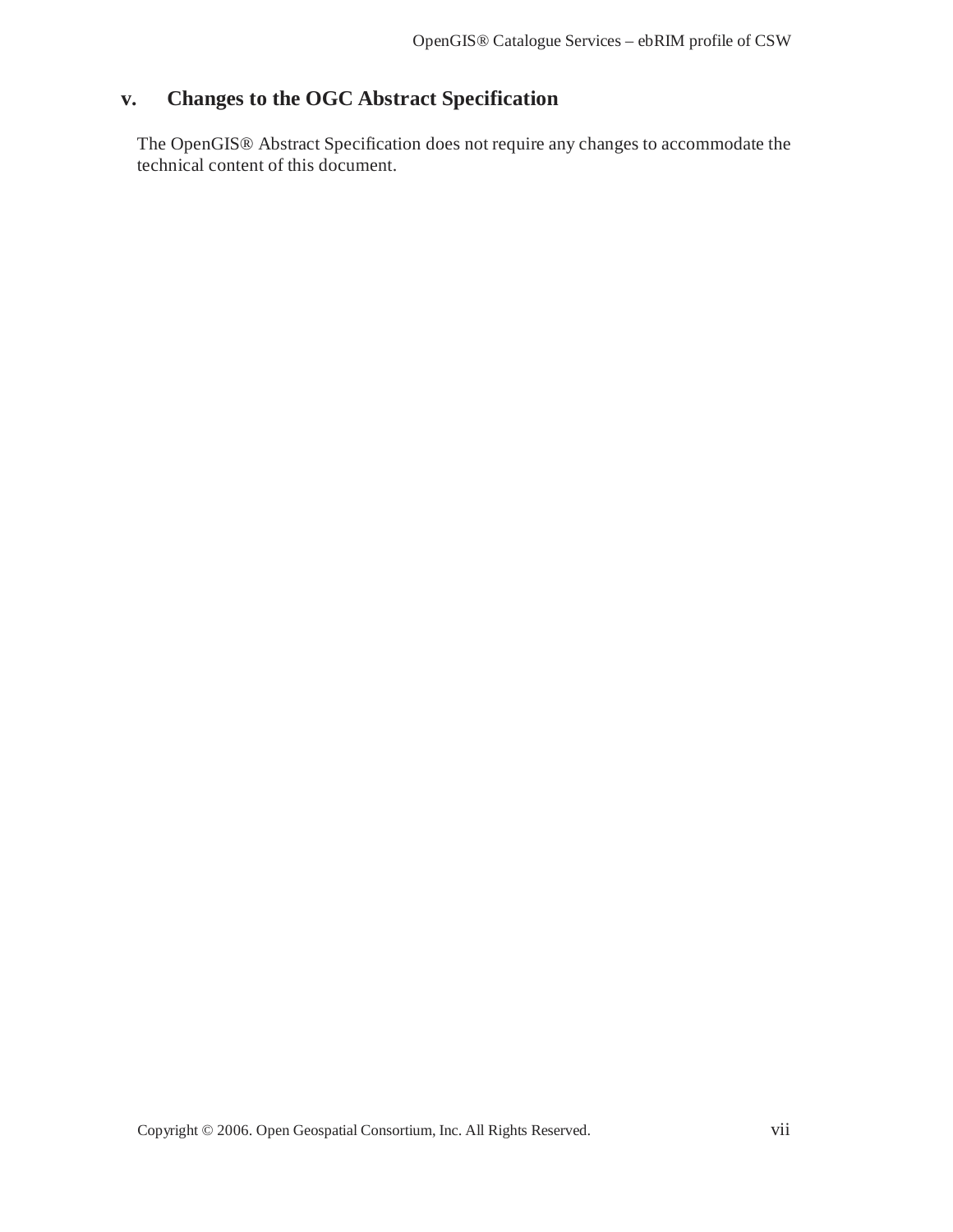# **Foreword**

This revision cancels and replaces OGC document 05-025. It depends primarily on the following base standards and specifications:

- − OGC Catalogue Services Specification 2.0, with Technical Corrigendum 1 (OGC 04-021r3)
- − OWS Common Implementation Specification 1.0 (OGC 05-008)
- − Filter Encoding Implementation Specification 1.1 (OGC 04-095)
- − OASIS ebXML Registry Information Model v3.01
- − IETF RFC 2616 (Hypertext Transfer Protocol -- HTTP/1.1)

This document includes four annexes. Annexes A and B are normative; all others are informative.

Attention is drawn to the possibility that some of the elements of this document may be the subject of patent rights. The OGC shall not be held responsible for identifying any or all such patent rights.

 $\overline{a}$ 

<sup>&</sup>lt;sup>1</sup> The ebXML registry information model (ebRIM) is also published as ISO/TS 15000-3.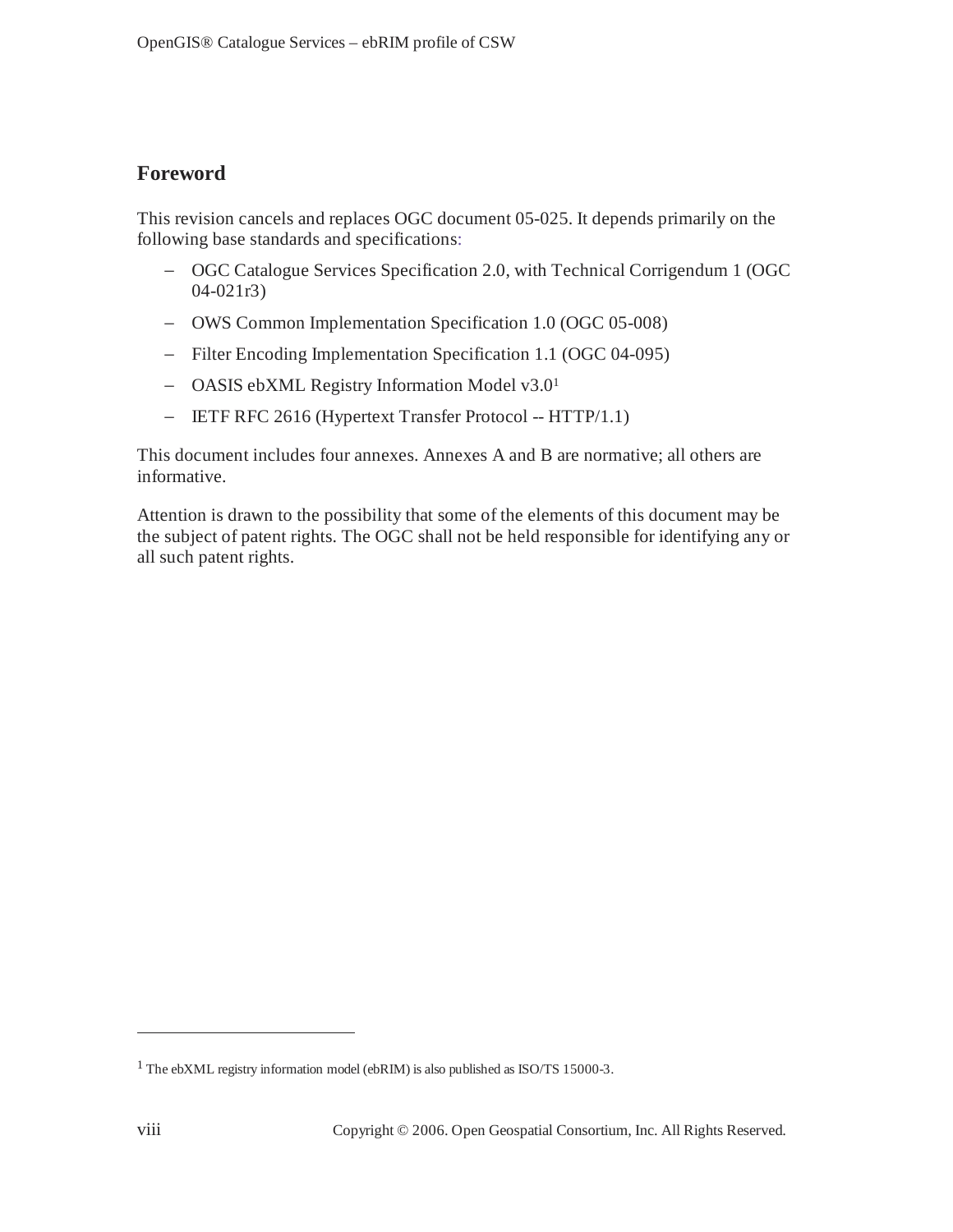# **Introduction**

 $\overline{a}$ 

The target audience for this document includes client and service developers, system testers, and users who want to acquire a deeper understanding of catalogue services. The specification encompasses three interrelated views that reflect different viewpoints on a catalogue service. Each viewpoint<sup>2</sup> focuses on different areas of concern:

- *Enterprise* describes the general capabilities of the service in light of functional and non-functional requirements (for catalogue users and system testers);
- *Information* defines the kinds of information handled by the catalogue and the policies to be enforced (for catalogue users, developers, and testers);
- *Computational* specifies the public interfaces, allowable interactions, and protocol bindings (for developers and testers).

This document defines an application profile of an OGC Catalogue service; it is primarily based on the HTTP binding (the CSW part) described in Clause 11 of the OGC Catalogue Services Specification, version 2.0 (OGC 04-021r3). The profile constrains the usage of several base specifications and introduces some additional search, retrieval, and transaction capabilities.

The terms 'catalogue' and 'registry' are often used interchangeably, but the following distinction is made in this application profile: a registry is a specialized catalogue that exemplifies a formal registration process such as those described in ISO 19135 or ISO 11179-6. A registry is typically maintained by an authorized registration authority who assumes responsibility for complying with a set of policies and procedures for accessing and managing registry content. This profile does not stipulate any particular registration policies that must be enforced by a conforming implementation.

 $2$  The Reference Model of Open Distributed Processing (RM-ODP, ISO/IEC 10746) is the architectural framework adopted by the OGC and ISO/TC 211 for specifying software-intensive systems. In IEEE 1471 terminology the RM-ODP framework provides a set of library viewpoints.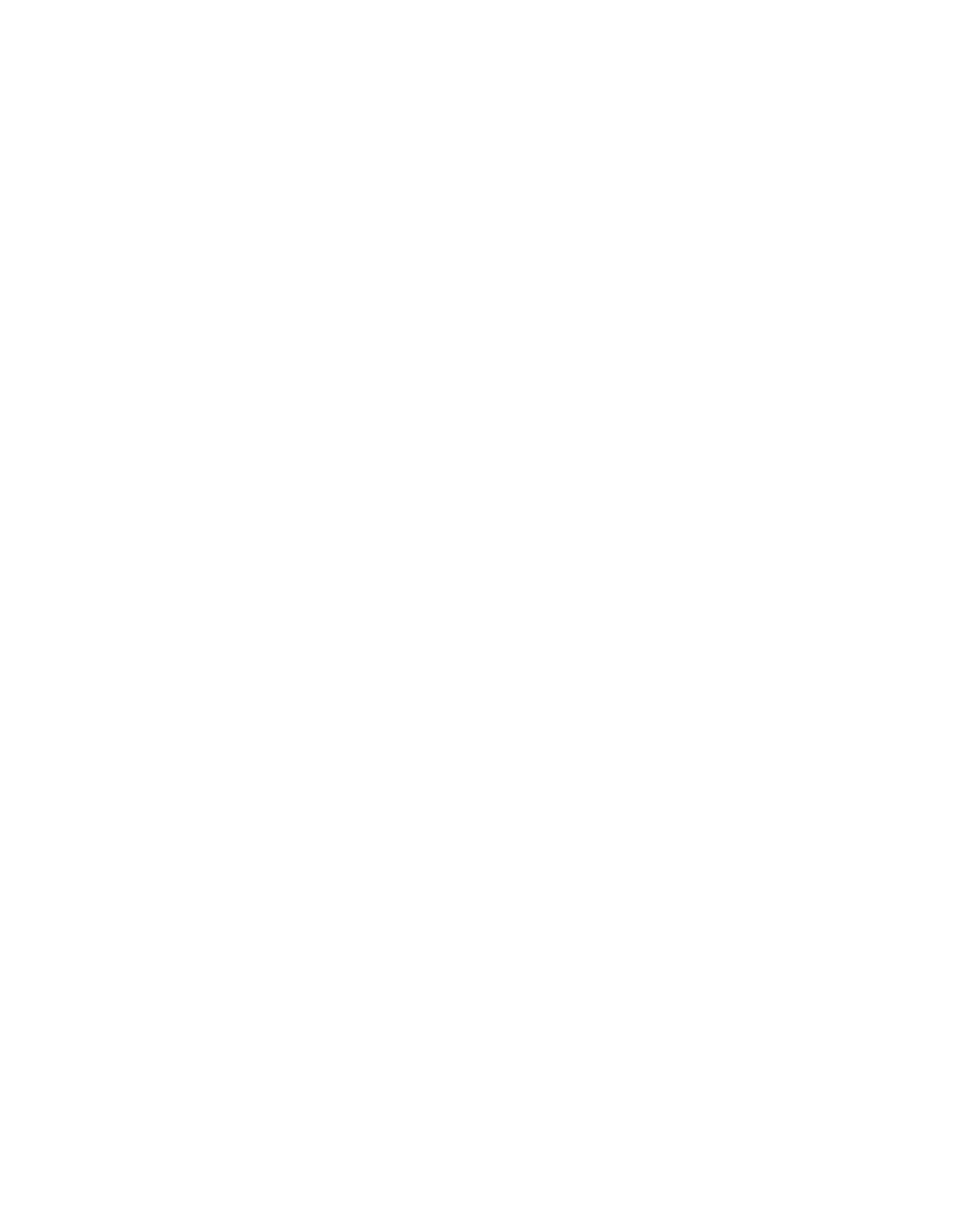# **OpenGIS® Catalogue Services — ebRIM (ISO/TS 15000-3) profile of CSW**

#### **1 Scope**

A catalogue implementation that conforms to this profile can serve many purposes in a variety of application domains; it provides facilities for discovering and advertising a wide variety of information resources. While such resources are often labelled as "metadata", it is rarely possible to maintain an absolute distinction—what is deemed data in one context may be considered metadata in another. The catalogue information model is a general and flexible one that can be employed to handle many kinds of information resources—artifacts—including but not limited to: service offers, interface definitions, dataset descriptions, application schemas, and classification schemes. The service may be used to catalogue resources located in both local and remote repositories. Representations of these resources are exchanged using the standard HTTP/1.1 protocol.

#### **2 Conformance**

Conformance with this specification shall be checked using all the relevant tests specified by the Abstract Test Suite (ATS) in Annex A (normative). The framework, concepts, and methodology for testing, and the criteria to be achieved to claim conformance are specified in ISO 19105: Geographic information — Conformance and Testing.

In addition to satisfying the requirements stipulated in all normative clauses and Annex A, a catalogue implementation must also satisfy all relevant requirements in the following base specifications:

- OGC Catalogue Services 2.0, Clause 10 (OGC 04-021r3, with Corr. 1)
- OGC Web Services Common Specification 1.0 (OGC 05-008)
- OGC Filter Encoding Implementation Specification 1.1 (OGC 04-095)
- OASIS ebXML Registry Information Model, Version 3.0

#### **3 Normative references**

The following normative documents contain provisions that, through reference in this text, constitute provisions of this document. For dated references, subsequent amendments to, or revisions of, any of these publications do not apply. For undated references, the latest edition of the normative document referred to applies.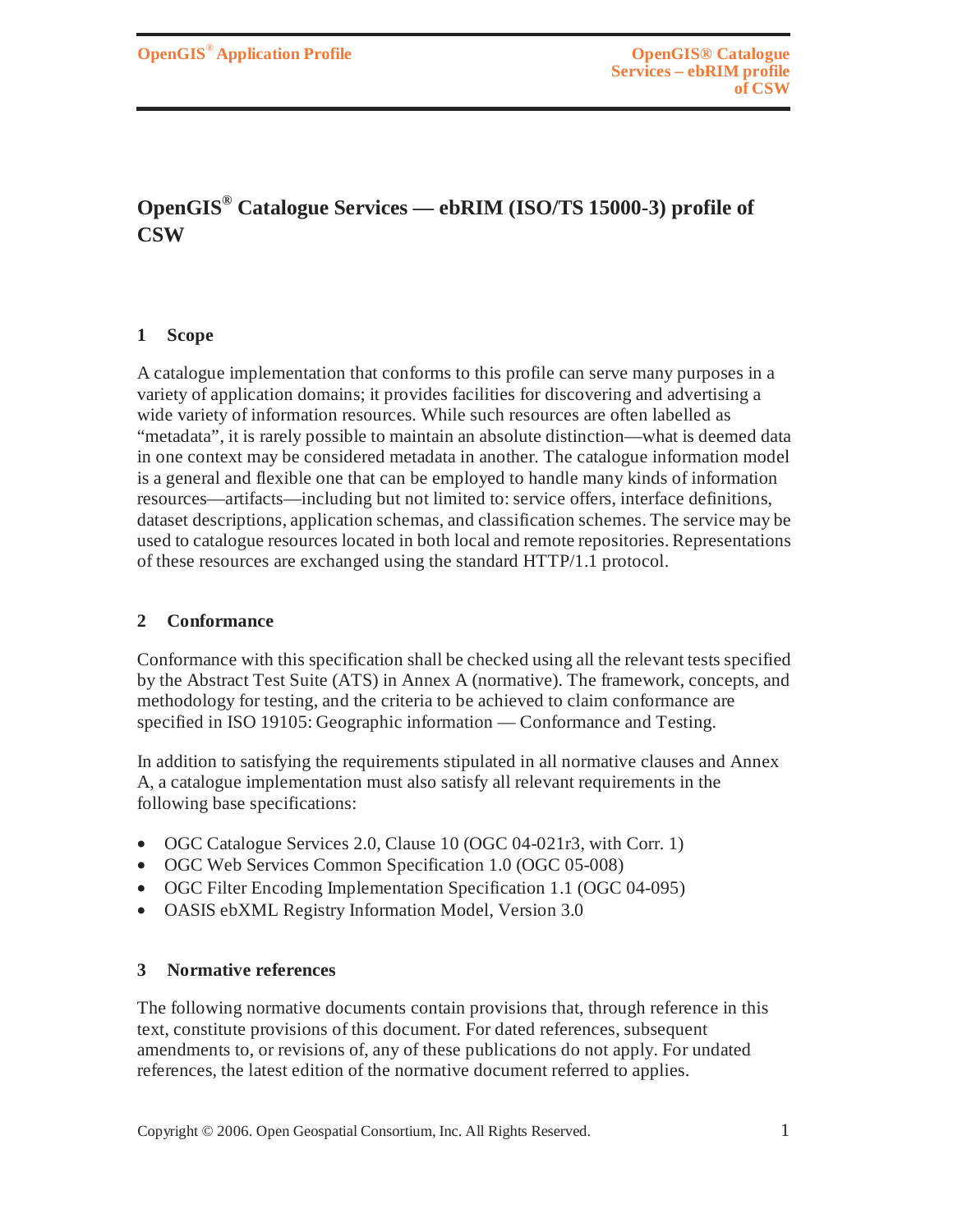ISO 19105:2000, *Geographic information — Conformance and Testing.*

ISO/IEC 19106:2003, *Geographic Information – Profiles.* 

ISO/IEC 19108:2002, *Geographic Information – Temporal schema.*

ISO/IEC 19119:2003, *Geographic Information – Services*

ISO/IEC 19125-1:2004, *Geographic Information – Simple Feature Access – Part 1: Common architecture*.

ISO/CD 19136, *Geographic Information – Geography Markup Language*.

IETF RFC 2388, *Returning values from forms: multipart/form-data*, Proposed Standard (August 1998), available [online]: <http://www.apps.ietf.org/rfc/rfc2388.html>.

IETF RFC 2616, *Hypertext Transfer Protocol -- HTTP/1.1*, Draft IETF Standard (June 1999), available [online]: <http://www.apps.ietf.org/rfc/rfc2616.html>.

OASIS ebRIM, *ebXML Registry Information Model Version 3.0*, OASIS Standard (May 2005), available [online]: <http://www.oasis-

open.org/committees/download.php/13591/docs.oasis-open.orgregrepv3.0specsregrep $rim-3.0$ -os.pdf>.

OGC 04-095, *Filter Encoding Implementation Specification*, version 1.1.0 (3 May 2005), available [online]: <http://portal.opengeospatial.org/files/?artifact\_id=8340>.

OGC 04-021r3, *OGC™ Catalogue Services Specification*, version 2.0. (May 2005, includes Technical Corrigendum 1).

OGC 05-008, *OGC Web Services Common Specification,* version 1.0 (May 2005).

In addition to this document, this specification includes several normative XML Schema files, which are available online in the OGC schema repository at this base URL  $\lt$ http://schemas.opengis.net/csw-ebrim/1.0.0>. These XML Schema files are also bundled with the present document. In the event of a discrepancy between the bundled and online versions of the XML Schema files, the online resources shall be considered authoritative.

## **4 Terms and definitions**

For the purposes of this specification, the definitions specified in Clause 4 of the *OGC Web Services Common Specification* [OGC 05-008] shall apply. In addition, the following terms and definitions apply.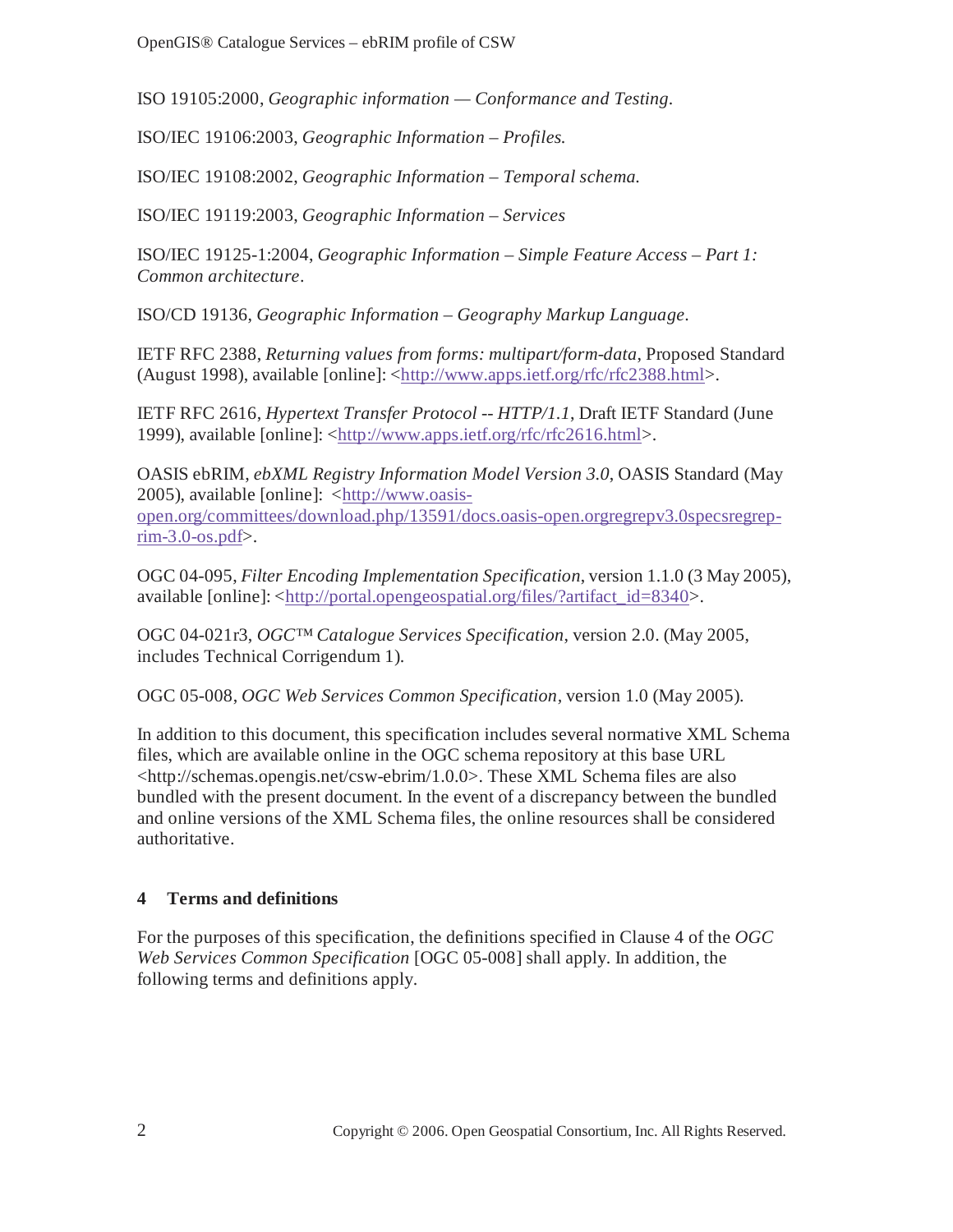## **4.1**

#### **extension package**

cohesive set of registry objects and related artifacts that extend the core information model to meet the needs of some application domain or community of practice.

NOTE Examples: a Geodesy package for CRS definitions; a Gazetteer package for feature registries.

#### **4.2**

### **extrinsic object**

registry object that describes a repository item, the content of which is not constrained by the information model.

NOTE Examples include: an XML Schema, a data set description, a thumbnail image.

## **4.3**

#### **registration**

assignment of an unambiguous identifier to an administered item in a way that makes the assignment available to interested parties. [ISO 11179-6]

## **4.4**

### **registry object**

administered item (an instance of the ebXML registry information model) published in a registry.

## **4.5**

#### **version**

resource that contains a copy of a particular state of a version-controlled registry object or repository item.

#### **4.6**

#### **version history**

set containing all versions of a particular version-controlled resource.

#### **5 Conventions**

#### **5.1 Abbreviated terms**

Most of the abbreviated terms listed in Subclause 5.1 of the OWS Common Implementation Specification [OGC 05-008] apply to this document, plus the following abbreviated terms.

| ATS.        | Abstract test suite                      |
|-------------|------------------------------------------|
| ebRIM       | ebXML Registry Information Model         |
| <b>SUT</b>  | <b>System Under Test</b>                 |
| <b>WSDL</b> | <b>Web Services Description Language</b> |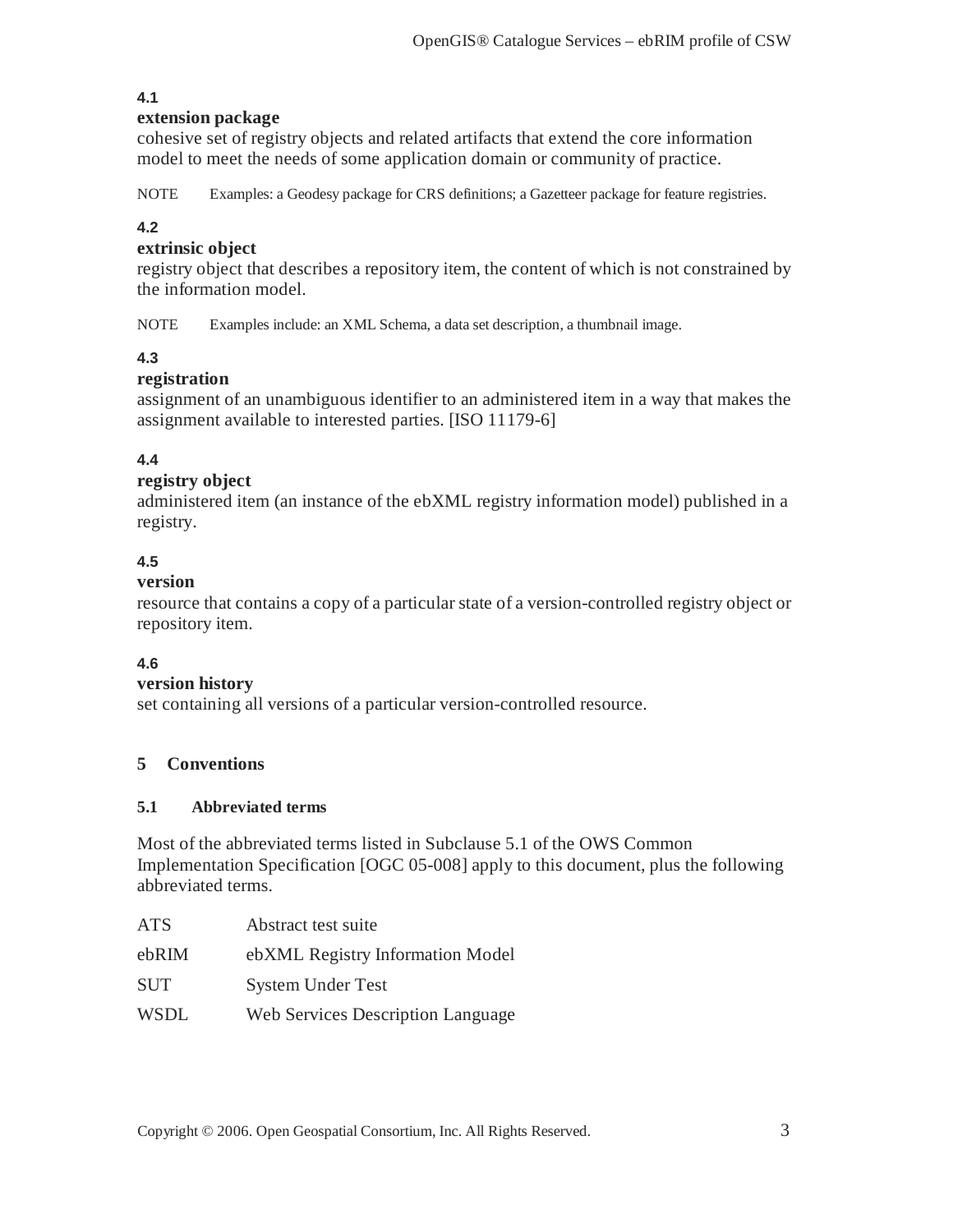# **5.2 UML notation**

Some of the diagrams that appear in this document are presented using the Unified Modeling (UML) notation. Subclause 5.2 of [OGC 05-008] provides some general guidance regarding the use of class diagrams.

## **5.3 Namespace prefix conventions**

Table 1 lists the namespaces used in this document and the specifications in which they are defined. The prefixes are **not** normative and are merely chosen for convenience; they may appear in examples without being formally declared, and have no semantic significance. The namespaces to which the prefixes correspond are normative, however.

| <b>Prefix</b> | <b>Namespace URI</b>                                                   | <b>Specification</b>                                  |
|---------------|------------------------------------------------------------------------|-------------------------------------------------------|
| <b>WIS</b>    | http://www.opengis.net/cat/wrs                                         | CSW-ebRIM profile                                     |
| rim           | urn:oasis:names:tc:ebxml-regrep:xsd:rim:3.0                            | OASIS ebRIM 3.0                                       |
| CSW           | http://www.opengis.net/cat/csw                                         | CSW part (Clause 10) of OGC<br>Catalogue Services 2.0 |
| <b>OWS</b>    | http://www.opengeospatial.net/ows                                      | OGC Common 1.0                                        |
| ogc           | http://www.opengis.net/ogc                                             | OGC Filter 1.1                                        |
| gml           | http://www.opengis.net/gml                                             | <b>OGC GML 3.1.1</b>                                  |
| dc            | http://purl.org/dc/elements/1.1/                                       | Namespace Policy for the<br>DCMI <sup>a</sup>         |
| xlink         | http://www.w3.org/1999/xlink                                           | <b>XML</b> Linking Language<br>(XLink) Version 1.0    |
| a             | See <http: dcmi-namespace="" documents="" dublincore.org=""></http:> . |                                                       |

**Table 1 — Namespace mappings** 

# **6 Overview**

## **6.1 Essential capabilities**

A service-oriented architecture must support some fundamental interactions: publishing resource descriptions so that they are accessible to prospective users (*publish*); discovering resources of interest according to some set of search criteria (*discover*); and then interacting with the resource provider to access the desired resources (*bind*). Within such an architecture a catalogue service plays the essential role of matchmaker by providing publication and search functionality, thereby enabling a requester to dynamically discover and communicate with a suitable resource provider without requiring the Requester to have advance knowledge about the Provider (Figure 1).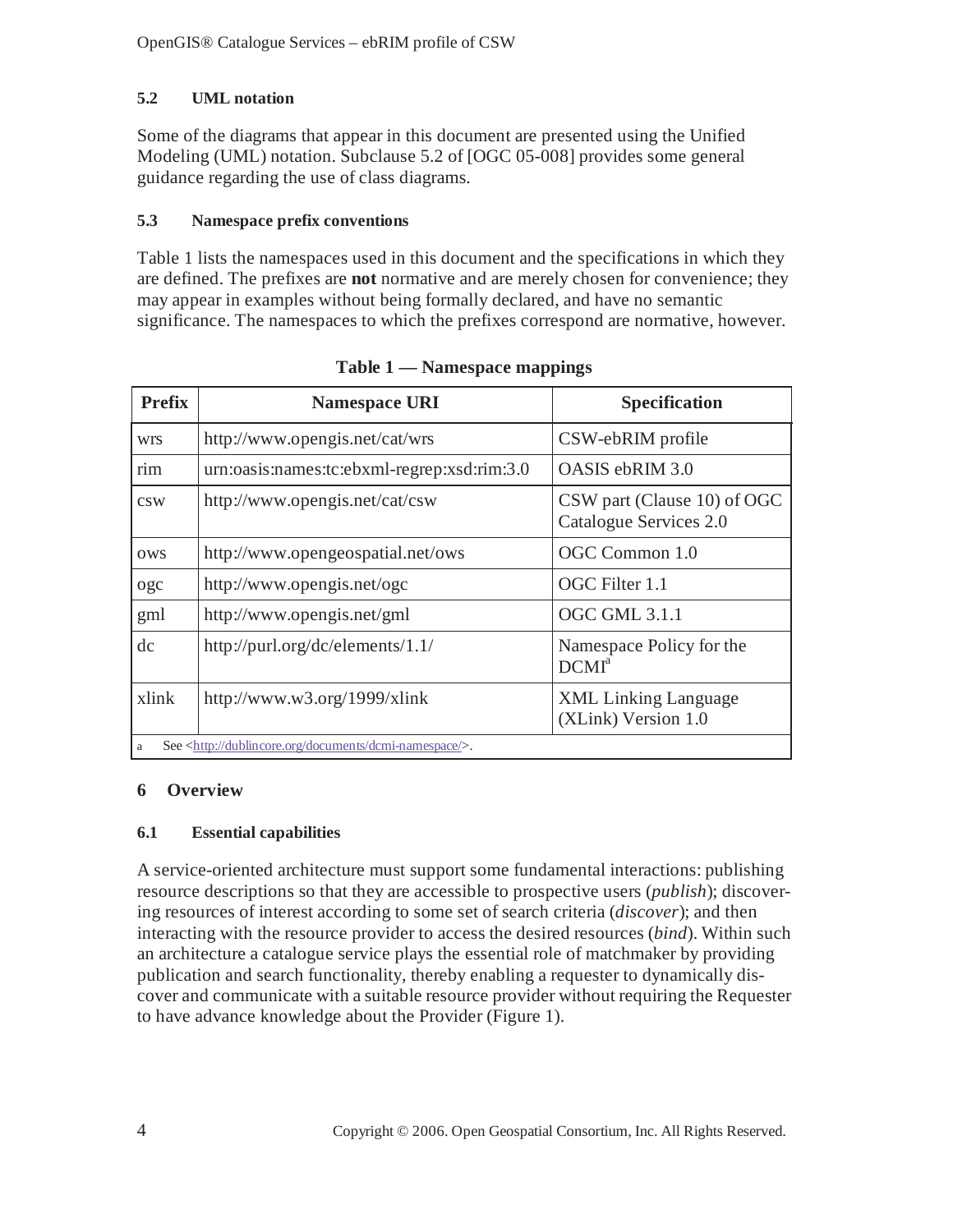

**Figure 1 — Essential interactions in a service-oriented architecture** 

The essential purpose of a catalogue service is to enable a user to locate, access, and make use of resources in an open, distributed system by providing facilities for retrieving, storing, and managing many kinds of resource descriptions. The metadata repository managed by the catalogue can store a welter of resource descriptions that conform to any standard Internet media type, such as: XML schemas, thumbnail representations of remotely sensed images, audio annotations, specification documents, a simple map of a meteorological sensor network, and style sheets for generating detailed topographic maps. Furthermore, arbitrary relationships among catalogued items can be expressed by creating links between any two resource descriptions. For example, a service offer may be associated with descriptions of the data sets that can be acquired using the service.

## **6.2 ebXML registry information model (ebRIM)**

The information model is based on the OASIS ebXML Registry Information Model (ebRIM), version 3.0. This logical model specifies how catalogue content is structured and interrelated; it constitutes a public schema for discovery and publication purposes. The UML representation shown in Figure 2 is intended to provide a condensed, informative overview of the information model—it is not normative. The OASIS standard defines a normative XML Schema for representing registry objects.

The information model is a general and flexible one with several extensibility points. A cohesive set of extensions that address the needs of a particular application domain or community of practice are declared as parts of an extension package. An extension package is a RegistryPackage that has some membership restrictions (Subclause 6.4 ).

An instance of rim:RegistryObject (or one of its subtypes) may be included in a CSW message in any context where a record representation is allowed; for example, as a child of the csw:SearchResults element in a GetRecordsResponse message. The ebRIM representations are provided if the value of the outputSchema attribute specified in the GetRecords request matches the namespace of the ebRIM schema. The ebRIM registry object representation must be used in all insert and update statements appearing within a csw:Transaction request.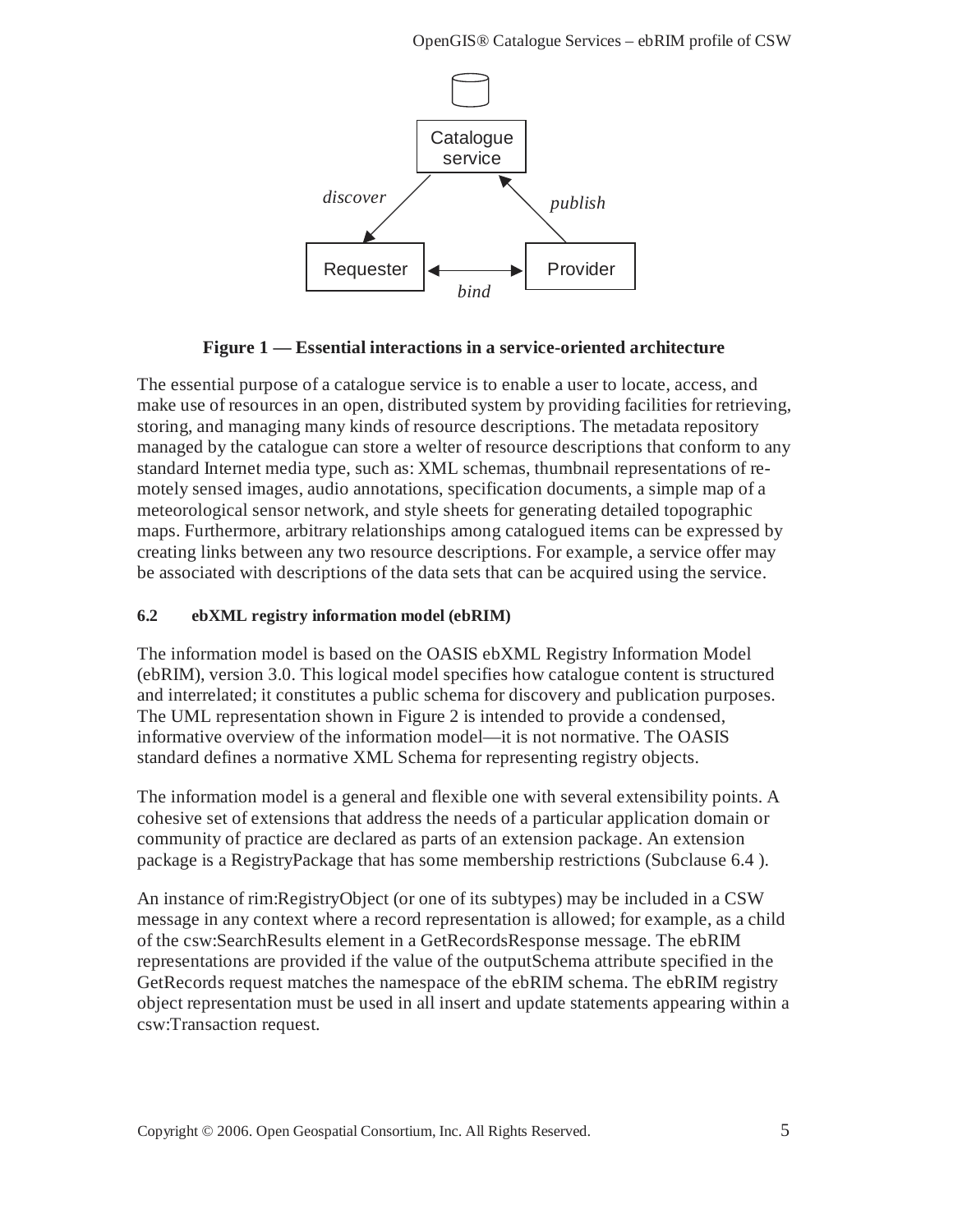



## **6.3 Repository items**

The ebRIM defines an ExtrinsicObject type as a sort of proxy for an internally (or externally) managed repository item that conforms to some well-known content type, as indicated by the value of the rim:ExtrinsicObject/@mimeType attribute; this value must correspond to a registered MIME media type. The service capabilities document lists supported content types as values of the "mime-types" service property (see Subclause 8.1.4).

## **6.4 Extension packages**

This application profile is intended to provide a flexible, general-purpose catalogue service that can be adapted to meet the needs of diverse communities of practice within the geospatial domain. The principal means of customizing the behaviour and content of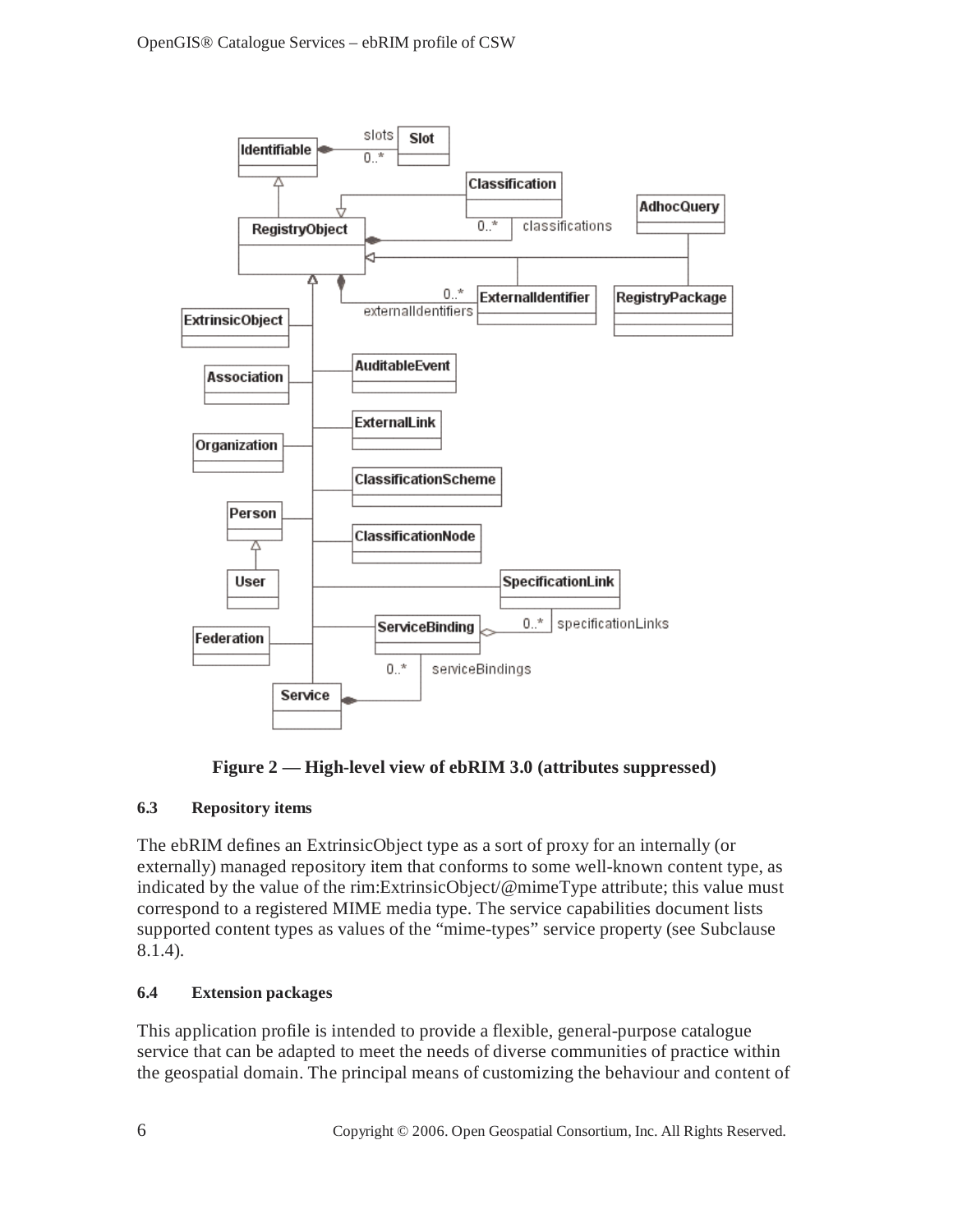a catalogue service is by defining an extension package to exploit the extensibility points offered by ebRIM that enable it to be tailored for specific purposes; these extensibility points include:

- additional object types as specified by the value for the ExtrinsicObject.objectType attribute;
- new kinds of associations that link registry objects, as specified by the value of the Association.associationType attribute;
- additional classification schemes—or classification nodes that augment an existing scheme—for classifying registry content;
- stored queries that reflect common search patterns;
- additional slots to further characterize particular types of registry objects.

The **Basic** extension package is defined as part of this application profile—all implementations must support it (see Annex B). Additional packages may be defined by other parties as needed; these employ elements of ebRIM and the Basic package as suggested in Figure 3.

For example, a 'Mapping' package might include elements for working with the style descriptors and symbol collections used in map production. A 'Geodesy' package can include elements for defining coordinate reference systems and related components such as a datum and a prime meridian.



## **Figure 3 — Extension packages**

An extension package is represented as a rim:RegistryPackage instance. Package members are registry objects that are subject to the following constraint: a member object may only be deleted if the package as a whole is deleted—this effectively treats an extension package as a composition.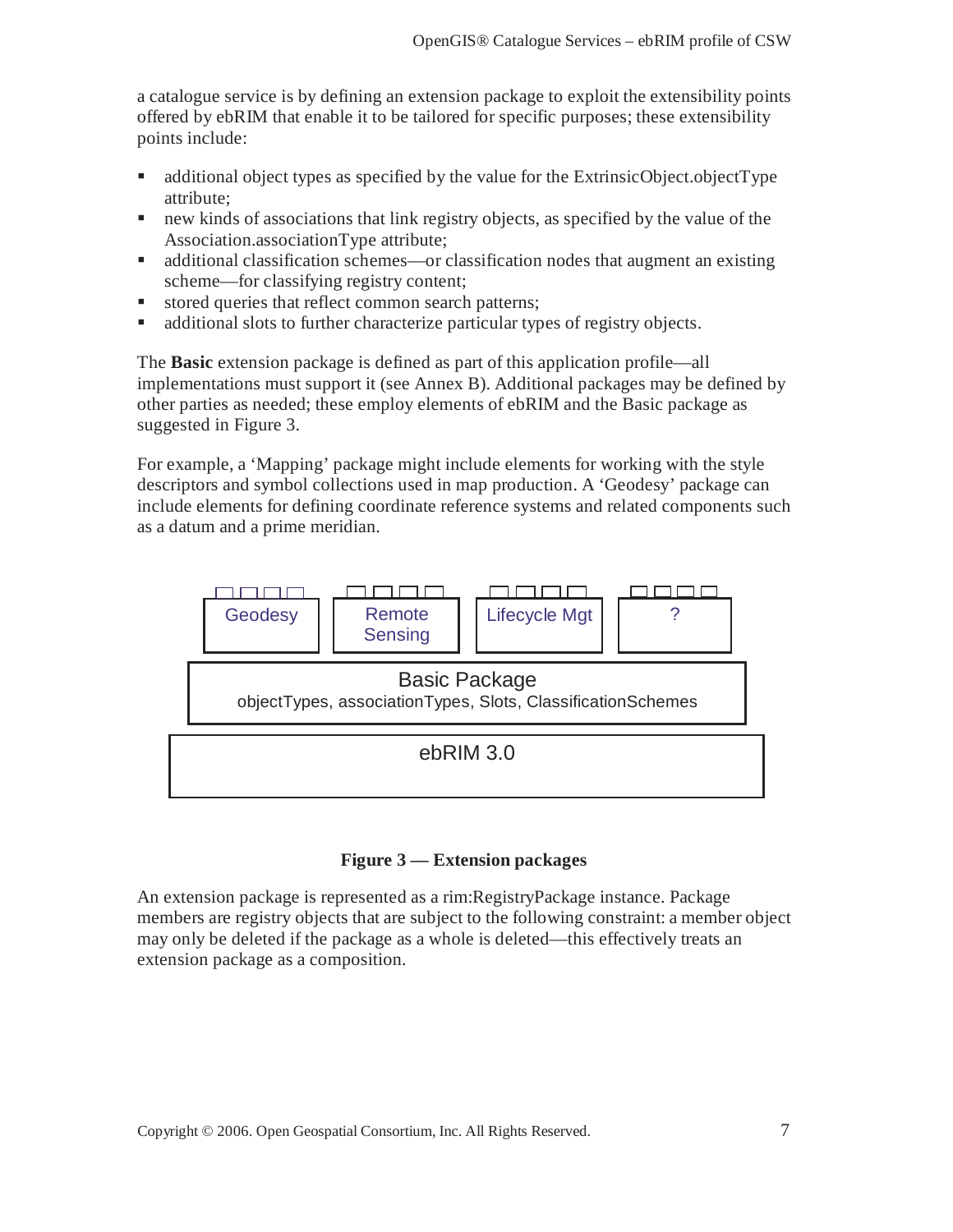## **6.5 Interfaces**

## **6.5.1 OGCWebService**

The OGCWebService interface is common to all OGC web service implementations. It provides the following operations:

a) **GetCapabilities** (required) – allows a client to retrieve service metadata that describe the computational and non-computational characteristics of the service.

## **6.5.2 Discovery**

The Discovery interface provides the following operations:

- a) **GetRecords** (required) the principal operation used to search catalogue content and retrieve all or some members of the result set.
- b) **DescribeRecord** (required) allows a client to discover the information model(s) supported by the catalogue and to retrieve type definitions.
- c) **GetRecordbyId** (required) a simple means of retrieving one or more registry objects by identifier.
- d) **GetDomain** (optional) produces a description of the value domain of a given data element or request parameter, where the value domain may be enumerated or nonenumerated.
- e) **GetRepositoryItem** (required) requests the repository item for some extrinsic object.

#### **6.5.3 Publication**

The Publication interface provides the following operations:

- a) **Harvest** (required) enables a 'pull' style of publication whereby a resource is retrieved from some remote location (URL) and inserted into the catalogue.
- b) **Transaction** (optional) Allows a client to directly insert, update, or delete catalogue content.

Figure 4 is a UML diagram summarizing the service interfaces. Those operations that are not required to be implemented are shown as *abstract* operations. Each operation is described in more detail in subsequent clauses.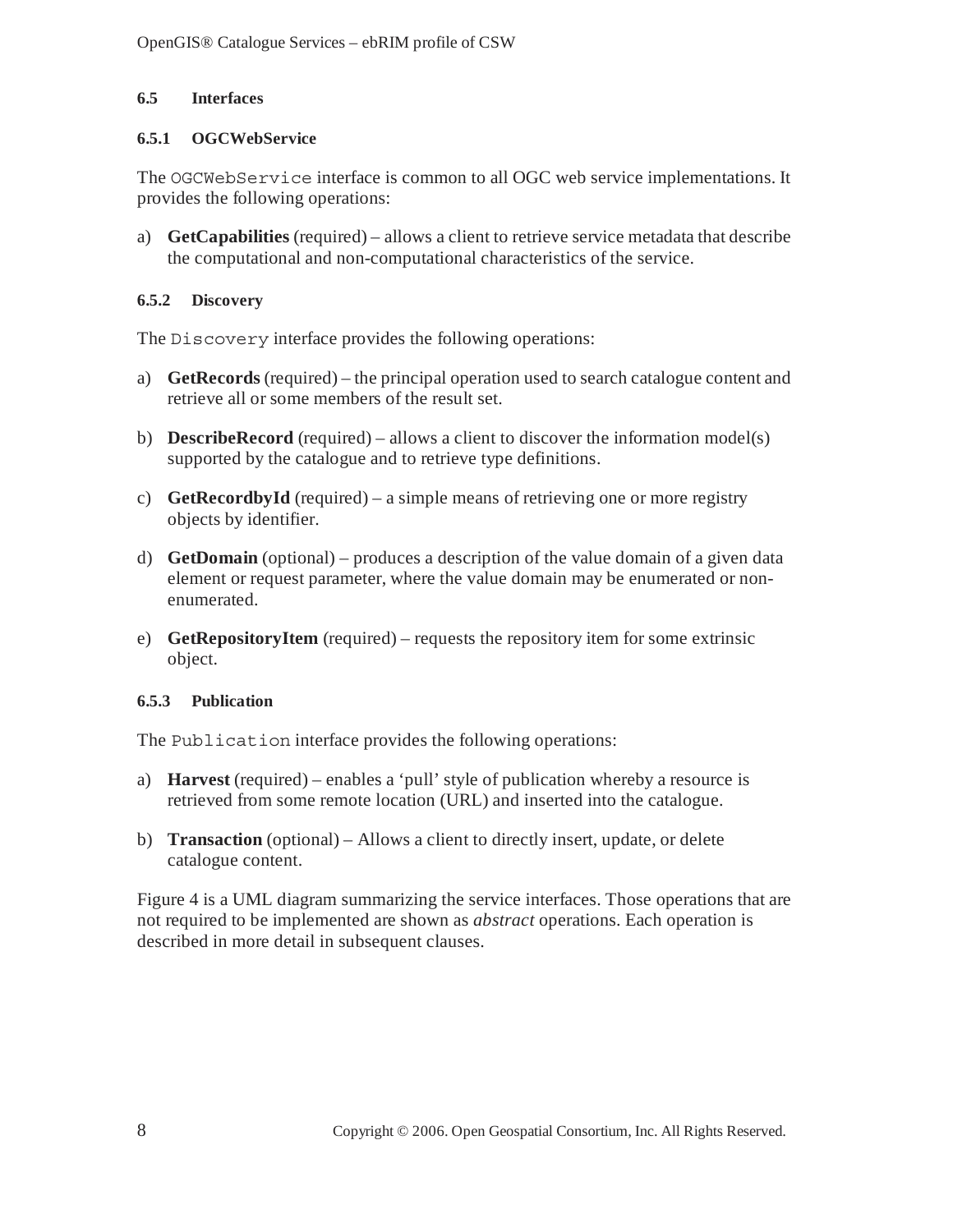

## **Figure 4 — Service interfaces (CSW-ebRIM)**

#### **6.6 Application schemas**

This profile defines several normative XML Schemas, all of which reside in the "http://www.opengis.net/cat/wrs" namespace. The schemas are listed in Table 2; they are assigned the following resource identifiers:

- http://schemas.opengis.net/csw-ebrim/1.0.0/pkg-basic.xsd
- http://schemas.opengis.net/csw-ebrim/1.0.0/wrs-discovery.xsd
- http://schemas.opengis.net/csw-ebrim/1.0.0/wrs-capabilities.xsd
- http://schemas.opengis.net/csw-ebrim/1.0.0/wrs-publication.xsd

| Schema name          | <b>Description</b>                                                                        |
|----------------------|-------------------------------------------------------------------------------------------|
| pkg-basic.xsd        | Defines schema components for the Basic extension<br>package.                             |
| wrs-discovery.xsd    | Defines message elements for specialized search and<br>retrieval operations.              |
| wrs-capabilities.xsd | Defines additional elements used to describe profile-<br>specific service capabilities.   |
| wrs-publication.xsd  | A simple composite schema for message elements<br>pertaining to publication interactions. |

| Table 2 — The CSW-ebRIM schemas |  |  |  |  |
|---------------------------------|--|--|--|--|
|---------------------------------|--|--|--|--|

The schemas are available online in the main OGC schema repository at this URL:  $\langle \frac{http://schemes.opengis.net/csw-ebrim/1.0.0/}{$ . They are also distributed with this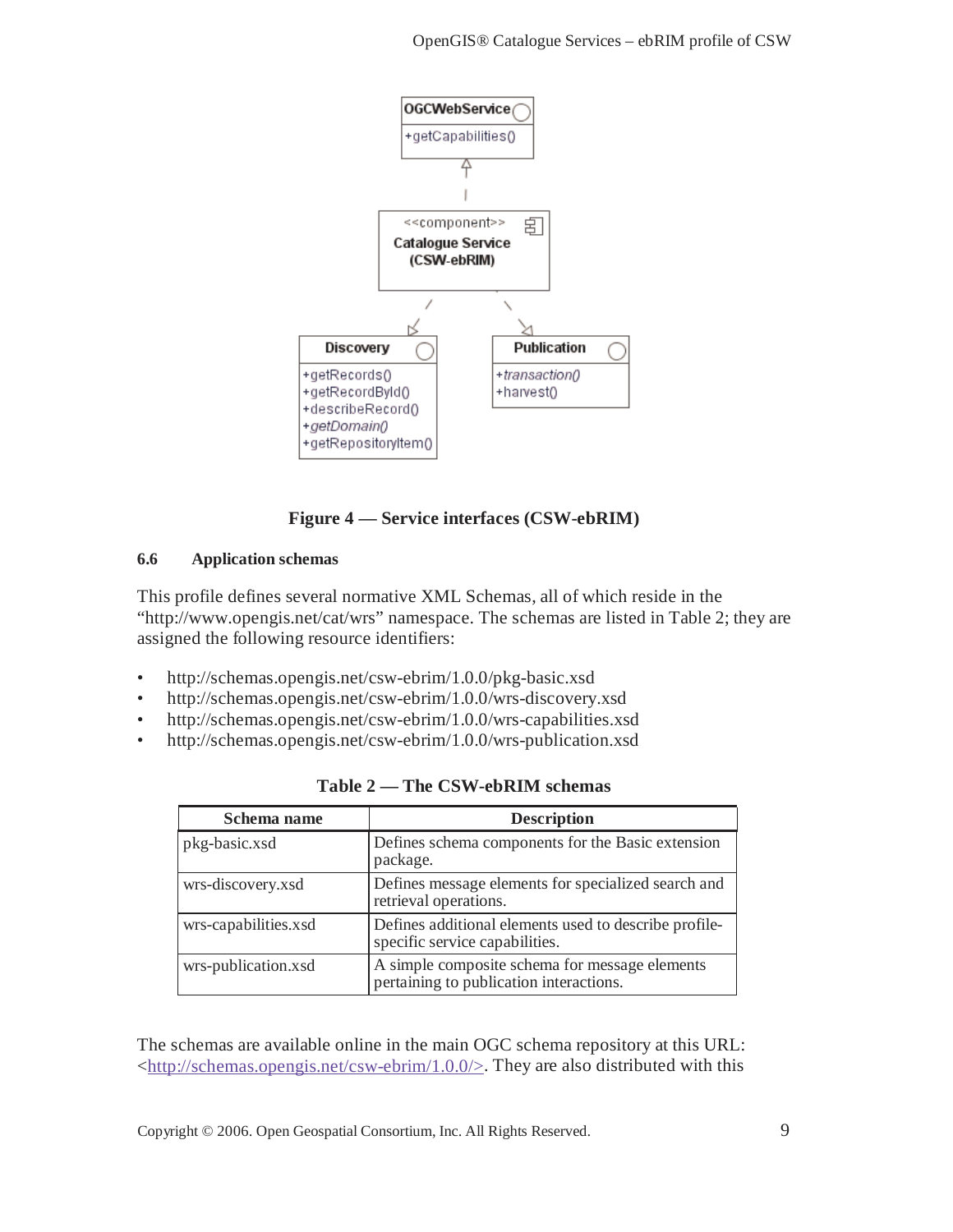document as a companion Zip archive. In the event of a discrepancy between the bundled and online versions of the schemas, the online files shall be considered authoritative.

Figure 5 is a UML package diagram illustrating the main schema dependencies (the common OWS schemas are omitted for clarity). The namespace prefixes map to namespaces as indicated in Table 1. Dependency relationships that cross namespace boundaries represent an *import* relationship; within a namespace they depict an *include* relationship.



**Figure 5 — Main schema dependencies**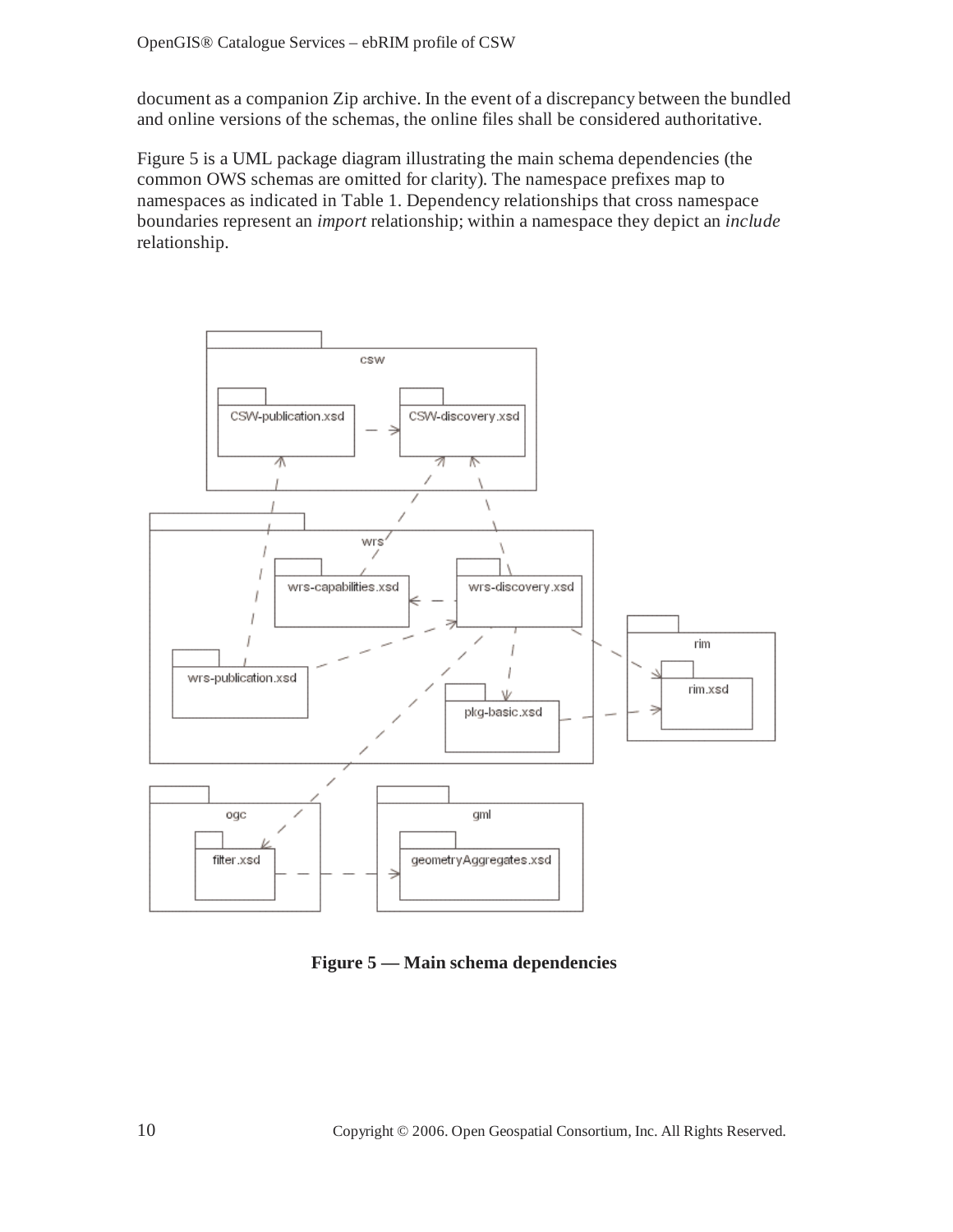## **7 General capabilities**

### **7.1 HTTP method bindings**

The HTTP/1.1 specification [RFC 2616] defines eight methods for manipulating and retrieving representations of resources. Only the GET and POST methods are used in this application profile. All of the service operations defined in this application profile must be bound to HTTP methods as indicated in Table 3. Optional method bindings are indicated in parentheses. The encodings of the message payloads for all CSW requests are specified in Clause 10 of the OGC Catalogue Services 2.0 specification [OGC 04- 021r3], as defined by the v2.0.1 schema set.

| Operation name <sup>a</sup>                                                                                                                                                                                             | <b>HTTP</b> method bindings <sup>b</sup> |  |
|-------------------------------------------------------------------------------------------------------------------------------------------------------------------------------------------------------------------------|------------------------------------------|--|
| GetCapabilities                                                                                                                                                                                                         | GET (POST)                               |  |
| GetRecords                                                                                                                                                                                                              | POST (GET)                               |  |
| GetRecordById                                                                                                                                                                                                           | GET (POST)                               |  |
| <b>DescribeRecord</b>                                                                                                                                                                                                   | POST (GET)                               |  |
| GetDomain                                                                                                                                                                                                               | POST (GET)                               |  |
| GetRepositoryItem                                                                                                                                                                                                       | <b>GET</b>                               |  |
| <b>POST</b><br>Transaction                                                                                                                                                                                              |                                          |  |
| <b>POST</b><br>Harvest                                                                                                                                                                                                  |                                          |  |
| Abstract operations are shown in <i>italics</i> . If not implemented, the<br>a<br>response must indicate a status code of 501 (Not Implemented); the<br>message body may also include an ows: Exception Report element. |                                          |  |
| b<br>Optional method bindings are enclosed in parentheses ().                                                                                                                                                           |                                          |  |

|  |  | Table 3 — HTTP method bindings |
|--|--|--------------------------------|
|  |  |                                |

All bindings must be consistent with HTTP/1.1 semantics. For example, the GET method is used to retrieve whatever information—in the form of an entity—is identified by the Request-URI; it is deemed to be a "safe" method that does not give rise to any side effects such as modifying catalogue content.

#### **7.2 Use of common message header fields**

The HTTP specification defines a variety of message header fields that may be used to express client preferences or to supply metadata about the message body. Proper use of the Content-Type header is required by this profile; use of the other header fields appearing in Table 4 is strongly recommended. If any of these headers are included in a request message, they should be honored.

| Specifies acceptable MIME media types for the response <sup>a</sup> . |
|-----------------------------------------------------------------------|
| May be used to indicate what character sets are acceptable            |
|                                                                       |

**Table 4 — Common HTTP message headers** 

Copyright © 2006. Open Geospatial Consortium, Inc. All Rights Reserved. 11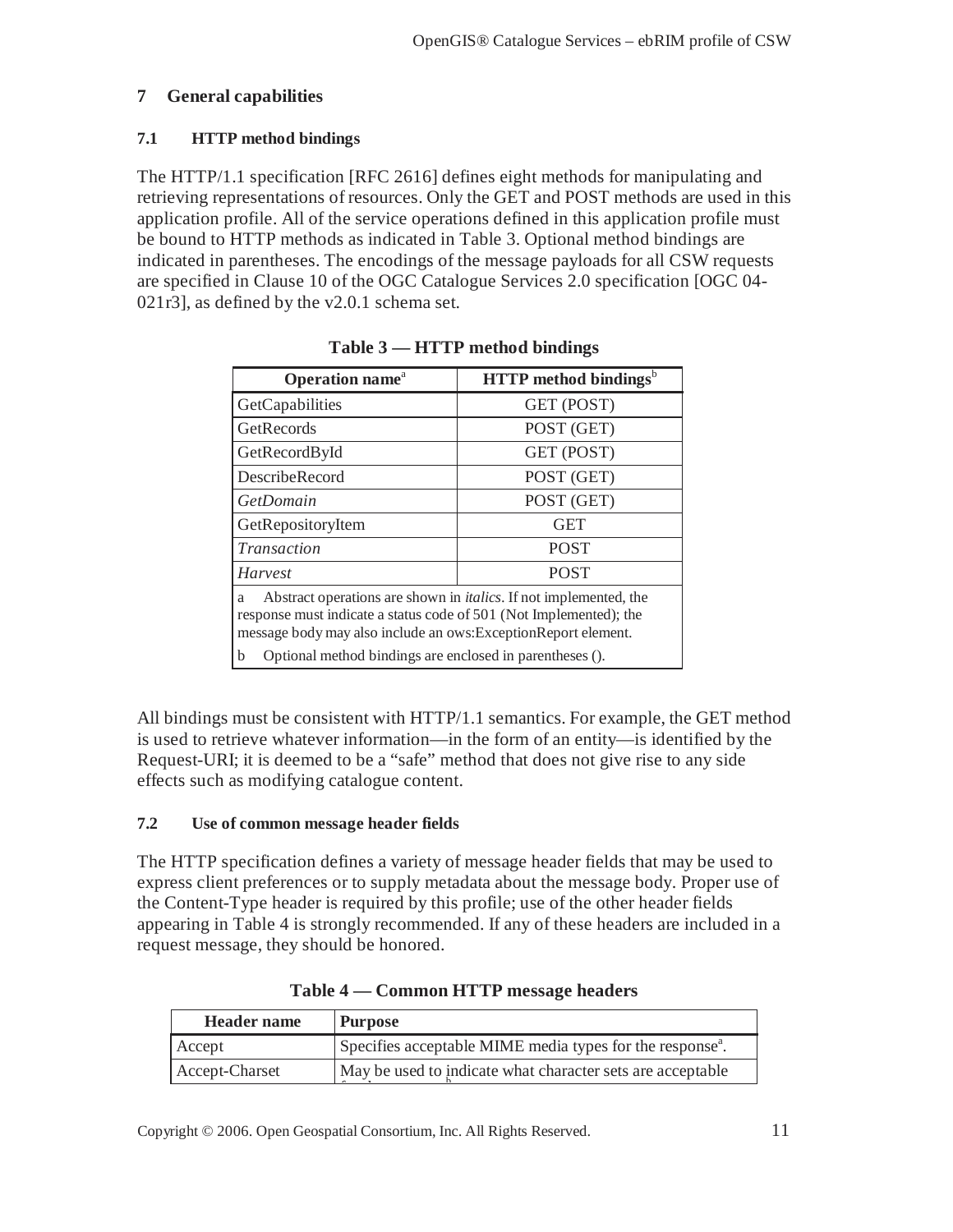| <b>Header</b> name                                                                                             | <b>Purpose</b>                                                                             |  |
|----------------------------------------------------------------------------------------------------------------|--------------------------------------------------------------------------------------------|--|
|                                                                                                                | for the response $\overline{ }$                                                            |  |
| Accept-Encoding                                                                                                | Indicates acceptable content codings for the response (e.g.<br>gzip)                       |  |
| Accept-Language                                                                                                | Expresses a preferred natural language for the response                                    |  |
| Content-Encoding                                                                                               | Identifies an encoding that has modified the media type of<br>the entity-body (e.g. gzip). |  |
| Content-Type                                                                                                   | Indicates the MIME media type of the enclosed entity-body                                  |  |
| Last-Modified                                                                                                  | Indicates the date and time at which the enclosed resource<br>was last modified            |  |
| See the IANA media type registry at <http: assignments="" media-types="" www.iana.org=""></http:> .<br>a       |                                                                                            |  |
| See the IANA character set registry at <http: assignments="" character-sets="" www.iana.org="">.<br/>b</http:> |                                                                                            |  |

## **7.3 Exception reports**

Various faults or error conditions may arise while processing a request message. Several of these are predefined in this profile; they are included within a general service exception report that has <ows:ExceptionReport> as the document element. The report may include one or more <ows:Exception> elements that describe some error condition. The exception codes are qualified names where the prefix must be mapped to the "http://www.opengis.net/cat/wrs" namespace. The exception codes and the corresponding fault conditions are listed in Table 5. A generic exception code may be supplied if a more specific code does not apply.

| <b>Exception code</b> | <b>Fault condition</b>                                                                                                                                        |
|-----------------------|---------------------------------------------------------------------------------------------------------------------------------------------------------------|
| wrs:Sender            | Intended for cases in which the message sender seems to have erred<br>in some manner (this corresponds to an HTTP status code of 4xx).                        |
| wrs:Receiver          | Intended for cases in which an unexpected condition prevented the<br>service from fulfilling the request (this corresponds to an HTTP<br>status code of 5xx). |
| wrs:InvalidRequest    | The request message is either invalid or is not well-formed.                                                                                                  |
| wrs:TransactionFailed | The requested transaction could not be completed.                                                                                                             |
| wrs:NotImplemented    | The (abstract) operation has not been implemented.                                                                                                            |
| wrs:NotFound          | The requested resource does not exist or could not be found.                                                                                                  |
| wrs:NotSupported      | A service option, feature, or capability is not supported.                                                                                                    |

**Table 5 — Exception codes** 

Every operation may produce exceptions containing the wrs:InvalidRequest code if the request message is invalid in any way. If the Request-URI contains any unrecognized query parameters, these shall be ignored—an exception must not be generated.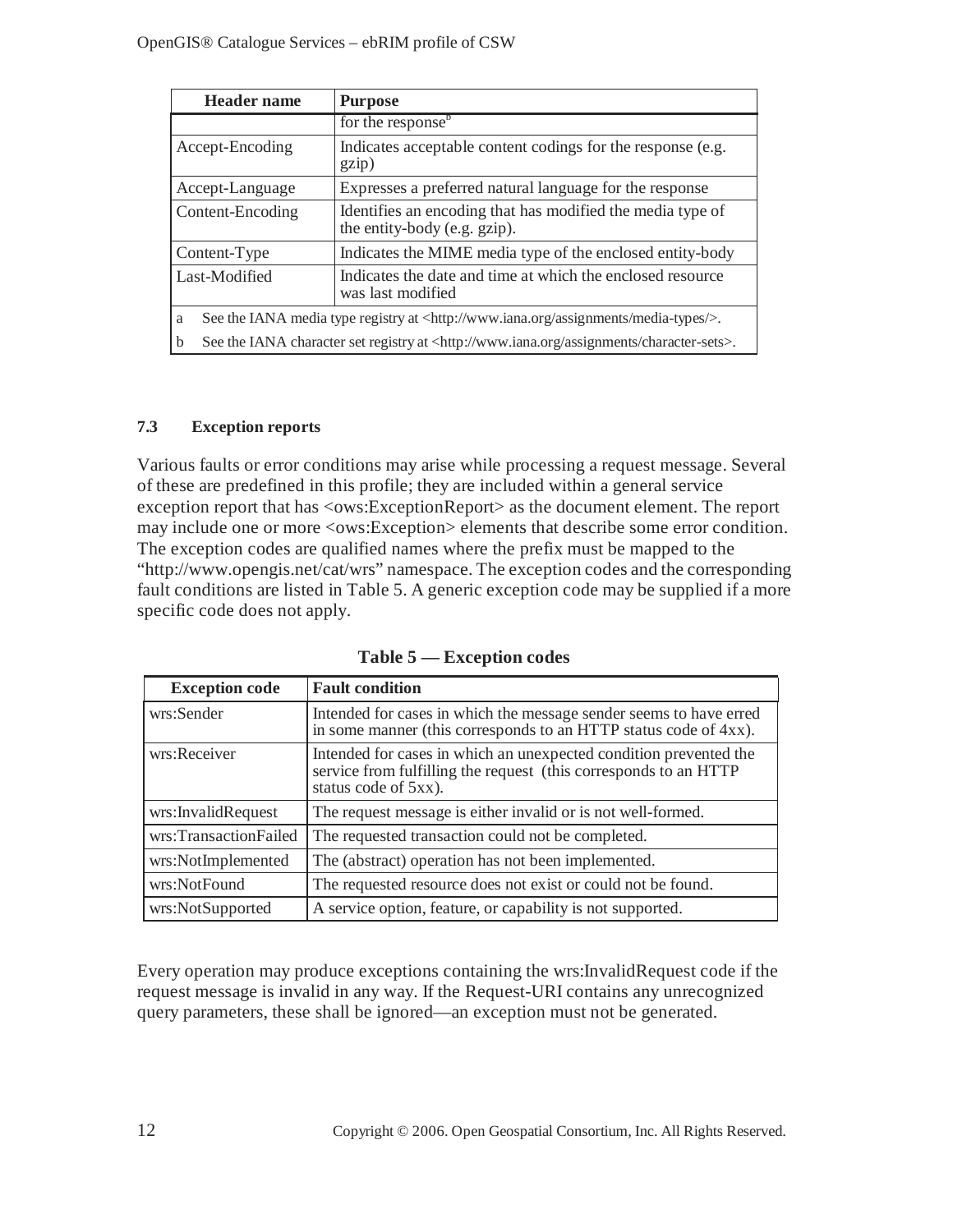### **7.4 Predefined property sets**

The OGC Catalogue Services 2.0 specification distinguishes three abstract property sets—predefined views—that provide differing levels of detail about a catalogue item: brief, summary, and full. These abstract views are mapped to ebRIM registry objects as indicated in Table 6. The brief view represents a "minimal" registry object that is valid against the standard ebRIM schema. Note that the brief and summary views will generate <rim:RegistryObject> instances for any object type.

| <b>View name</b> | ebRIM information items included                                           |
|------------------|----------------------------------------------------------------------------|
| <b>Brief</b>     | rim:RegistryObject/@id                                                     |
|                  | rim:RegistryObject/@lid                                                    |
|                  | rim:RegistryObject/@objectType                                             |
|                  | rim:RegistryObject/@status                                                 |
|                  | rim:RegistryObject/rim:VersionInfo                                         |
| Summary          | As for Brief view, plus:                                                   |
|                  | rim:RegistryObject/rim:Slot                                                |
|                  | rim:RegistryObject/rim:Name (in preferred languages) <sup>a</sup>          |
|                  | rim:RegistryObject/rim:Description (in preferred languages) <sup>a</sup>   |
| Full             | Complete Information Set                                                   |
| a                | As specified by the value of the the Accept-Language request header field. |

| Table 6 — Registry object views |  |  |  |
|---------------------------------|--|--|--|
|---------------------------------|--|--|--|

#### **7.5 Spatial references**

Geospatial information resources often include spatial references of interest to users; such references encompass location identifiers such as place names or country subdivisions as well as geographic coordinates. Both kinds may be used to characterize registry objects using slots, where the slotType attribute specifies the type of reference provided.

The Basic extension package includes three slots that may be used to describe the spatial characteristics of a registry object. These derive from DCMI metadata terms and ISO 19136 (GML). The slot name is an absolute URI as indicated in Table 7. Simple slot values are contained as child elements of the standard rim:ValueList element. Complex values must have wrs:ValueList as the parent element, as this type defines a more flexible content model; whenever the wrs:ValueList element appears, the slotType attribute must also be present.

| <b>Slot name</b> | <b>Slot type</b>                                                                                                                                                                                                    |
|------------------|---------------------------------------------------------------------------------------------------------------------------------------------------------------------------------------------------------------------|
|                  | http://purl.org/dc/elements/1.1/coverage Provides a URI reference to an internal or external<br>geocoding scheme (e.g. a the saurus or classification<br>scheme), or absent if using an uncontrolled<br>vocabulary. |

**Table 7 — Spatial slots**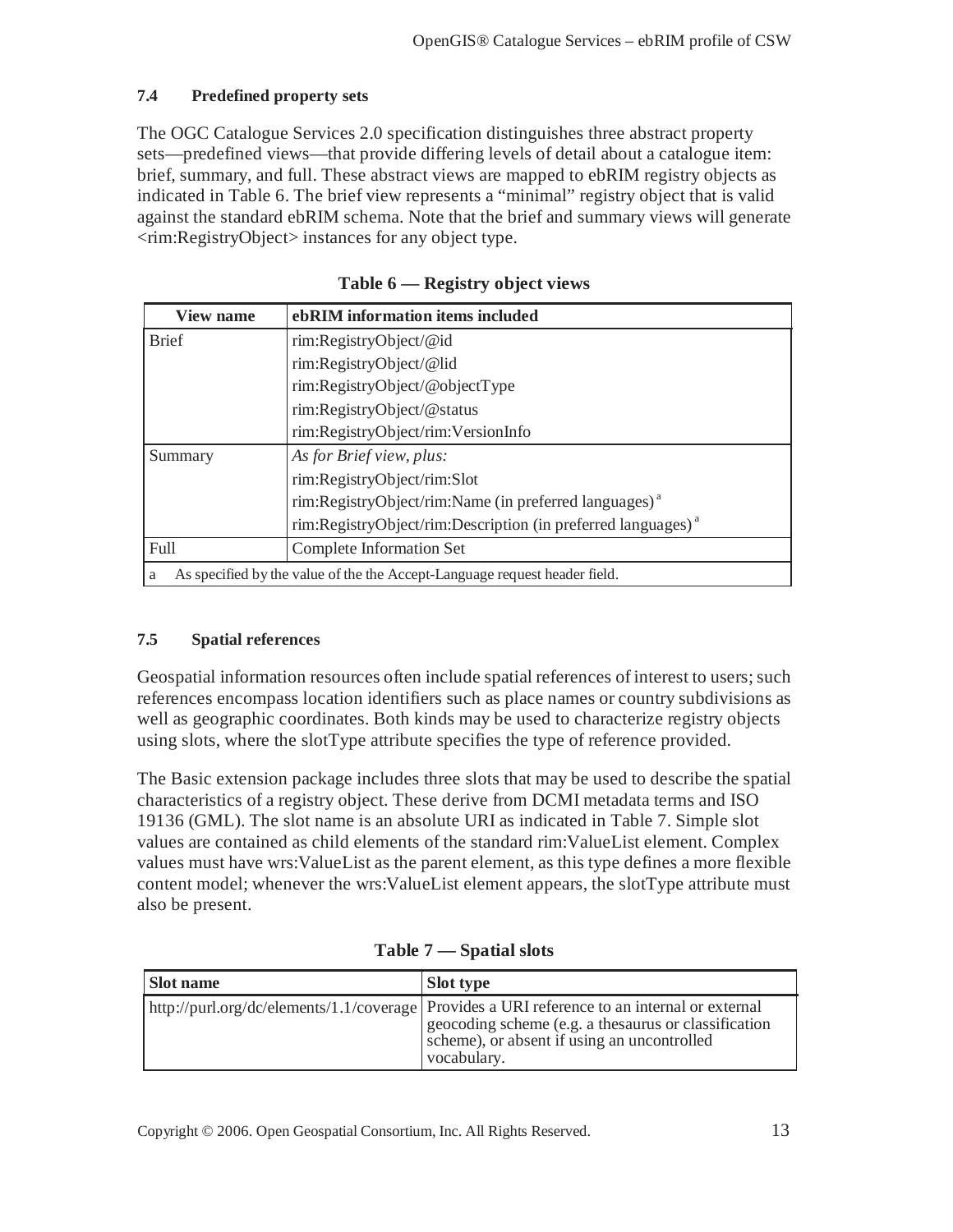| Slot name                                                                                                                                                                          | <b>Slot type</b>                                                                  |
|------------------------------------------------------------------------------------------------------------------------------------------------------------------------------------|-----------------------------------------------------------------------------------|
| http://purl.org/dc/terms/spatial                                                                                                                                                   | A qualified type name (QName) that identifies a GML<br>geometry type <sup>a</sup> |
| http://www.opengis.net/gml/Envelope<br>gml:EnvelopeType                                                                                                                            |                                                                                   |
| The following 7 basic geometry types are sufficient for most catalogue applications: Point,<br>a<br>LineString, Polygon, MultiPoint, MultiLineString, MultiPolygon, MultiGeometry. |                                                                                   |

Every geometry value must be associated with a coordinate reference system. No default reference system is identified in this profile, although the World Geodetic System 1984 (WGS 84) is widely used. Supported coordinate reference systems must be identified using the URN syntax documented in [OGC 05-010], and listed in the service capabilities document as values of the "http://www.opengis.net/cat/wrs/properties/spatial-refsystems" property (see Subclause 8.1.4). If multiple geometry values are included for a given slot, they must represent the same geometry instance in different coordinate reference systems.

```
EXAMPLE 1 A Coverage slot providing country names from ISO 3166-1
```

```
<rim:Slot name="http://purl.org/dc/elements/1.1/coverage" 
   slotType="urn:x-ogc:specification:csw-
ebrim:ClassificationScheme:ISO-3166-1:Countries"> 
   <rim:ValueList> 
     <rim:Value>Canada (CA)</rim:Value> 
     <rim:Value>United States (US)</rim:Value> 
   </rim:ValueList> 
\langlerim:Slot>
```
EXAMPLE 2 An Envelope slot indicating approximate spatial extent (WGS 84 coordinates, 2D)

```
<rim:Slot name="http://www.opengis.net/gml/Envelope" 
   slotType="gml:EnvelopeType"> 
   <wrs:ValueList> 
     <wrs:AnyValue> 
       <gml:Envelope srsName="urn:x-ogc:def:crs:EPSG:6.7:4326" 
                      srsDimension="2"> 
         <gml:lowerCorner>48.718 -124.07</gml:lowerCorner> 
         <gml:upperCorner>49.833 -122.21</gml:upperCorner> 
       </gml:Envelope> 
     </wrs:AnyValue> 
   </wrs:ValueList> 
\langlerim:Slot>
```
#### **7.6 Mapping registry objects to CSW records**

Clause 10 of the OGC Catalogue Services 2.0 specification defines a simple record format that is common to all CSW-based catalogue services. A csw:Record instance is an XML document that contains a collection of Dublin Core metadata terms. The simple record types corresponding to "brief", "summary" and "full" views are all defined in the CSW schema, record.xsd.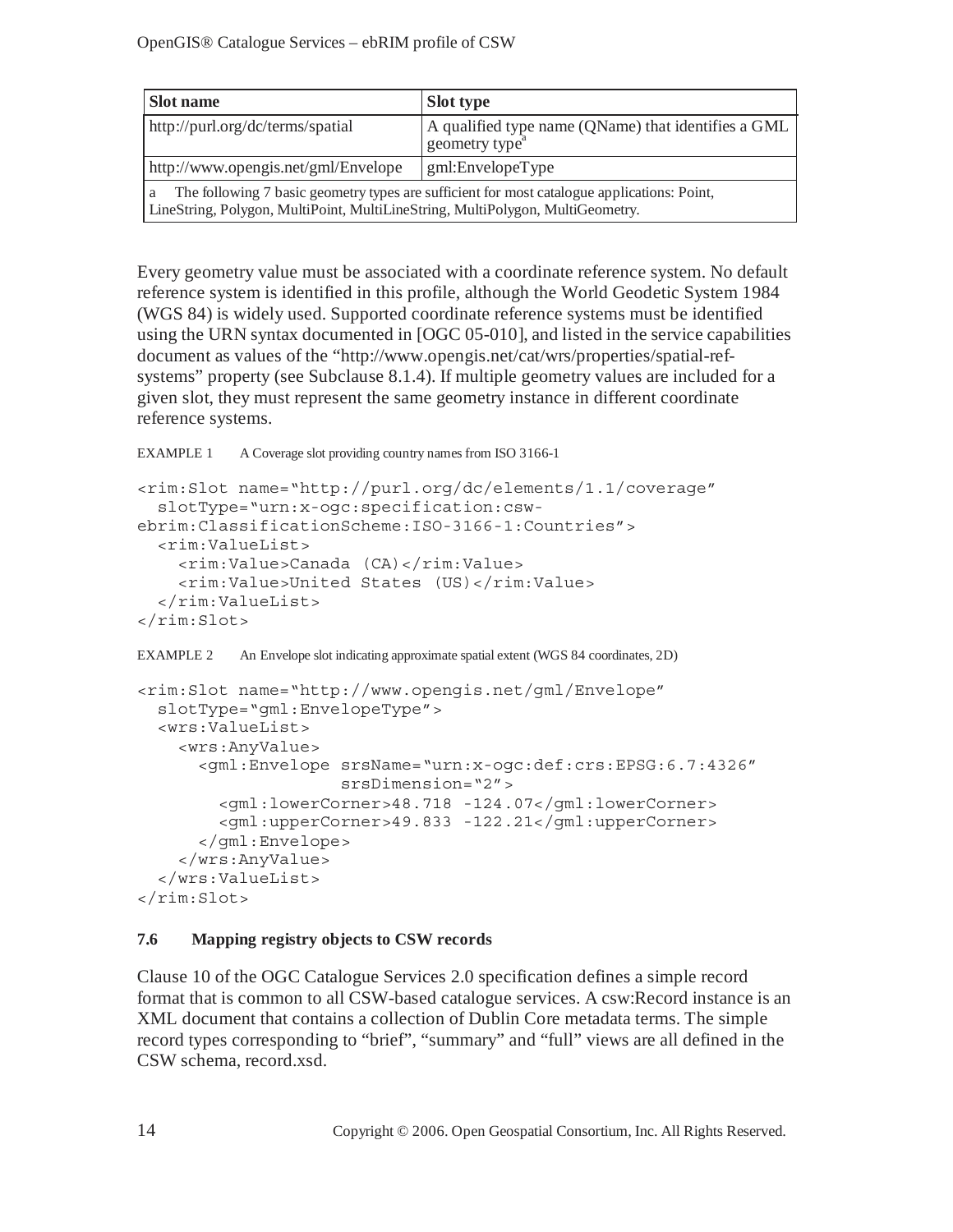Table 8 shows how selected CSW record properties are mapped to ebRIM information items. If no mapping is explicitly specified, then the property may be mapped to a Slot, where the name of the slot must match the absolute URI for the term in the DCMI specification.

| CSW property name            | ebRIM information item(s)                           |
|------------------------------|-----------------------------------------------------|
| dc:identifier <sup>a</sup>   | rim:RegistryObject/@id                              |
|                              | rim:RegistryObject/rim:ExternalIdentifier/@value    |
| dc:type                      | rim:RegistryObject/@objectType                      |
| dc:title                     | rim:RegistryObject/rim:Name                         |
| dc:description               | rim:RegistryObject/rim:Description                  |
| dc:subject <sup>b</sup>      | rim:RegistryObject/rim:Slot/rim:ValueList/rim:Value |
| dc:format                    | rim:ExtrinsicObject/@mimeType                       |
| ows:BoundingBox <sup>c</sup> | rim:RegistryObject/rim:Slot                         |

**Table 8 — Partial mapping of csw:Record elements to ebRIM** 

a The first identifier (in document order) is taken as the principal identifier; remaining identifiers are considered to be external identifiers.

b This accommodates keywords from uncontrolled vocabularies; multiple values give rise to multiple properties. The corresponding slot name is "http://purl.org/dc/elements/1.1/subject". Note that formal classifications from ebRIM are not mapped.

c The corresponding slot name is "http://www.opengis.net/gml/Envelope".

#### **7.7 Multilingual property values**

Multilingual descriptors are accommodated through the use of the rim:InternationalString element that is the value of the RegistryObject.name and RegistryObject.description properties. This element is composed of a collection of rim:LocalizedString child elements that contain language-specific values for these properties.

Example Using multilingual descriptors

```
<rim:ExtrinsicObject 
   id="${some-uri}" 
   objectType="urn:x-ogc:specification:csw-ebrim:ObjectType:Dataset" 
  xmlns:rim="urn:oasis:names:tc:ebxml-regrep:xsd:rim:3.0" 
  xmlns:xml="http://www.w3.org/XML/1998/namespace"> 
   <rim:Description> 
     <rim:LocalizedString xml:lang="en" 
       value="The National Air Photo Library (NAPL) has over six 
       million aerial photographs." /> 
     <rim:LocalizedString xml:lang="fr" 
       value="Nous conservons à la Photothèque nationale de l'air 
       (PNA) plus de six millions de photographies aériennes." /> 
   </rim:Description> 
</rim:ExtrinsicObject>
```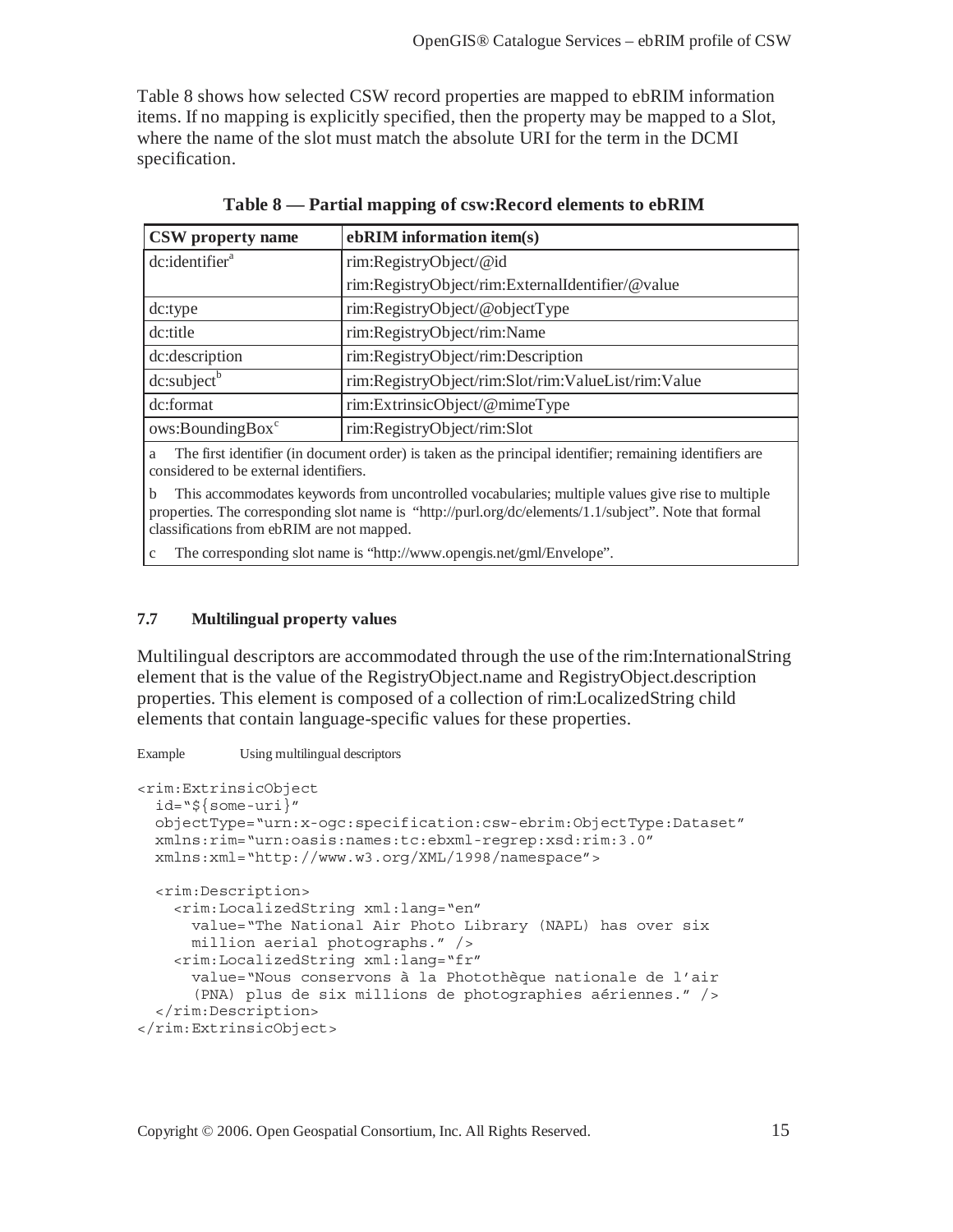## **8 OGCWebService interface**

## **8.1 GetCapabilities**

## **8.1.1 Summary**

The mandatory GetCapabilities operation allows a client to retrieve information about the service. The body of the response message contains a service description that advertises the basic operational and non-operational capabilities of the service; the description is structured into subsections that may be retrieved individually by name.

## **8.1.2 GetCapabilities request**

The GetCapabilities operation is described in Clause 7 of OGC 05-008 (OWS Common 1.0) and Subclause 10.5 of OGC 04-021r3 (Catalogue 2.0). Note that all parameter names in the KVP-encoded request must be treated in a case insensitive manner, and the query component of the Request-URI in the GET request must be appropriately escaped. Support for the GET method is mandatory; the POST method is optional, using either of the allowed content encodings (application/xml or application/x-www-form-urlencoded).

The value of the *service* parameter shall be the following service type identifier: "urn:xogc:specification:csw-ebrim:Service:OGC-CSW:ebRIM". When included within a query component in the Request-URI, the ":" character (COLON) must be percent-encoded as "%3A", since it is data in this context, not a delimiter.

The *sections* parameter may be used to request a subset of the complete capabilities document; the value is a comma-separated list of section names. The allowed set of section names recognized by this profile are listed in Table 9. If this parameter is absent, the complete description must be returned; unrecognized section names are ignored.

| <b>Section name</b>      | <b>Content</b>                                                     |
|--------------------------|--------------------------------------------------------------------|
| ServiceIdentification    | General information about the service (type, version, etc.).       |
| <b>ServiceProvider</b>   | Information about the organization providing the service.          |
| OperationsMetadata       | Summarizes the operational characteristics of the service.         |
| Filter_Capabilities      | Describes supported OGC filter operators                           |
| <b>ServiceFeatures</b>   | Information about implemented features (see Subclause 8.1.4)       |
| <b>ServiceProperties</b> | Information about general service properties (see Subclause 8.1.4) |

**Table 9 — Permissible section names** 

#### **8.1.3 GetCapabilities response**

If the request is processed successfully, the body of the response message shall include an XML document where the document element has the following infoset properties:

- a [local name] of "Capabilities".
- a [namespace name] of "http://www.opengis.net/cat/wrs".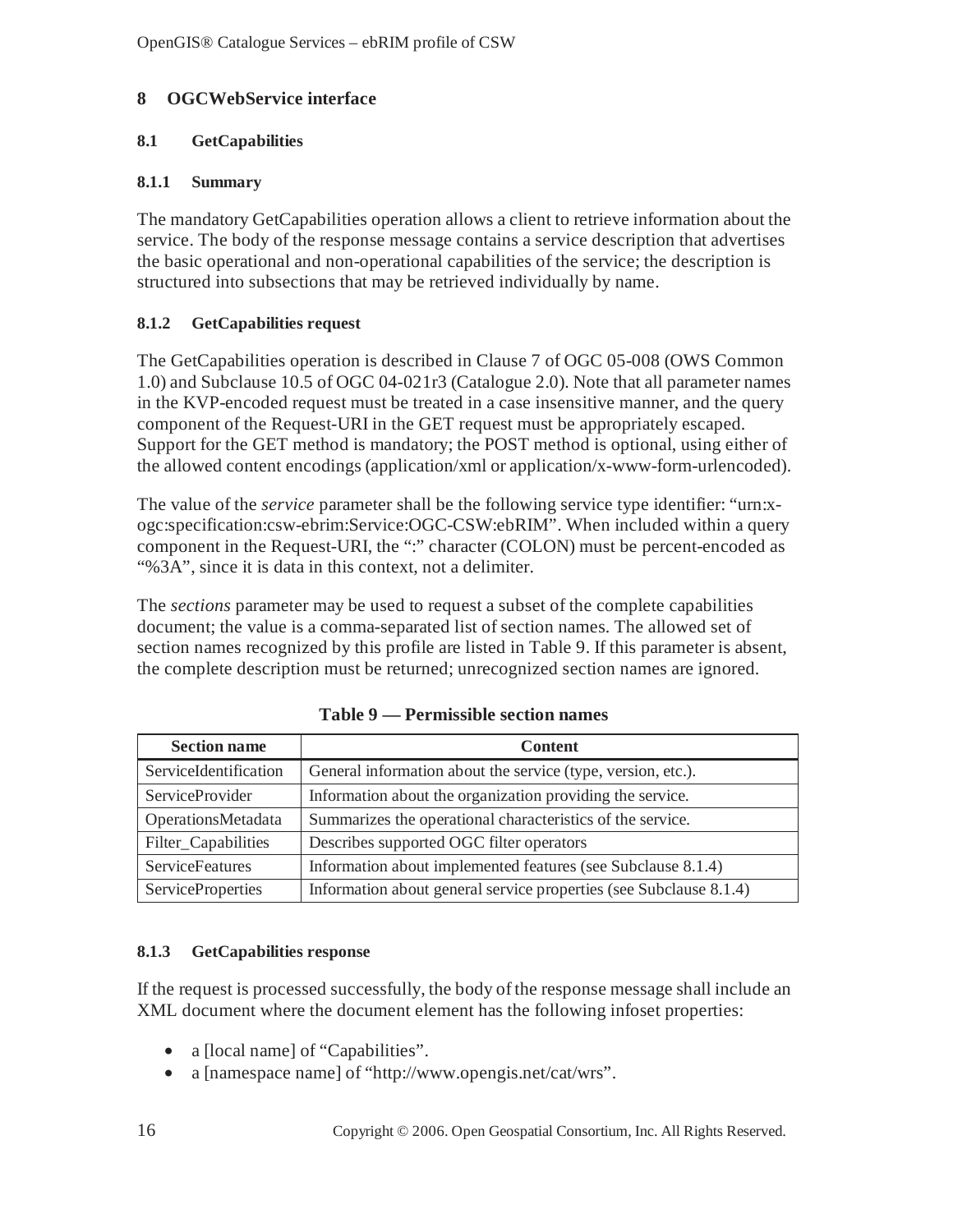The document element **must** be valid against the following element declaration:

http://schemas.opengeospatial.net/csw-ebrim/1.0.0/wrs-capabilities.xsd#Capabilities

All of the top-level elements (sections) must be included if the *sections* request parameter was absent; otherwise only the specified top-level elements are included.

Several additional service metadata elements are introduced in this profile (Table 10).

**Qualified name**  $\qquad$  **Content** wrs:ServiceFeatures  $\parallel$  A list of implemented features. See Subclause 8.1.4. wrs:ServiceProperties  $\parallel$  A list of general service properties. See Subclause 8.1.4. wrs:WSDL-services  $A$  reference to a W3C WSDL service description. See Subclause 8.1.5.

**Table 10 — Additional service metadata elements** 

#### **8.1.4 General service features and properties**

A standard set of service features and properties are used to convey service capabilities that are specific to CSW-ebrim catalogues. A feature is essentially a boolean property indicating that a specific feature is available. Service properties may be multi-valued. All feature and property names are absolute URIs. Several general ones are defined in this specification, but providers may introduce new ones based on URIs they manage.

Table 11 lists the general WRS service features. The asterisk (\*) denotes the prefix "http://www.opengis.net/cat/wrs/features", which is omitted from the table for convenience. An unimplemented feature will not be listed in the capabilities document. If some request depends on a feature that is not available, then a service exception must be returned with an exception code of "wrs:NotSupported".

| <b>Feature identifier</b> | <b>Description</b>                                                                                                                                                                                     |
|---------------------------|--------------------------------------------------------------------------------------------------------------------------------------------------------------------------------------------------------|
| */deep-search             | The service can execute searches against the content of repository<br>items (the child mime-types property indicates which content types<br>are searchable). See Subclause 9.1.7.                      |
| */audit-trail             | The service maintains an audit trail that tracks who changed what and<br>when. See Subclause 10.2.2.5.                                                                                                 |
| */version-control         | The service will treat instances of designated object types as<br>versionable resources; the child object-types property indicates which<br>types are versioned automatically. See Subclause 10.2.2.6. |

**Table 11 — General service features** 

Table 12 lists the general WRS service properties. The asterisk (\*) denotes the prefix "http://www.opengis.net/cat/wrs/properties/", which is again omitted for convenience.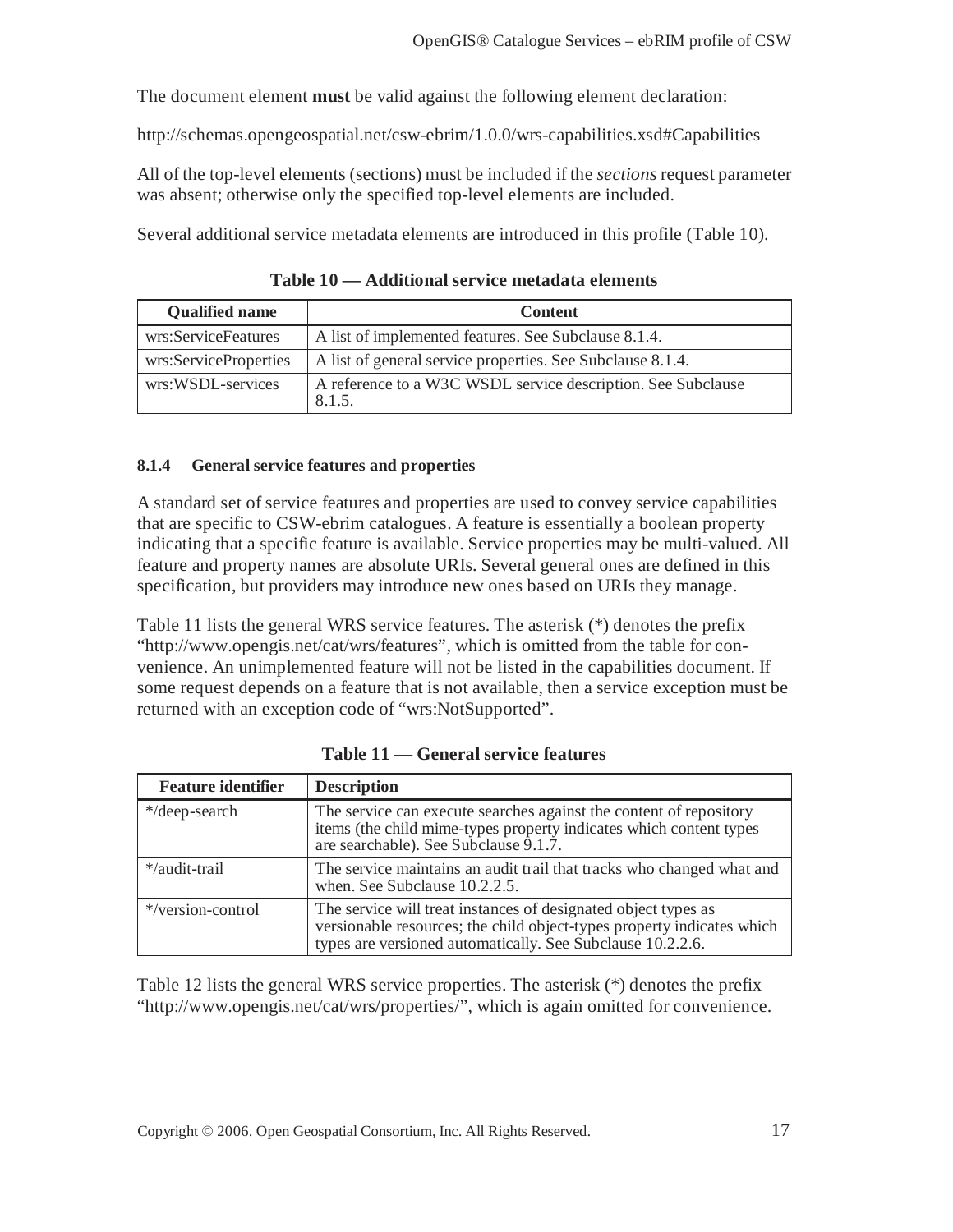| <b>Property identifier</b> | <b>Description</b>                                                                                                                                                                               |
|----------------------------|--------------------------------------------------------------------------------------------------------------------------------------------------------------------------------------------------|
| */harvest-protocols        | List of application protocols that the catalogue supports for<br>harvesting remote content. The values are protocol names and<br>versions appended with specification references in parentheses. |
|                            | Example: "HTTP/1.1 (http://www.apps.ietf.org/rfc/rfc2616)"                                                                                                                                       |
| */query-languages          | List of supported query languages                                                                                                                                                                |
| */mime-types               | List of supported Internet media (MIME) types for repository items                                                                                                                               |
| */extension-packages       | List of installed extension packages                                                                                                                                                             |
| */geometry-types           | List of supported geometry types from ISO 19125-1 (GML 3 and<br>WKT representations).                                                                                                            |
| */temporal-functions       | List of supported functions that implement temporal relationships<br>from ISO 19108 (see Subclause 9.1.10).                                                                                      |
| */temporal-ref-systems     | List of URI values identifying supported temporal reference<br>systems. ISO 8601 is mandatory and the default if none is<br>specified: "urn:x-ogc:def:trs:ISO-8601".                             |
| */spatial-ref-systems      | List of URI values identifying supported spatial reference systems<br>(must conform to the URN syntax documented in OGC 05-010).                                                                 |
| */object-types             | List of URI values that identify object types that will be<br>automatically versioned; these must match leaf nodes in the<br>canonical object types classification scheme.                       |

**Table 12 — General service properties** 

## **8.1.5 Web Services Description Language (WSDL)**

The Web Services Description Language (WSDL) is an XML language for describing the computational characteristics of a web service in terms of interfaces, protocol bindings, and service endpoints. WSDL 2.0 is currently a W3C Working Draft that defines a component model in terms of an abstract XML infoset.

A WSDL description may be used to complement the metadata provided in an OGC service capabilities document. A definition of the service interfaces is included in Annex C. These definitions are currently informative, pending release of the WSDL 2.0 specification as a W3C Candidate Recommendation.

The <wrs:WSDL-services> element is a simple link element that may be used to include a reference to a WSDL description containing service and binding elements. The value of the xlink:href attribute must be a resolvable URI that produces the WSDL document when it is the target of a GET request; the xlink:role attribute must indicate the relevant version of the WSDL specification (by namespace URI).

EXAMPLE Referencing a WSDL description in a capabilities document.

```
<wrs:WSDL-services xlink:type="simple" 
     xlink:href="http://www.foo.net/wxs/wsdl" 
     xlink:role="http://www.w3.org/2005/08/wsdl" 
     xlink:title="Service endpoints and bindings (WSDL 2.0)" />
```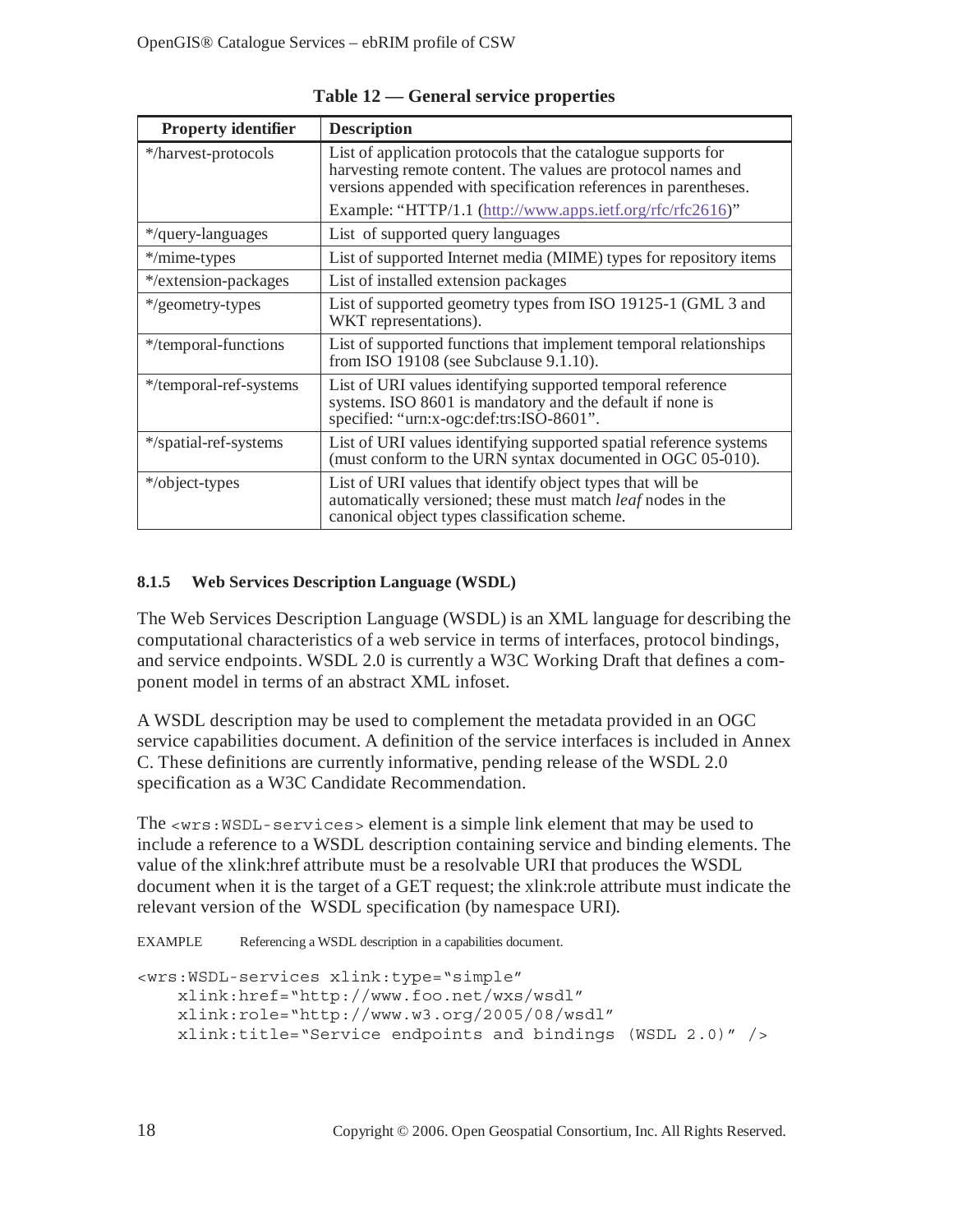#### **8.1.6 Exceptions**

If an error condition arising while performing a GetCapabilities request, the service shall return an exception report as specified in Clause 8 of [OGC 05-008]. The allowed exception codes include those listed in Table 5 of Subclause 7.4.1 of [OGC 05-008], as well as wrs:InvalidRequest if applicable.

#### **9 Discovery interface**

#### **9.1 GetRecords**

#### **9.1.1 Summary**

The mandatory GetRecords operation is described in Subclause 10.8 of OGC 04-021r3 (Catalogue 2.0). This is the principal operation used to search catalogue content. Some or all of the registry objects in the result set that satisfy the search criteria may be "piggybacked" in the response message. The POST method binding is mandatory, using either of the allowed content types; support for the application/xml content type is required in this case, however. The GET binding is optional.

#### **9.1.2 GetRecords request**

If the Content-Type of the request entity body is an XML content type (application/xml), then the document element must be the <csw:GetRecords> element, as defined in the following CSW schema:

#### http://schemas.opengeospatial.net/csw/2.0.1/CSW-discovery.xsd

A client may assign a request identifier (an absolute URI) for tracking or polling purposes, and several attributes may be specified to control retrieval behaviour. If the maxRecords attribute has the value "0" (zero) or the resultType attribute has the value "hits", then only a summary of the result set is included in the response. If the @resultType attribute has the value "validate", then the document element in the immediate response must be <csw:Acknowledgement> if the entity body is valid; if it is invalid, the response must include an exception report.

This profile does not currently allow for asynchronous processing. If the <csw:ResponseHandler> element is included it shall be ignored and the request will be processed in the normal synchronous fashion; the final response message will be returned directly to the user agent in the usual manner,

A csw:GetRecords element must include a query statement. The schema fragment below allows a choice between any element that can substitute for csw:AbstractQuery or any element from a namespace that is **not** "http://www.opengis.net/cat/csw". In practice only one of the following elements may appear in this context: a csw:Query element (see Subclause 9.1.4), a rim:AdhocQuery element (see Subclause 9.1.6), or a wrs:StoredQuery element (Subclause 9.1.8).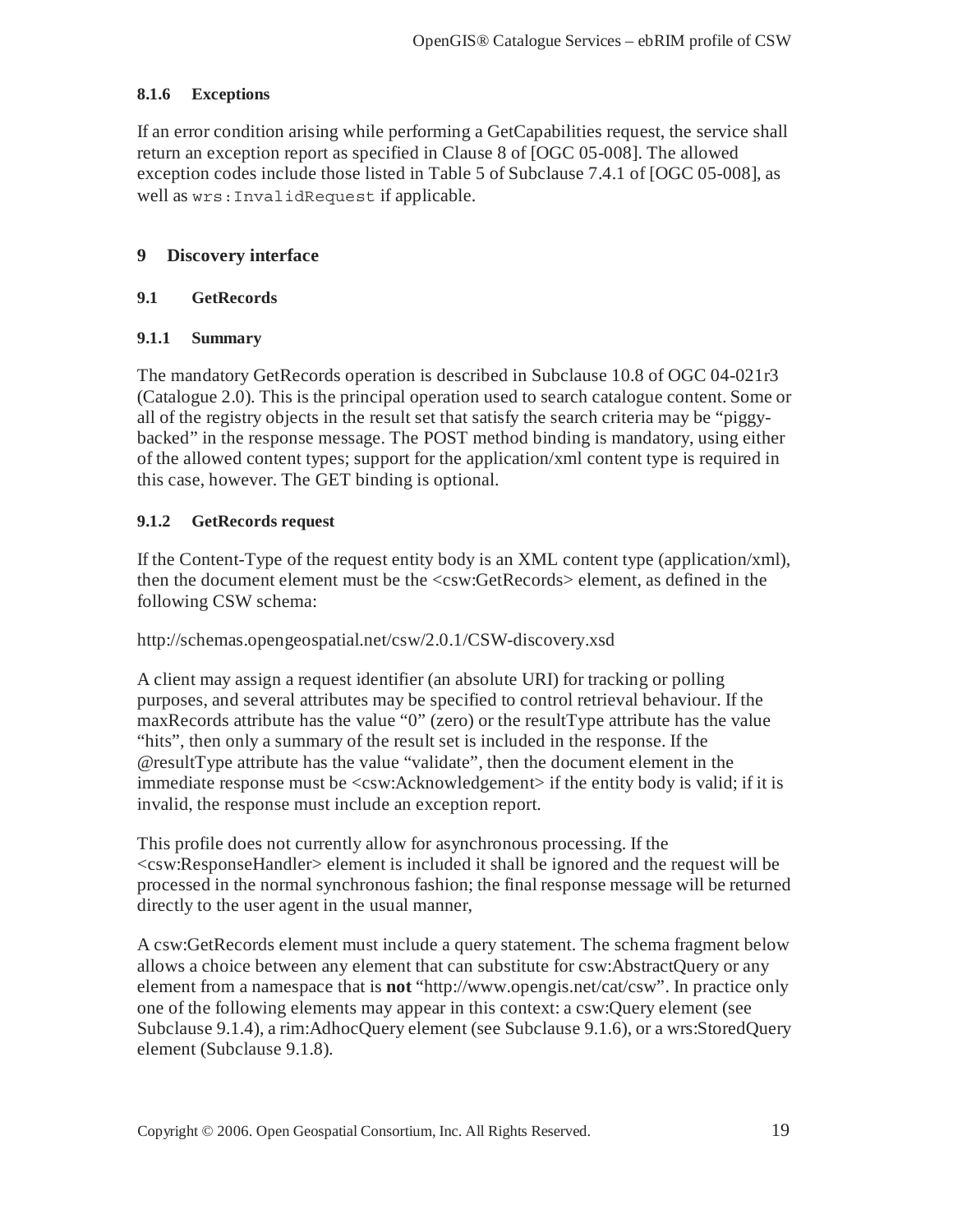OpenGIS® Catalogue Services – ebRIM profile of CSW

EXAMPLE Including query statements in a GetRecords request.

```
<xsd:choice> 
   <xsd:element ref="csw:AbstractQuery"/> 
   <xsd:any processContents="strict" 
            namespace="##other" /> 
</xsd:choice>
```
If the <csw:DistributedSearch> element is present and the catalogue is able to perform a distributed search, then the catalogue will perform a local search and the request shall be forwarded to one or more affiliated catalogue services (see Subclause 9.1.9). Otherwise the <csw:DistributedSearch> element is ignored and only a local search is performed.

#### **9.1.3 GetRecords response**

If the request is processed successfully, the body of the response message shall include an XML document where the document element has the following infoset properties:

- a [local name] of "GetRecordsResponse".
- a [namespace name] of "http://www.opengis.net/cat/csw".

The RequestId element is included only if the client supplied a value in the original request. The search results may include a sequence of either <csw:Record> or <rim:RegistryObject> elements. In any case valid substitution elements may also be included, where these typically correspond to different views or instances of record subtypes.

The record representions must conform to the requested output schema. The value of the outputSchema attribute in the request restricts which elements may appear in the response (Table 13). If not specified, ebRIM representations are returned.

| outputSchema                                | <b>Record representations</b>      |
|---------------------------------------------|------------------------------------|
| http://www.opengis.net/cat/csw              | csw:Record                         |
|                                             | csw:SummaryRecord                  |
|                                             | csw:BriefRecord                    |
| urn:oasis:names:tc:ebxml-regrep:xsd:rim:3.0 | rim:RegistryObject                 |
|                                             | Any subtype of rim: RegistryObject |

**Table 13 — Allowable catalogue record representations** 

#### **9.1.4 csw:Query statements**

The <csw:Query> element is documented in Subclause 10.8 of OGC 04-021r3. However, in order to adapt the generic query syntax to a complex information model such as ebRIM a few additional constraints are needed. Furthermore, the declaration of binding variables—or aliases—is often required to avoid ambiguity when specifying complex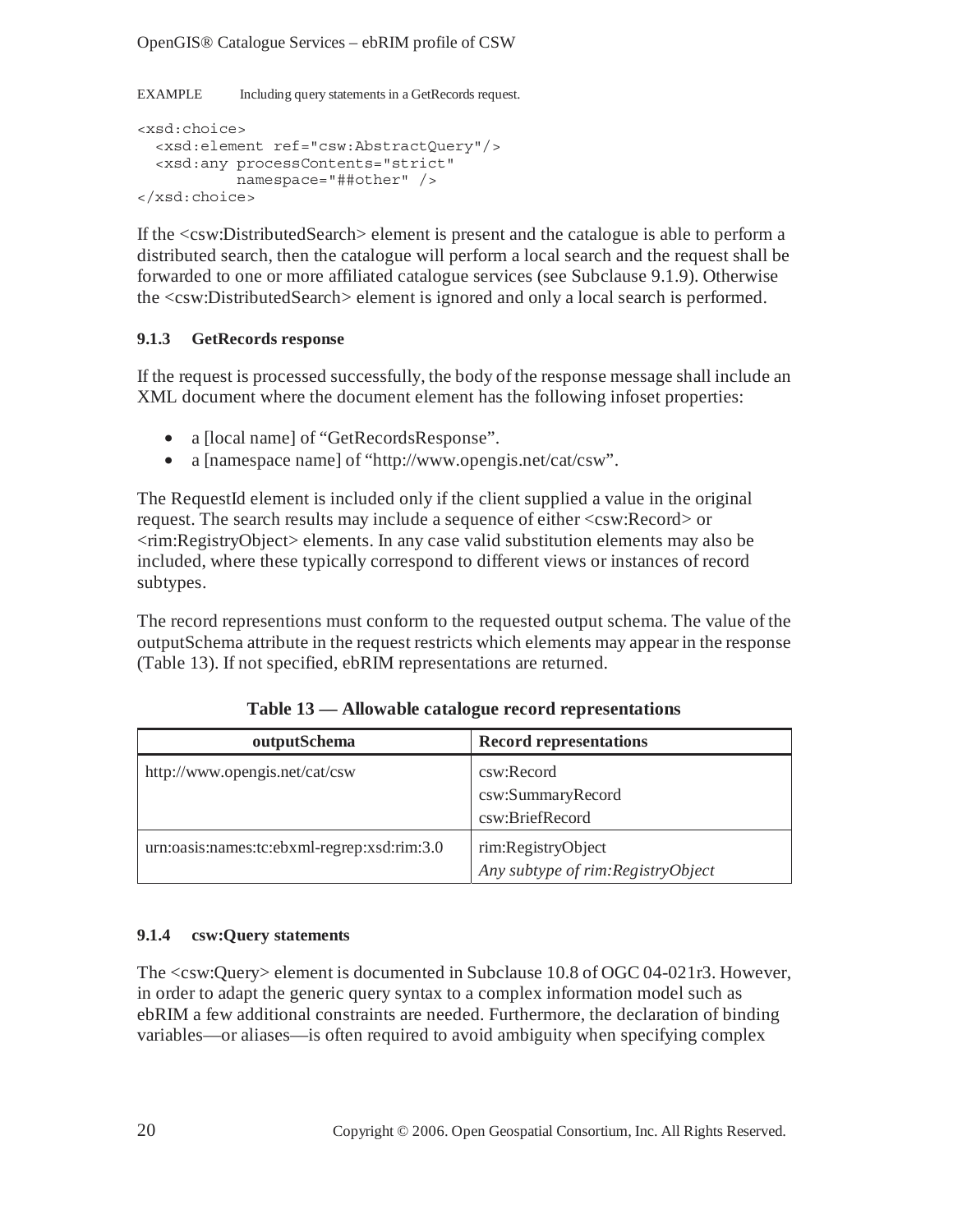queries that navigate associations by traversing multiple links between related registry objects.

The value of the Query/@typeNames attribute is a whitespace-separated list of object types that constitute the scope of the query. Each value in the list MUST be a qualified type name (QName). One or more variables may be bound to a type name as shown in the following example, where each variable ranges over instances of a given object type. Multiple variables may be bound to a single type; these are delimited by a comma.

```
EXAMPLE 1 Declaring binding variables srv1, srv2
```

```
<csw:Query typeNames="rim:Service=srv1,srv2 rim:ExtrinsicObject"> 
   <!-- query specification --> 
</csw:Query> 
EXAMPLE 2 Declaring a binding variable for a slot
<csw:Query typeNames="rim:Service rim:Slot=s1"> 
   <ogc:Filter> 
     <ogc:And> 
       <ogc:PropertyIsEqualTo> 
         <ogc:PropertyName>rim:Service/$s1/@name</ogc:PropertyName> 
         <ogc:Literal>http://purl.org/dc/terms/spatial</ogc:Literal> 
       </ogc:PropertyIsEqualTo> 
       <!-- additional predicates --> 
     </ogc:And> 
   </ogc:Filter> 
</csw:Query>
```
The "\$" (DOLLAR SIGN) character may be used to dereference a binding variable in the query filter.

```
EXAMPLE 3 Find data set descriptions associated with a service offer
<csw:Query typeNames='rim:ExtrinsicObject rim:Association=a1'> 
  <csw:ElementSetName 
     typeNames='rim:ExtrinsicObject'>full</ElementSetName> 
   <csw:Constraint version='1.1.0'> 
     <ogc:Filter> 
       <ogc:And> 
         <ogc:PropertyIsEqualTo> 
            <ogc:PropertyName>$a1/@associationType</ogc:PropertyName> 
           <ogc:Literal>OperatesOn</ogc:Literal> 
         </ogc:PropertyIsEqualTo> 
         <ogc:PropertyIsEqualTo> 
            <ogc:PropertyName>$a1/@sourceObject</ogc:PropertyName> 
           <ogc:Literal> 
           urn:uuid:86084c6a-292f-4687-bf52-aef49b5ff2d6 
           </ogc:Literal> 
         </ogc:PropertyIsEqualTo> 
         <ogc:PropertyIsEqualTo> 
            <ogc:PropertyName>rim:ExtrinsicObject/@id</ogc:PropertyName> 
            <ogc:PropertyName>$a1/@targetObject</ogc:PropertyName> 
         </ogc:PropertyIsEqualTo> 
         <ogc:PropertyIsEqualTo> 
            <ogc:PropertyName>
```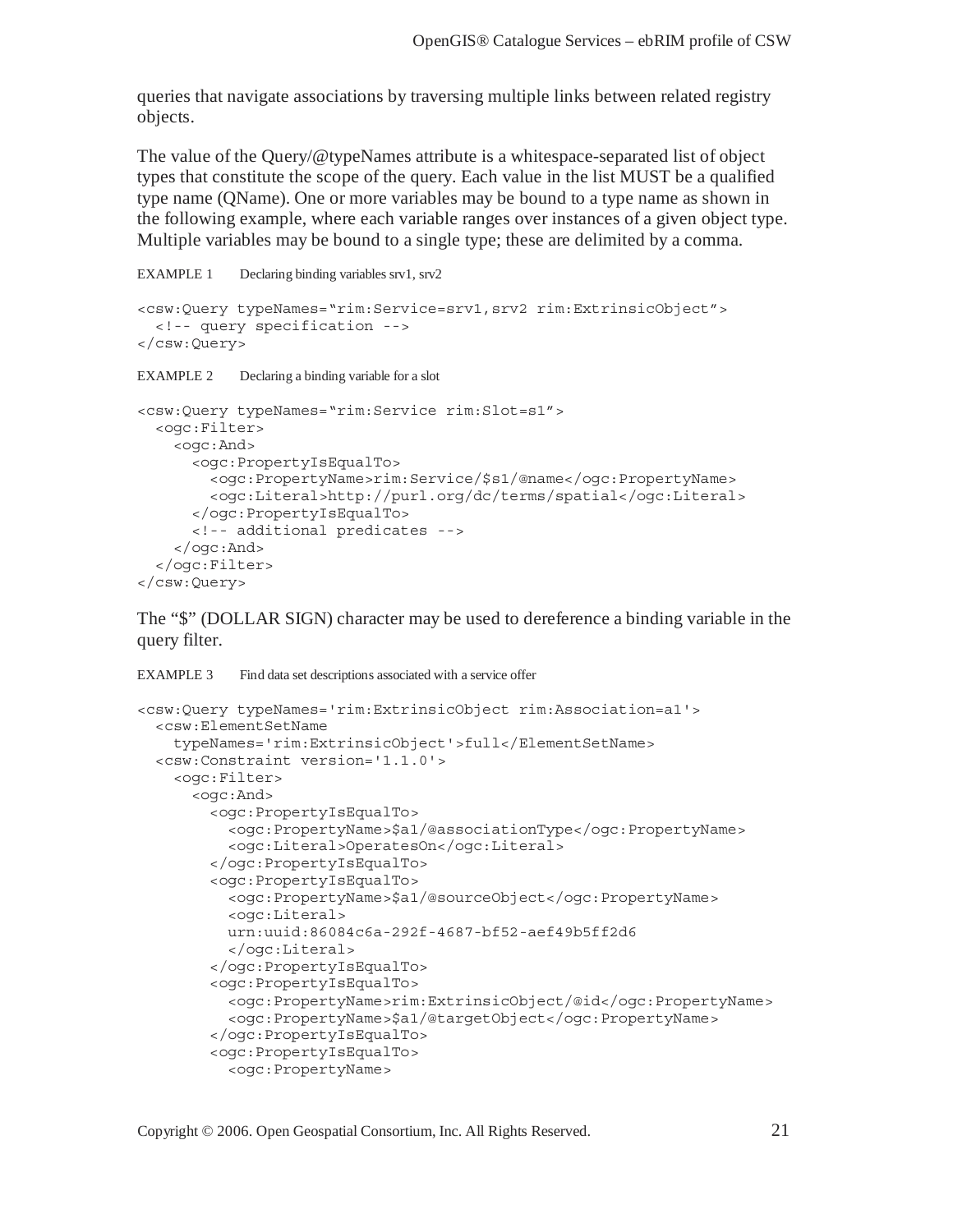```
 rim:ExtrinsicObject/@objectType 
           </ogc:PropertyName> 
           <ogc:Literal>
             urn:x-ogc:specification:csw-ebrim:objectType:Dataset
           </ogc:Literal> 
         </ogc:PropertyIsEqualTo> 
       </ogc:And> 
     </ogc:Filter> 
   </csw:Constraint> 
</csw:Query>
```
## **9.1.5 Spatial operators**

An OGC filter expression may contain a spatial operator that specifies a query against the spatial characteristics of a registry object. The OGC filter grammar [OGC 04-095] defines a number of operators that evaluate various spatial relationships documented in ISO 19125-1; these are boolean methods that are used to test for the existence of a specified topological spatial relationship between two geometric objects.

The CSW part of the OGC Catalogue Services 2.0 specification only requires support for the BBOX predicate—this is a convenience operator that is equivalent to **Not** Disjoint or Intersects relationship. This profile does not mandate support for any additional spatial operators, but all supported operators must be listed in the service capabilities document within the Filter–Capabilities section. If any filter expression contains an unsupported operator the service must return an exception with code wrs:NotSuppported.

#### **9.1.6 rim:AdhocQuery statements**

The rim:AdhocQuery element defined in ebRIM 3.0 permits the use of alternative query languages such as XPath and XQuery. The child <rim:QueryExpression> element encapsulates a query expressed in a specified query language. In the context of a GetRecords request the query expression is required; if it is missing, the catalogue must raise an exception with code wrs:InvalidRequest. The query language should correspond to one supported by the service, as advertised by the query-languages service property in the capabilities document; if the query language is unsupported, the catalogue must raise an exception with code wrs:NotSupported.

#### **9.1.7 XPath predicates**

The <wrs:XPathPredicate> element encapsulates an XPath expression to be evaluated against a repository item that conforms to some XML content type, thereby enabling a kind of "deep search" facility for searching extrinsic content not otherwise visible through ebRIM. This element may appear within an <ogc:Filter> expression wherever a comparison operator is allowed. All relevant namespace bindings used in the expression must be declared on the XPath predicate.

Example Definition of XPathPredicateType (from wrs-discovery.xsd).

```
<xsd:complexType name="XPathPredicateType" id="XPathPredicateType"> 
   <xsd:complexContent mixed="true">
```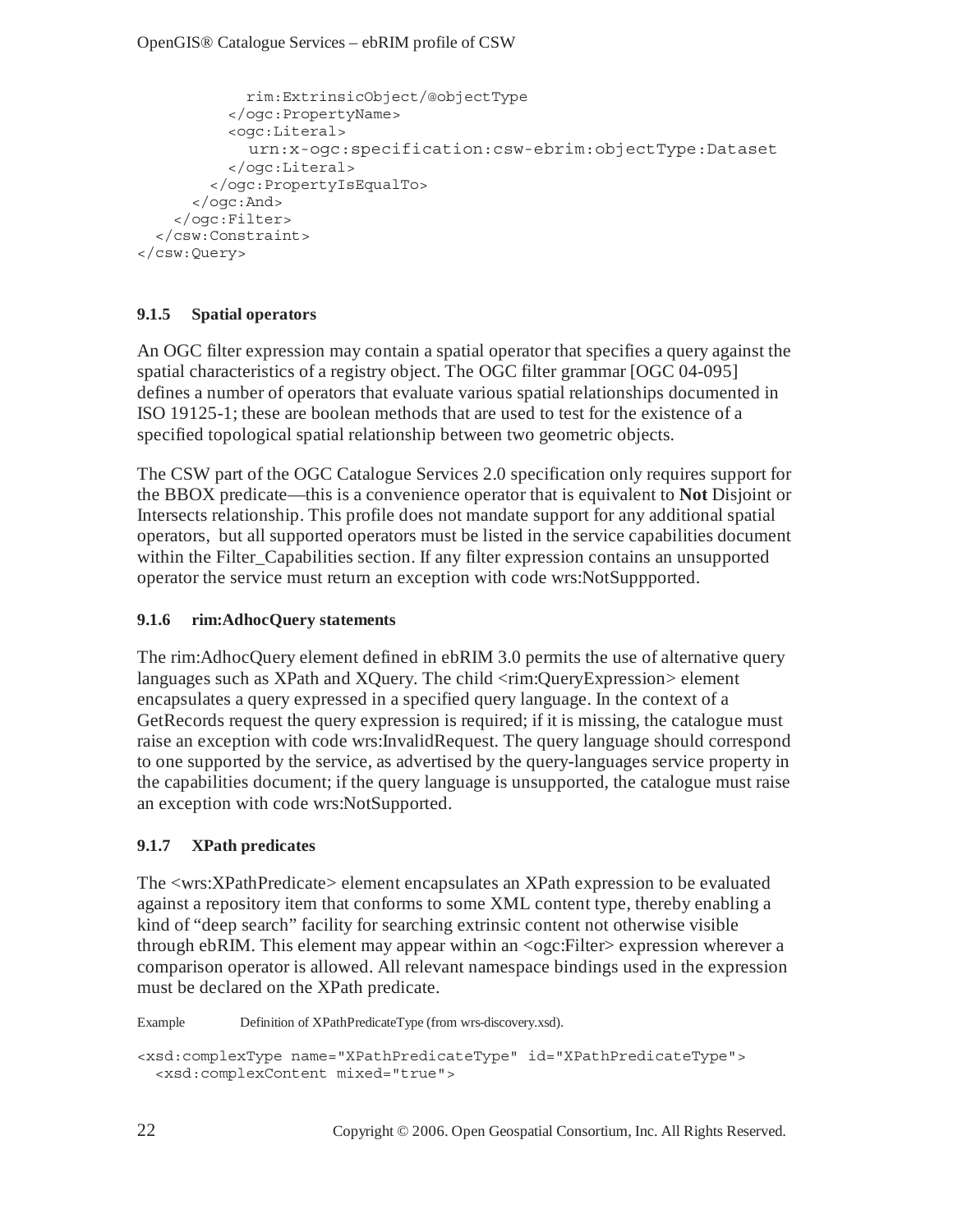```
 <xsd:extension base="ogc:ComparisonOpsType"> 
       <xsd:attribute name="typeName" type="xsd:string" 
                      use="required" /> 
     </xsd:extension> 
   </xsd:complexContent> 
</xsd:complexType>
```
The typeName attribute specifies the extrinsic object type to query; this may imply a set of repository items of a given kind, subject to any additional constraints specified in the query filter. For a given repository item, the result is converted to a boolean value as described in section 2.4 of the XPath 1.0 specification. Such predicates only apply to extrinsic objects for which the mimeType attribute indicates an XML media type and the isOpaque property has the value "false".

If the catalogue service does not support the deep-search feature for XML content types, then an exception must be returned with the code wrs:NotSupported.

#### **9.1.8 Stored queries**

#### **9.1.8.1 Invoking stored queries**

Extension packages may define various stored queries as a convenience; these are essentially parameterized, named queries. There are two mechanisms for invoking a stored query, using the GET and POST methods. The supported method bindings must be described in the stored query definition (rim:AdhocQuery/rim:Description). The response must have either csw:GetRecordsResponse or rim:RegistryObjectList (if invoked using the GET method) as the document element. A service provider may restrict who can read or execute a given stored query.

Using the POST method with a Content-Type of "application/xml", a <wrs:StoredQuery> element (an instance of the rim:IdentifiableType, as declared in pkg-basic.xsd) may appear in a GetRecords request instead of a <csw:Query> element. The id attribute specifies the stored query to execute; any parameters are passed in as child Slot elements. Only stored queries that produce a list of matching registry objects may be run in this context.

A KVP-style syntax may be used to invoke a stored query using the GET method (or POST method with Content-Type set to "application/x-www-form-urlencoded"). The value of the final path segment (shown as /query-name in the example below) is a query reference; the stored query is referenced by name. Additional parameters are appended as shown in the following example.

```
Example General syntax for invoking a stored query using the GET method. The query name is appended to 
                the path component of the URL.
```

```
http://host:port/path/query-name?param1=v1&param2=v2a,v2b
```
If there is no matching stored query, the response message must indicate a status code of 404 (Not Found); the body may also include an exception report with code wrs:NotFound. If any required query parameters are missing, then an exception with code wrs:InvalidRequest must be returned.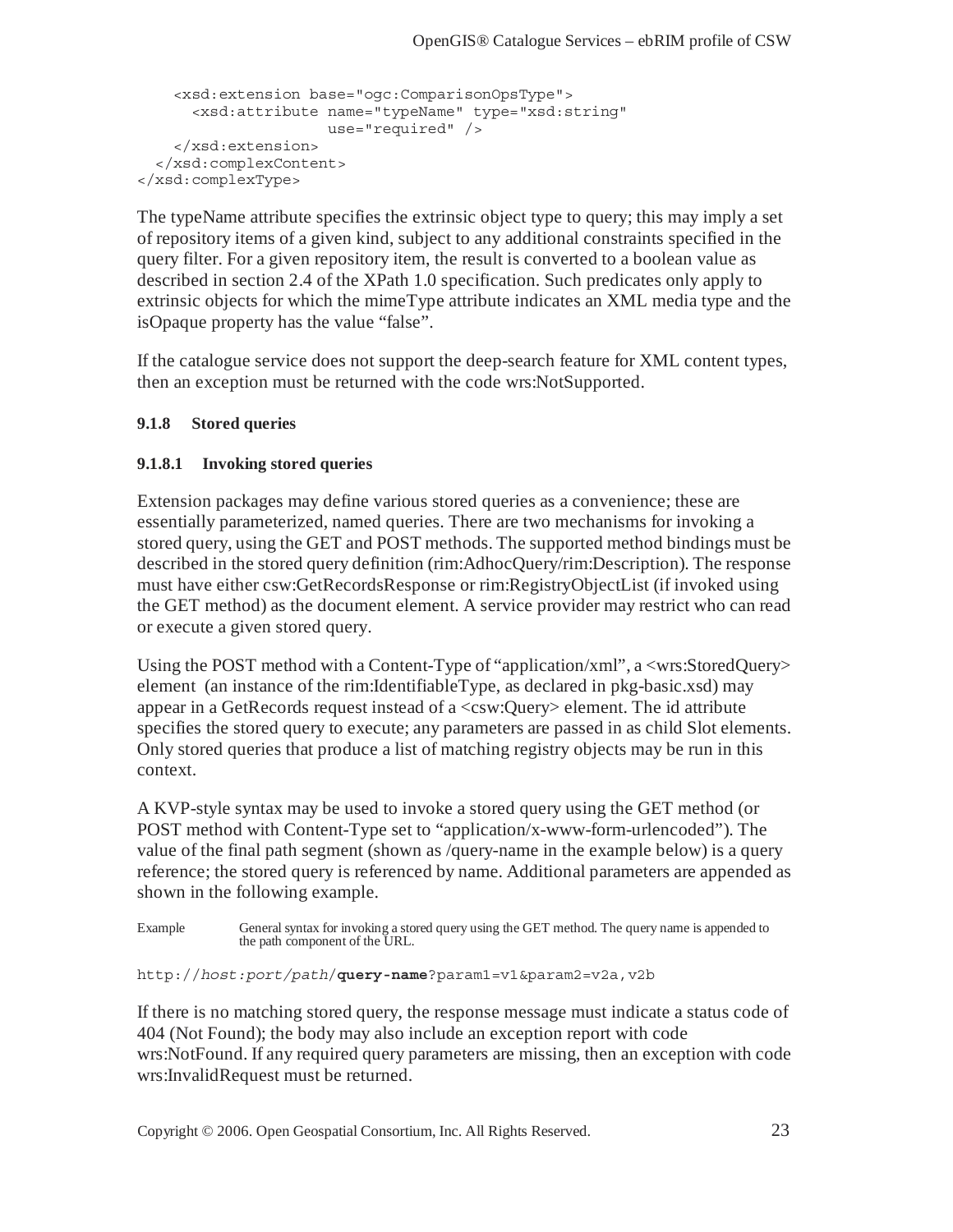## **9.1.8.2 Defining stored queries**

A stored query is defined by a rim:AdhocQuery instance that may be managed like any other registry object. The query expression must conform to a supported query language. That is, the value of the rim:QueryExpression/@queryLanguage attribute must refer to a node in the canonical query language scheme (which may be extended as needed to accommodate additional query languages).

Formal query parameters are included as slots in the rim:AdhocQuery instance; parameter bindings in the query specification are indicated using \$*parameter-name* expressions. Within a definition, the slotType attribute should specify the appropriate value space for actual parameters. The rim:ValueList element must be empty, unless a default value is declared.

## **9.1.9 Distributed search**

The CSW part of the OGC Catalogue Services 2.0 specification does allow for distributed searching whereby queries are forwarded to affiliated catalogue services, effectively enlarging the search space. However this profile does not currently specify such a protocol; a service provider may implement a distributed search facility and advertise its availability as a provider-specific feature in the service capabilities description.

## **9.1.10 Temporal queries**

Catalogue content will often have temporal attributes such as the date of last modification or the period over which a data set was collected. ISO 19108 distinguishes 13 temporal relationships that can be realized using boolean functions as part of a temporal constraint in a query filter. Available functions are listed in the service capabilities document as values of the "http://www.opengis.net/cat/wrs/properties/temporal-functions" property. Subclause 5.2.3.5 of ISO 19108 describes the conditions that must be satisfied by each relationship.

EXAMPLE A temporal constraint for finding registry objects modified since 1 Aug 2005.

```
<ogc:PropertyIsEqualTo> 
   <ogc:Literal>TRUE</ogc:Literal> 
   <ogc:Function name="During"> 
     <ogc:PropertyName>rim:AuditableEvent/@timestamp</ogc:PropertyName> 
     <ogc:Literal> 
       <gml:TimePeriod> 
         <gml:beginPosition>2005-08-01T00:00-08:00</gml:beginPosition> 
         <gml:endPosition indeterminatePosition="now" /> 
       </gml:TimePeriod> 
     </ogc:Literal> 
   </ogc:Function> 
</ogc:PropertyIsEqualTo>
```
The value of the top-level ogc:Literal element must be a boolean value: "TRUE" or "FALSE" (case insensitive). The name of the function must correspond to one of the values appearing in Figure 4 of ISO 19108: Before, After, Begins, Ends, During, Equals,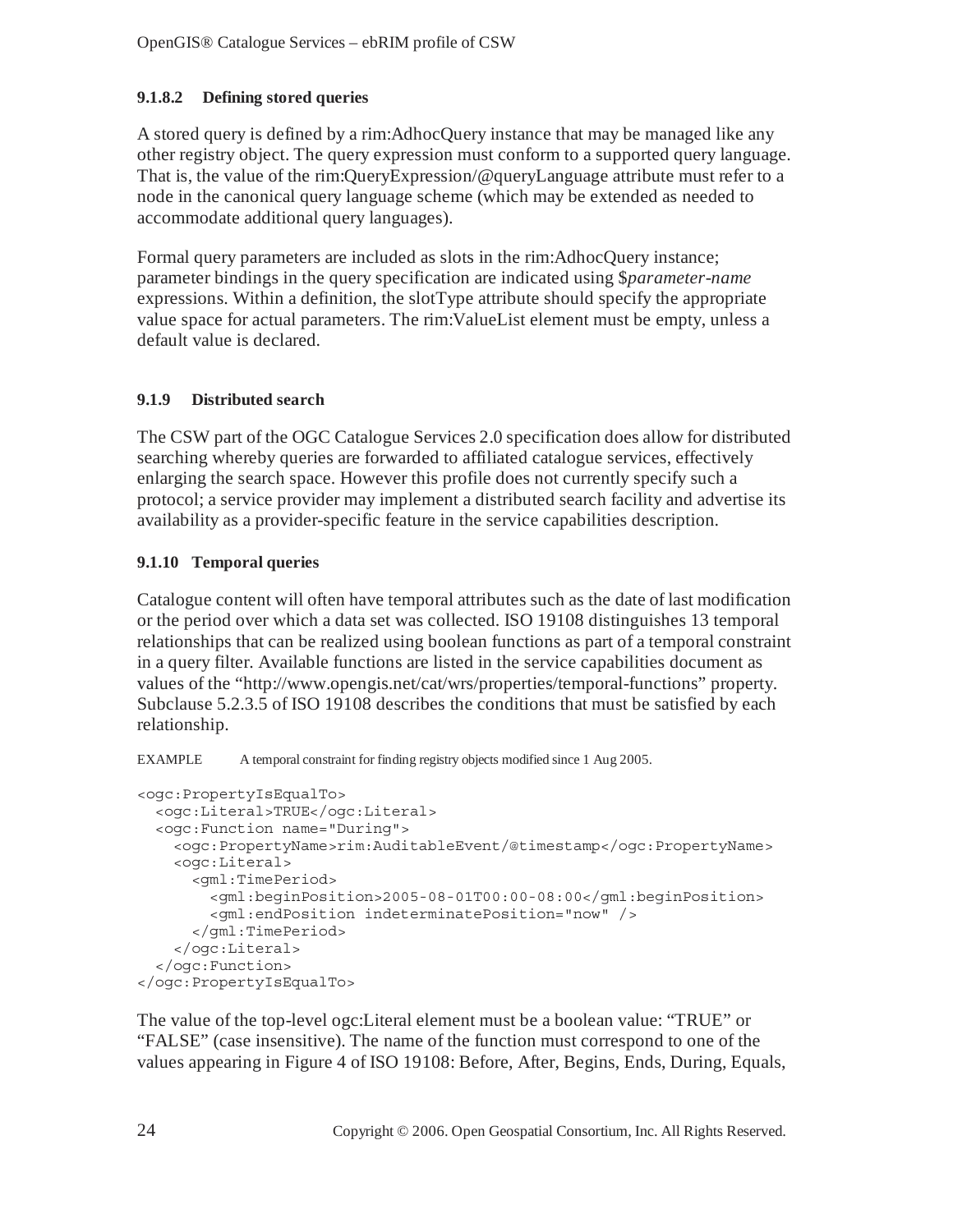Contains, Overlaps, Meets, OverlappedBy, MetBy, BegunBy, EndedBy. The child PropertyName element must refer to some temporal property. The literal temporal value must be a primitive GML temporal element: gml:TimeInstant or gml:TimePeriod.

Following ISO 19108, the primary—and default—temporal reference system is the Gregorian calendar with UTC (Coordinated Universal Time). The identifier for this reference system is "urn:x-ogc:def:trs:ISO-8601".

## **9.2 GetRecordById**

## **9.2.1 Summary**

The GetRecordById operation provides a simple means of retrieving one or more records by identifier; the identifier may be that of some registry object (rim:RegistryObject/@id) or an external identifier (rim:ExternalIdentifier/@value) assigned to a registry object. Support for the GET method binding is mandatory. Implementing the POST method is optional, in which case the "application/xml" content type must be understood.

## **9.2.2 GetRecordById request**

The GetRecordById operation is described in Subclause 10.9 of OGC 04-021r3 (OGC Catalogue Services 2.0). The XML representation of the entity body, if present, must conform to the csw:GetRecordById element declaration (see CSW-discovery.xsd). All reserved characters (e.g., general delimeters) appearing in identifier values must be suitably percent-encoded in the KVP representation when using the GET method.

The value of an Id message item (using the GET or POST methods) identifies a registry object either directly or by an external identifier that corresponds to a child rim:ExternalIdentifier element.

#### **9.2.3 GetRecordbyId response**

If the request is processed successfully, the body of the response message shall include an XML document where the document element has the following infoset properties:

- a [local name] of "GetRecordByIdResponse".
- a [namespace name] of "http://www.opengis.net/cat/csw".

The child elements must be registry object representations (i.e. rim:RegistryObject or some valid substitution element) corresponding to the requested property set. If a match for an external identifier is found, then the parent registry object is included. If there are no matching records, an empty response is returned

#### **9.2.4 Exceptions**

If the request is deemed invalid for any reason (e.g. missing a required element), then the service must return an ows:ExceptionReport containing a service exception with the code wrs:InvalidRequest.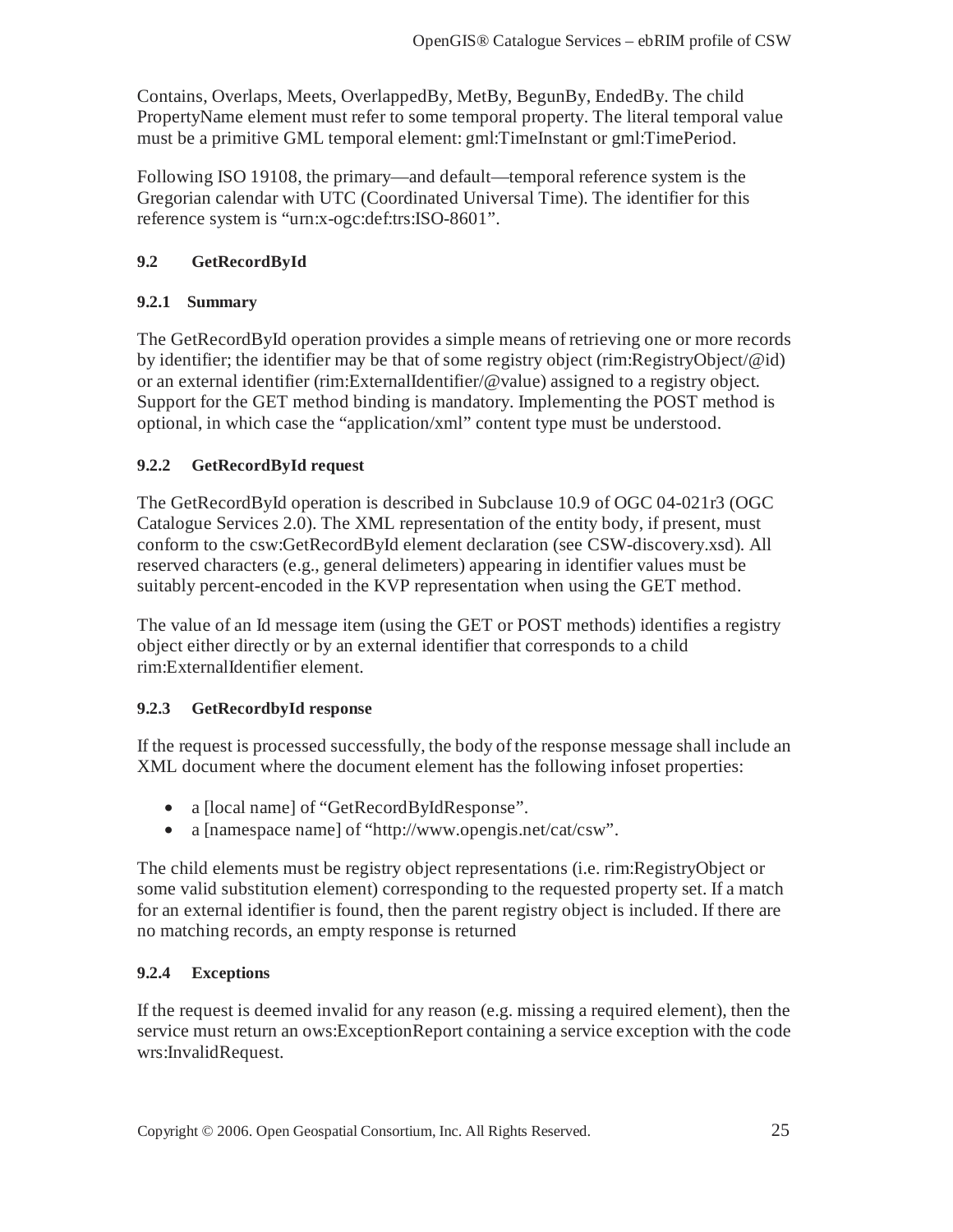## **9.3 DescribeRecord**

## **9.3.1 Summary**

The DescribeRecord operation allows a client to discover the information model(s) supported by the catalogue and to retrieve record type definitions. Support for the POST method binding is mandatory using either of the allowed content types, although the "application/xml" content type must be understood in this case. The GET binding is optional.

## **9.3.2 DescribeRecord request**

The DescribeRecord operation is described in Subclause 10.6 of OGC 04-021r3 (OGC Catalogue Services 2.0). The XML representation of the entity body, if present, must conform to the csw:DescribeRecord element declaration (see CSW-discovery.xsd). The TypeName elements, if present, identify the model elements for which type definitions are requested. The targetNamespace attribute of the csw:TypeName element must be specified; it may have the value "##any" to indicate any namespace.

The only schema language currently supported by this profile is W3C XML Schema. The corresponding value of the schemaLanguage attribute is given by the following URI: "http://www.w3.org/2001/XMLSchema".

The outputFormat attribute may be used to specify an alternative MIME media type for the response. In most cases this involves transforming the raw schema to a more human readable representation. Such a capability is optional.

## **9.3.3 DescribeRecord response**

If the request is processed successfully, the body of the response message shall include an XML document where the document element has the following infoset properties:

- a [local name] of "DescribeRecordResponse".
- a [namespace name] of "http://www.opengis.net/cat/csw"

If no TypeName elements were provided in the request, then all of the schemas defining the information model must be included within csw:SchemaComponent elements. If there are no matching schema components, the document element must be empty.

The content of a csw:SchemaComponent element may be a complete schema or a fragment of one. If it is a fragment, the parentSchema attribute must reference the source schema (by identifier).

## **9.3.4 Exceptions**

If the request is deemed invalid for any reason (e.g. missing a required element), then the service must return an ows:ExceptionReport containing a service exception with the code wrs:InvalidRequest.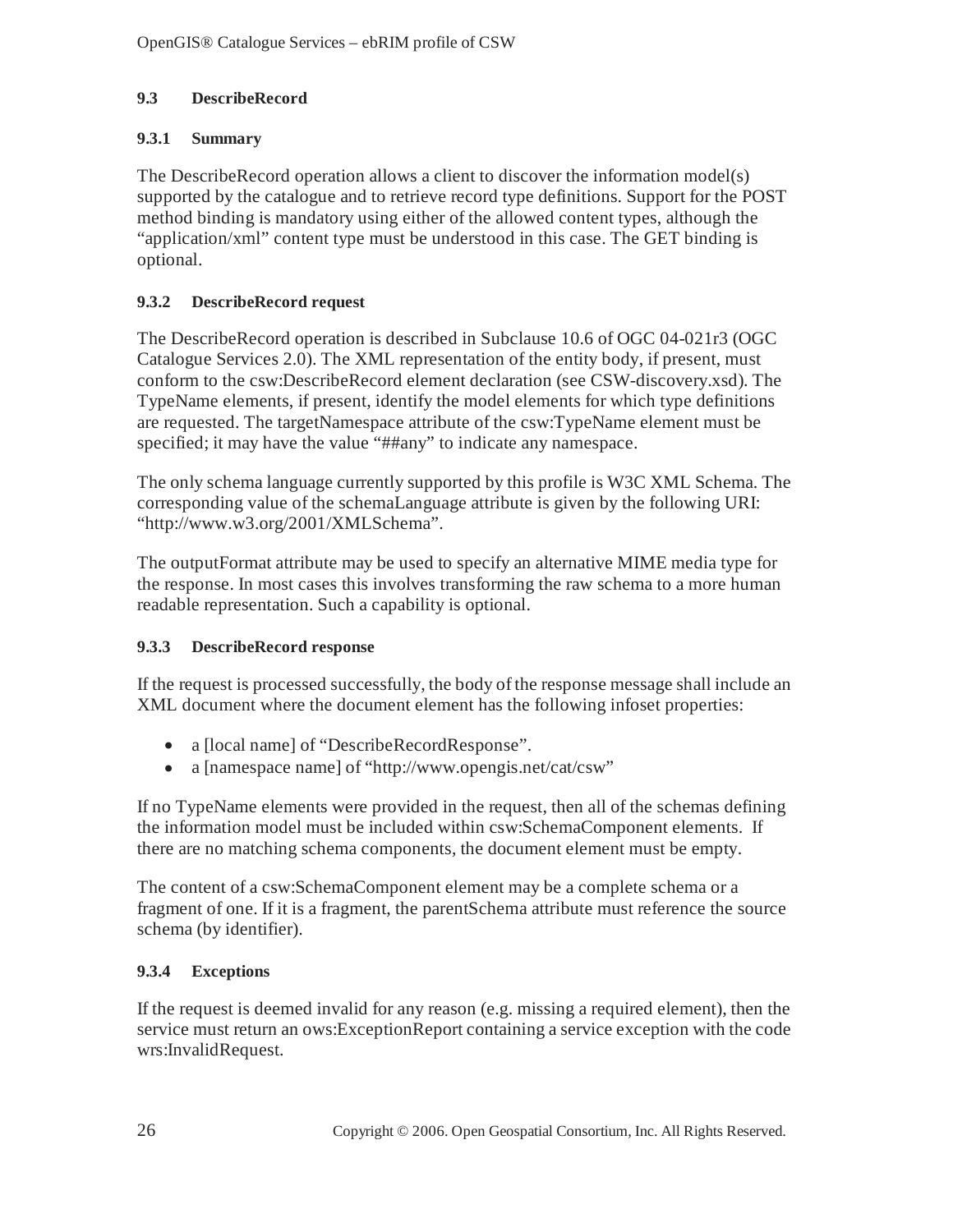#### **9.4 GetDomain**

#### **9.4.1 Summary**

The optional GetDomain operation produces a description of the value domain of a given data element or request parameter, where the value domain is the set of actual or *permissible* values. The value domain may be enumerated or non-enumerated. One use of this operation is to discover 'active' terms in a taxonomy that are currently used to classify registry objects.

The actual type of the data element is always returned, even if additional information about the value space is available. Support for the POST method binding is mandatory using either of the allowed content types, although the "application/xml" content type must be understood in this case. The GET binding is optional.

#### **9.4.2 GetDomain request**

The GetDomain operation is described in Subclause 10.7 of OGC 04-021r3 (OGC Catalogue Services 2.0). The XML representation of the entity body, if present, must conform to the csw:GetDomain element declaration (see CSW-discovery.xsd). The value of the csw:PropertyName must be an XPath location path that references some infoset item. Many of the ebRIM properties can be accessed in this manner, and those that refer to nodes in classification schemes can be usefully queried in this manner.

As a special case, a request for a list of catalogued object types must identify only those types of registry objects that actually exist in the catalogue. That is, specifying a PropertyName value of "rim:RegistryObject/@objectType" will yield a list of object types that currently populate the catalogue, rather than a reference to the conceptual scheme that identifies all supported object types. In general, all properties that refer to canonical classification nodes should be handled in this manner.

EXAMPLE Request a listing of all catalogued object types.

```
<csw:GetDomain> 
   <csw:PropertyName> 
     rim:RegistryObject/@objectType 
   </csw:PropertyName> 
</csw:GetDomain>
```
## **9.4.3 GetDomain response**

If the request is processed successfully, the body of the response message shall include an XML document where the document element has the following infoset properties:

- a [local name] of "GetDomainResponse".
- a [namespace name] of "http://www.opengis.net/cat/csw"

The csw:DomainValues element must be present. In general the service is not required to report the 'active' subset of the value domain, especially for cases where this may be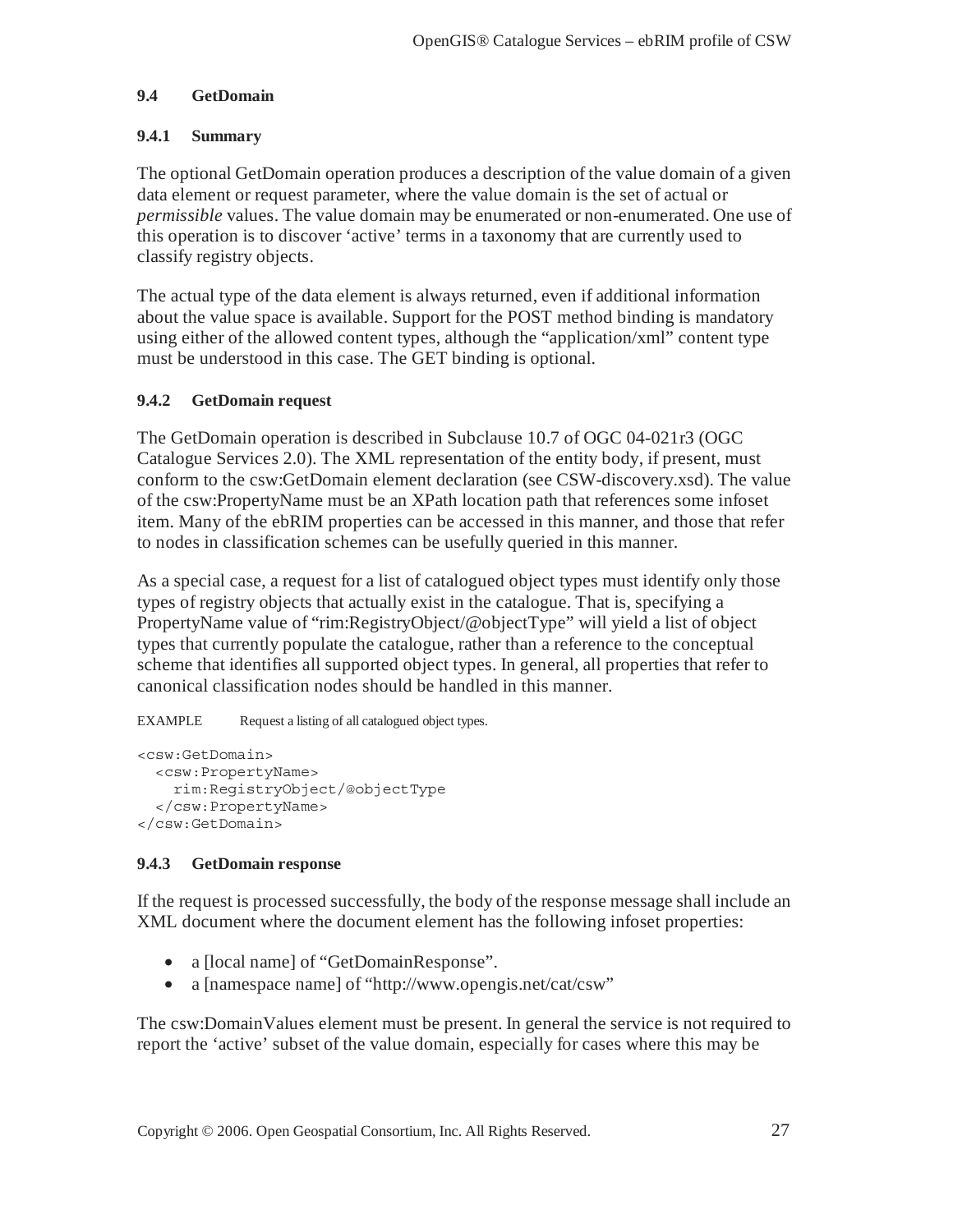computationally expensive or is otherwise infeasible to determine. However, a qualified type name must always be returned.

## **9.4.4 Exceptions**

If this operation has not been implemented, the body of the response must include an ows:ExceptionReport element containing a service exception with the code wrs:NotImplemented. If the request specifies an unknown information item, the response must include an exception with the code wrs:NotFound.

## **9.5 GetRepositoryItem**

## **9.5.1 Summary**

The GetRepositoryItem operation is used to retrieve the repository item corresponding to some extrinsic object. If available, the item is included in the body of the response; it must be an instance of a MIME media type, as indicated by the value of the Content-Type header field.

An extrinsic object may also be used to catalogue an external repository item that is managed by another party. In this case, the ExtrinsicObject must be associated (using the "RepositoryItemFor" association) with an ExternalLink that specifies an absolute URL for retrieving the item.

## **9.5.2 GetRepositoryItem request**

The request is bound only to the GET method. All reserved characters appearing in parameter values must be suitably percent-encoded. The request parameters are listed in Table 14.

| <b>Name</b> | <b>Definition</b>                                                                                    | <b>Use</b> |
|-------------|------------------------------------------------------------------------------------------------------|------------|
| service     | Service type identifier (fixed value: "urn:x-ogc:specification:csw-<br>ebrim:Service:OGC-CSW:ebRIM") | Mandatory  |
| request     | Operation to invoke (fixed value: "GetRepositoryItem")                                               | Mandatory  |
|             | Absolute URI that refers to some extrinsic object.                                                   | Mandatory  |

| Table 14 – GetRepositoryItem request parameters |  |
|-------------------------------------------------|--|
|-------------------------------------------------|--|

#### **9.5.3 GetRepositoryItem response**

If the request is processed successfully and a repository item is accessible, the body of the response message shall include the repository item as a MIME entity. If any additional encodings have been applied to the resource (e.g., compression using gzip), these must be specified by the Content-Encoding header field.

In some cases the resource may reside in an external repository maintained by another party. In this case, the catalogue shall redirect the client using the standard HTTP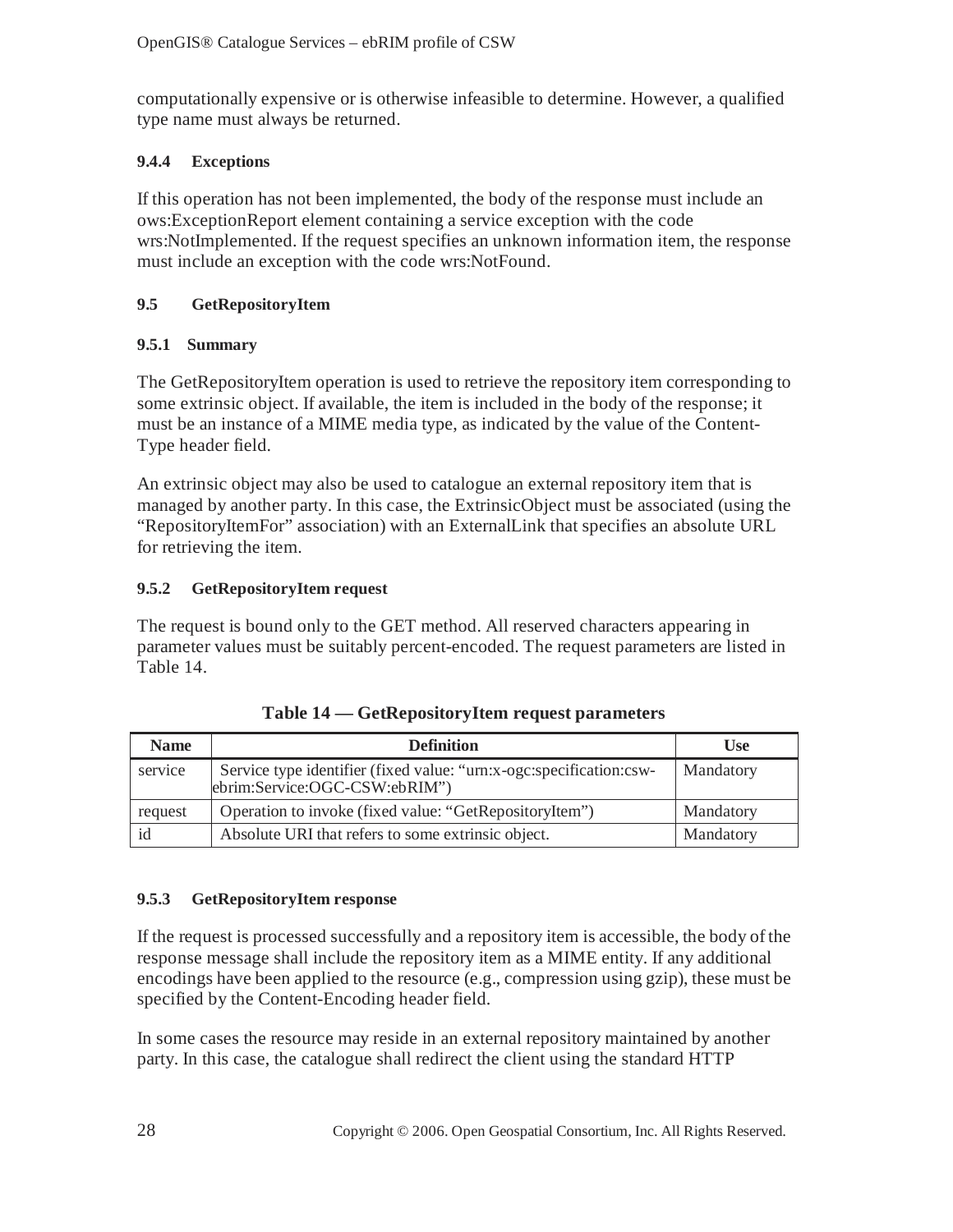redirection mechanism (i.e., status code 303, "See Other") and set the value of the Location header field according to the value of the ExternalLink/@externalURI attribute.

## **9.5.4 Exceptions**

If the request is deemed invalid for any reason (e.g. missing identifier), then the service must return an ows:ExceptionReport containing a service exception with the code wrs:InvalidRequest. If the supplied identifier does not match any registry object or if a repository item cannot be located, the response must include an exception with the code wrs:NotFound.

## **10 Publication interface**

#### **10.1 Harvest**

#### **10.1.1 Summary**

The Harvest operation is described in subclause 10.12 of OGC 04-021r3 (Catalogue 2.0). It allows a user to request that the catalogue attempt to harvest a repository item from a specified network location, thereby realizing a 'pull' model for publishing registry content. If the catalogue successfully retrieves the resource and successfully processes it, then one or more corresponding registry objects are created or updated. Brief representations of all modified records are returned to the client when processing is complete.

#### **10.1.2 Harvest request**

The request is only bound to the HTTP POST method. The XML representation of the entity body must conform to the csw:Harvest element declaration (see CSWpublication.xsd).

The csw:Source element specifies a URL from which the resource may be retrieved. The scheme component should correspond to a protocol supported by the catalogue; support for the "http" scheme is required by all conforming implementations, and "HTTP/1.1" must be listed in the capabilities document as a value of the "harvest-protocols" system property.

If specified, the csw:ResourceType element must indicate the object type of the corresponding extrinsic object. It may be possible for the catalogue to deduce this from the content of the resource (for example, a data set description that conforms to the ISO 19139 schemas). The value should correspond to a type supported by the catalogue, as identified in the objectType classification scheme.

#### **10.1.3 Harvest response**

If the request is processed successfully, the body of the response message shall include an XML document where the document element has the following infoset properties: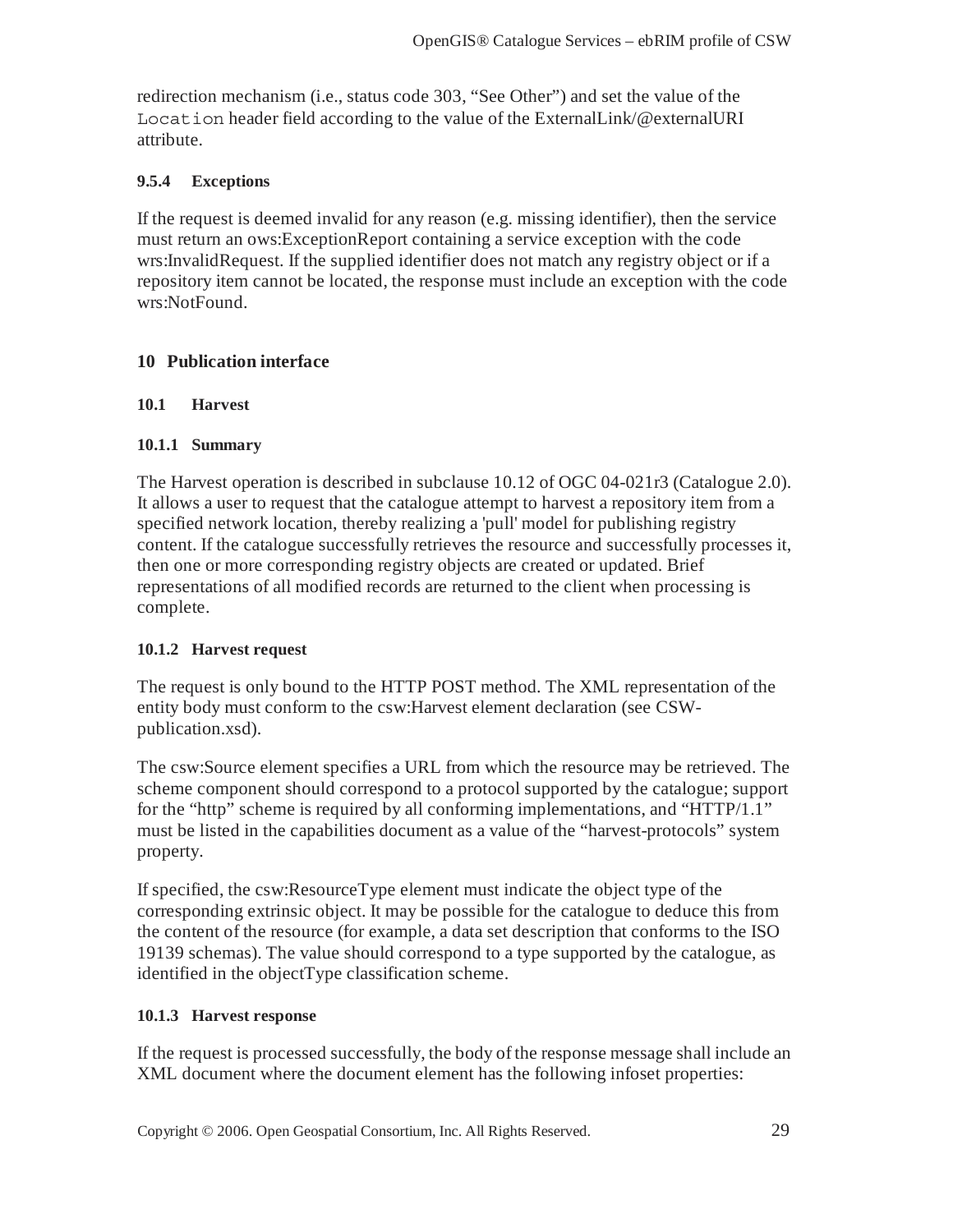- a [local name] of "HarvestResponse".
- a [namespace name] of "http://www.opengis.net/cat/csw"

The document element must include a csw:TransactionResponse element that contains the csw:InsertResults child element; this element must list all registry objects that were created as a result of the harvesting operation.

## **10.1.4 Exceptions**

If the resource cannot be retrieved from the source URL, an exception with code wrs:NotFound must be included in an ogc:ExceptionReport. If the resource format is not supported by the catalogue or the object type is not recognized, an exception with code wrs:NotSupported must be returned. In the event that the transaction cannot be completed for any reason, an exception with code wrs:TransactionFailed must be returned.

## **10.2 Transaction**

## **10.2.1 Summary**

The Transaction operation is described in Subclause 10.11 of OGC 04-021r3 (Catalogue 2.0, Corr. 1). It allows users to insert, update, or delete registry objects. A transaction request constitutes an atomic unit of work: all subsidiary commands must be successfully executed or the entire transaction fails; this ensures the integrity of catalogue content, especially when a set of interrelated registry objects are being submitted.

Typically transaction requests are subject to some kind of access control such that only authorized users may perform such actions. While ebRIM mandates the use of XACML (the OASIS eXtensible Access Control Markup Language) to specify access control policies, this profile does not stipulate any particular security mechanisms. Service providers are free to define and enforce access control policies at several levels of granularity (e.g. service, registry object, repository item).

## **10.2.2 Transaction request**

## **10.2.2.1 General behaviour**

The transaction request is bound to the HTTP POST method. The XML representation of the entity body must conform to the csw:Transaction element declaration (see CSWpublication.xsd).

A registry object representation may be included in a transaction request wherever the xsd:any wildcard element appears in the definitions of the insert and update statements. No other elements may appear in this context, including instances of any of the common CSW record types. Transactions apply to elements of the core information model.

This profile does not currently allow for managing the lifecycle of registry content. No state transitions are defined, and in the absence of any kind of lifecycle management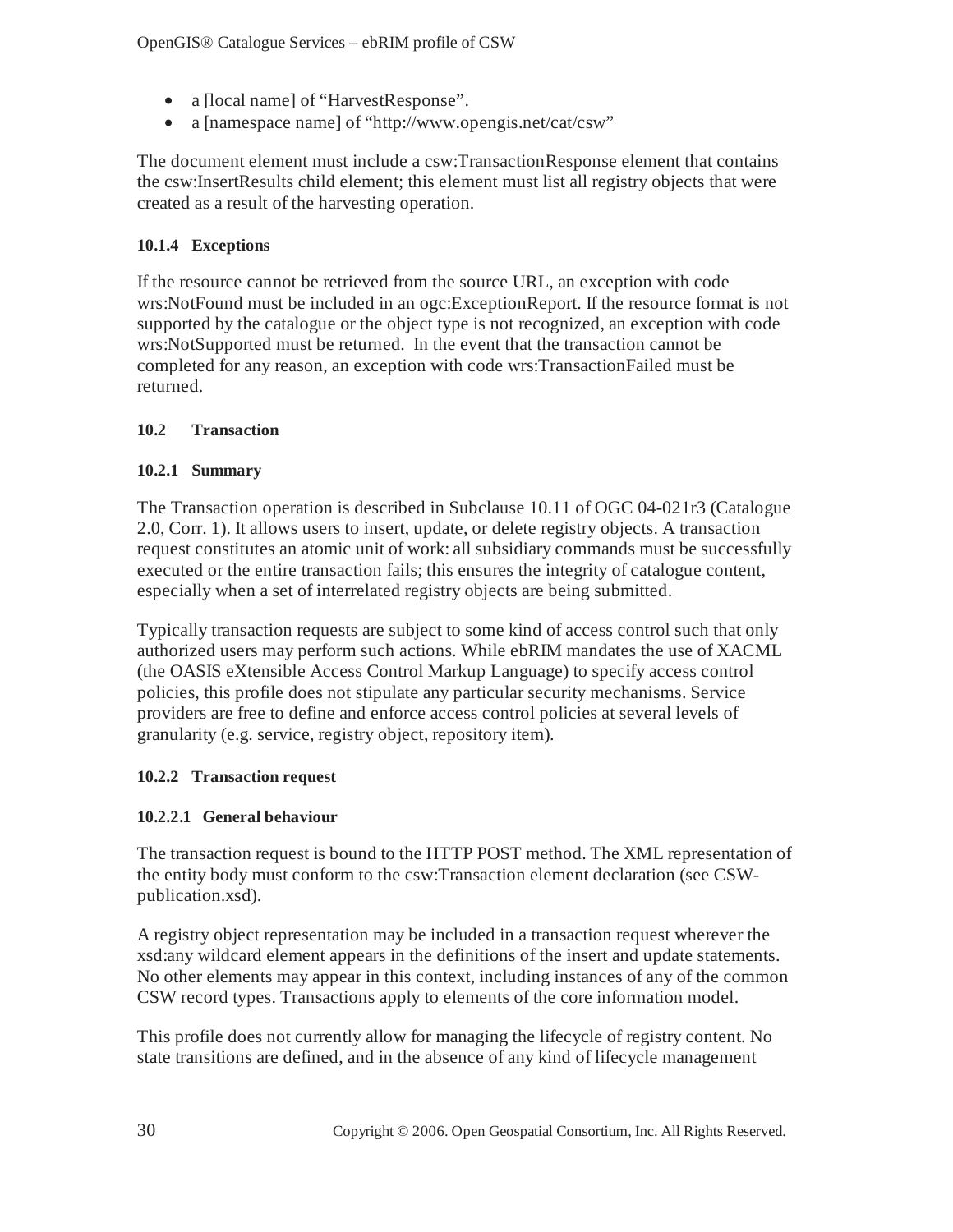facility the status of all registry objects is fixed at "Submitted". If a catalogue provides such a facility it must comply with the ebRIM 3.0 specification.

#### **10.2.2.2 Insert statements**

When inserting extrinsic objects along with one or more repository items, the multipart/form-data content type (RFC 2388) must be used. Multipart media types such as this one are intended for compound messages that consist of several interrelated parts; such entities comprise a 'root' part plus any number of other parts or 'attachments'. The repository items are included as additional file parts, with the Content-Type headers set accordingly.

An XML document with the csw:Transaction element as the document element must be included in the part named "Transaction". That is, the following request message headers must be set for this root part:

```
Content-Disposition: form-data; name="Transaction" 
Content-Type: application/xml
```
In order to relate an extrinsic object to a repository item, the value of the "name" parameter in the Content-Disposition header for the part containing the repository item must match the value of the id attribute for the extrinsic object in the body of the root part. While the id value must be a URN, an experimental namespace identifier may be used (e.g. "x-foo") to provide a temporary reference to a message part; upon publication this value will be replaced with a UUID value generated by the catalogue. Any of the optional disposition parameters defined in RFC 2183 may also be included (e.g., filename, modification-date), but their usage is unconstrained by this profile and they may be safely ignored.

EXAMPLE Required message headers for a message part containing a repository item.

```
Content-Disposition: form-data; name="urn:x-foo:img-1" 
Content-Type: image/png
```
Support for multipart/form-data content is required—this content type is supported by most HTTP user agents and client toolkits. The multipart/related media type (RFC 2387, commonly used in SOAP bindings) may also be employed, but it is optional. The catalogue shall advertise all supported content types in the mime-types service property.

#### **10.2.2.3 Update statements**

When specifying a partial update that modifies selected properties of one or more registry objects, the value of the RecordProperty/Name element must be an XPath location path that identifies the property to be updated. The RecordProperty/Value element is of type xsd:anyType, but when updating registry objects typically only simple values are provided; structured content may be included when updating complex slot values.

If a registry object is included in the context of an update statement, this will either replace the existing object or create a new version if it is a versioned object (see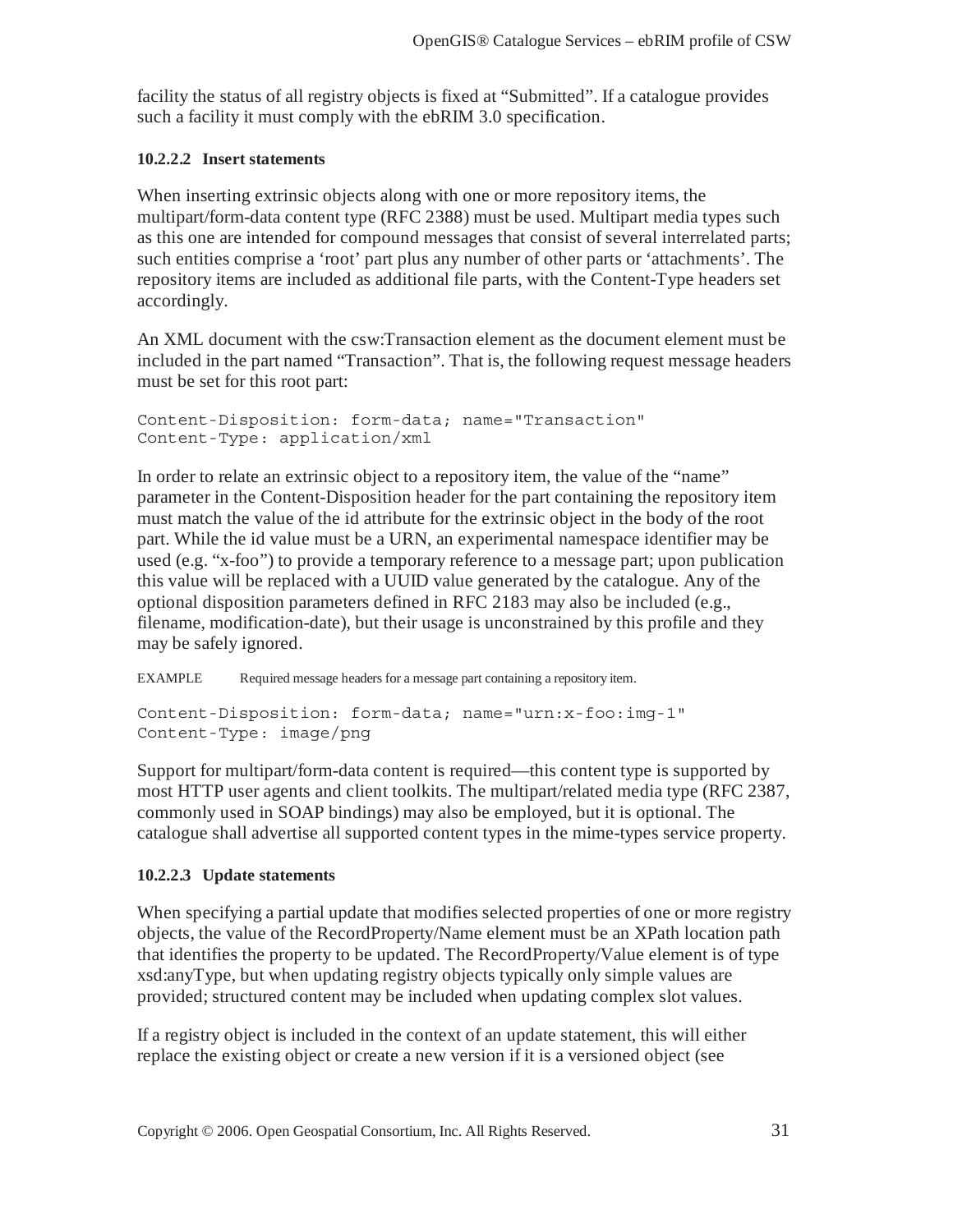Subclause 10.2.2.6). For non-versioned registry objects a missing information item is interpreted as a request to remove it or reset it to the default value (if defined).

## **10.2.2.4 Delete statements**

The deletion of registry objects is subject to a some basic rules regarding composite references stipulated in section 2.5.2 of the ebRIM 3.0 specification. When a given registry object is deleted, this deletion is cascaded to certain types of component registry objects: rim:ExternalIdentifier, rim:Classification, rim:ServiceBinding, and rim:SpecificationLink.

A registry object can be deleted only if there are no references to that object. That is, the object must not be referenced from any other rim:Association or rim:ExternalLink object; such links are not subject to a cascading delete.

Whenever an extrinsic object is deleted, the corresponding repository item is also deleted (if it exists).

## **10.2.2.5 Maintaining an audit trail**

A catalogue that implements this profile may maintain an audit trail for each registry object; this is indicated by adding the "audit-trail" feature to the capabilities document. An audit trail includes all of the events that have changed the state of the object (e.g., create, update, or delete requests); it consists of a sequence of AuditableEvent objects, as documented in the ebRIM specification. A user may access the audit trail by submitting a GetRecords request, but typically viewing the audit trail is subject to some level of access control (e.g. only the owner of a resource may view the audit trial).

## **10.2.2.6 Basic versioning**

A catalogue that implements this profile may provide a basic form of linear versioning for specific types of registry objects, as indicated by adding the "version-control" feature to the capabilities document; the child object-types property identifies which types are versioned automatically. Since the rim:VersionInfo element is required when marshalling a registry object (see ebRIM, sec. 2.5.1), the versionName attribute must have the value "UNVERSIONED" for all unversioned registry objects. By default, only the latest version shall be included in a result set.

When a registry object or repository item is updated, a new version is automatically created and added to the version history. The version history is the set of all versions of a particular version-controlled resource—it includes all registry objects that have the same value for the lid attribute. Each version in the set must have a unique id value, which must be a valid within some formal or experimental URN namespace [RFC 3406].

The version naming scheme and the maximum size or age of the version history is left to the discretion of the service provider. The naming scheme should have a simple lexicographic ordering. The rim:VersionInfo/@comment attribute may be set by the client in an update request.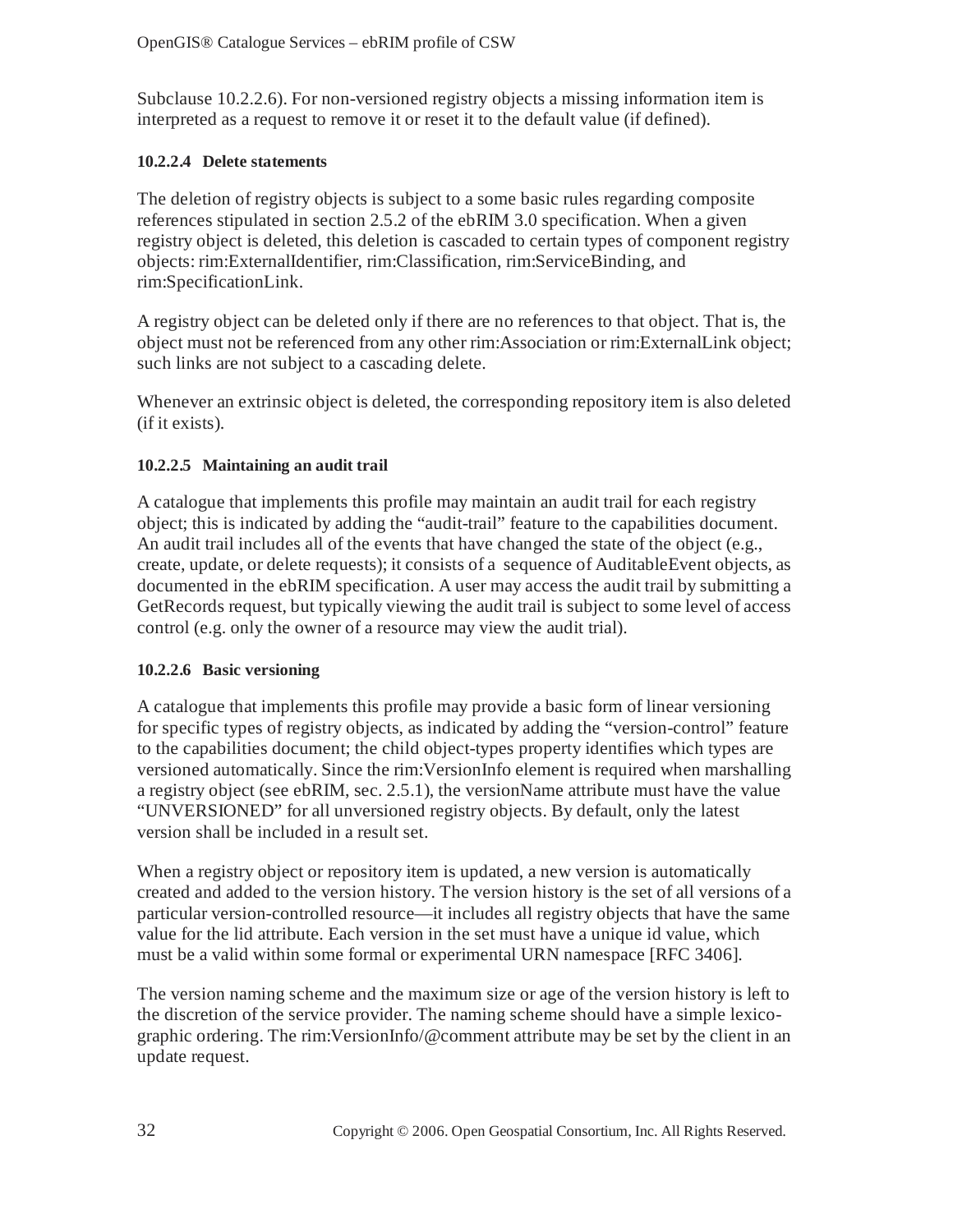#### **10.2.2.7 Modifying slots**

Inserting, updating, or deleting a slot is always an update against some registry object. If a slot of the same name already exists, the slot values are replaced. A slot is deleted by providing an empty rim:ValueList element; that is, emptying a slot effectively removes it.

When modifying slots in such a fine-grained manner, the update statement must include a rim:Identifiable element in order to identify the parent registry object; it may contain one or more slots to be added, replaced, or removed.

```
EXAMPLE Adding and removing a slot. 
<csw:Update> 
   <rim:Identifiable 
     id="urn:uuid:c8409773-177f-4266-bac9-fa98f73b5664"> 
     <rim:Slot name="http://purl.org/dc/elements/1.1/rights" 
                slotType="xsd:string"> 
       <rim:ValueList> 
          <rim:Value>Copyright 2005 Foo, Inc.</rim:Value> 
       </rim:ValueList> 
    \langlerim:Slot>
     <rim:Slot name="http://purl.org/dc/elements/1.1/coverage"> 
       <rim:ValueList /> 
    \langlerim:Slot>
   </rim:Identifiable> 
</csw:Update>
```
#### **10.2.3 Transaction response**

If the request is processed successfully, the body of the response message shall include an XML document where the document element has the following infoset properties:

- a [local name] of "TransactionResponse"
- a [namespace name] of "http://www.opengis.net/cat/csw"

#### **10.2.4 Exceptions**

In the event that the transaction fails for any reason, the response message body must have ows:ExceptionReport as the document element. It shall contain an exception with code wrs:TransactionFailed.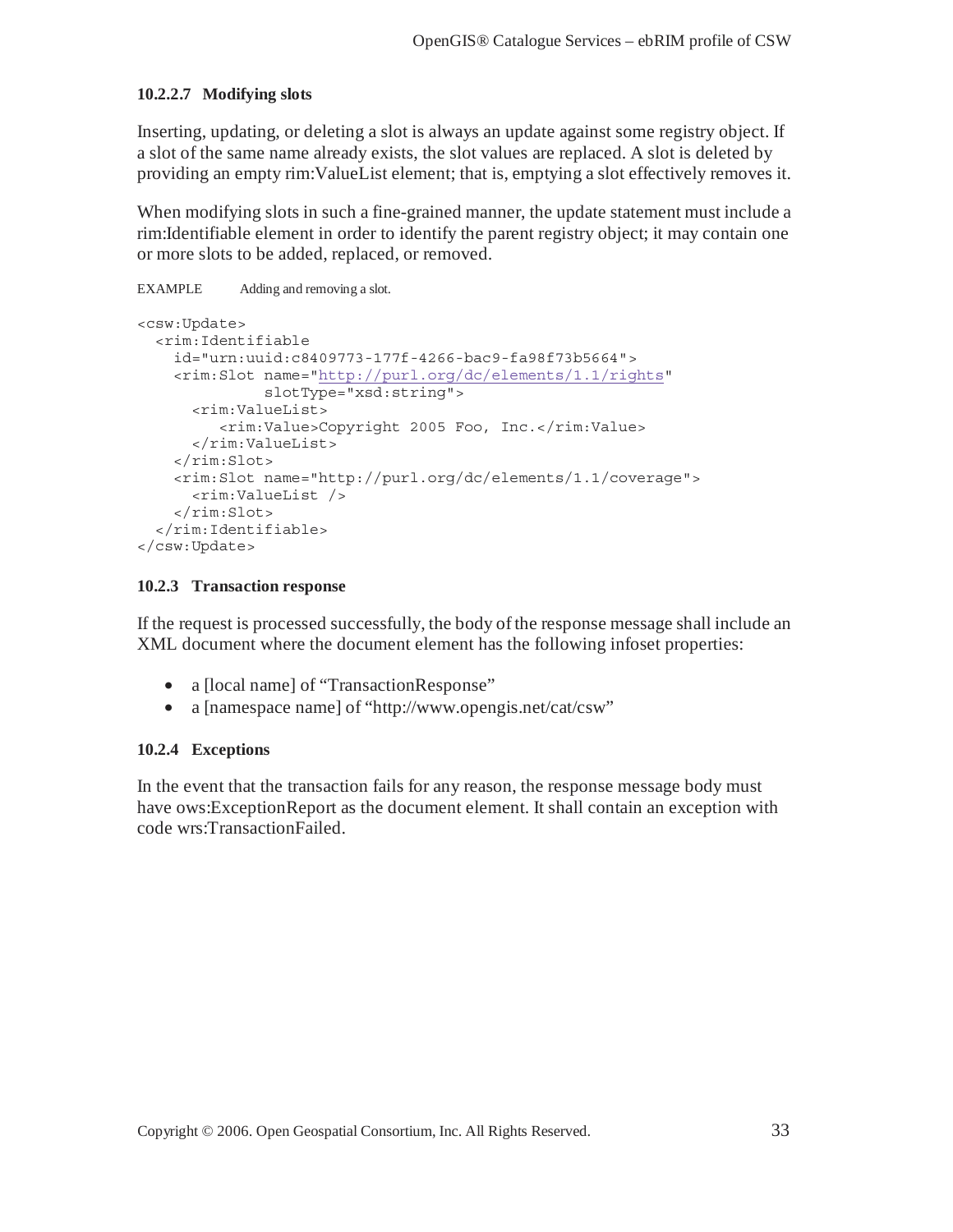# **Annex A**

## (normative)

# **Abstract test suite**

## **A.1 Test module for general capabilities**

## **A.1.1 General capabilities**

- b) Test purpose: Confirm that the SUT satisfies conformance requirements that generally apply to all service interactions.
- c) Test method: Falsification testing of HTTP response.
- d) Reference: OGC 05-025r1
- e) Test type: Capability

## **A.1.2 Test case for Content-Type header**

- a) Test case identifier: urn:x-ogc:specification:csw-ebrim:atc:general:ContentTypeHeaderTest
- b) Test purpose(s): The Content-Type message header must correctly identify the media type of the entity-body in the response (if present).
- c) Test method: Check the value of the Content-Type header. Pass if it correctly identifies the media type of the entity-body. Fail otherwise.
- d) Reference: OGC 05-025r1, Subclause 7.2; IETF RFC 2616, 7.2.1; IETF RFC 3023.
- e) Test type: Basic

## **A.1.3 Test case for valid XML entity body in response message**

- a) Test case identifier: urn:x-ogc:specification:csw-ebrim:atc:general:ValidXmlRspTest
- b) Test purpose(s): The body of a response message that specifies an XML content type shall be schema valid.
- c) Test method: For all response messages that specify a Content-Type header value corresponding to an XML media type (per RFC 3023), validate the document element in the entity body against its type definition. Pass if validation succeeds. Fail otherwise.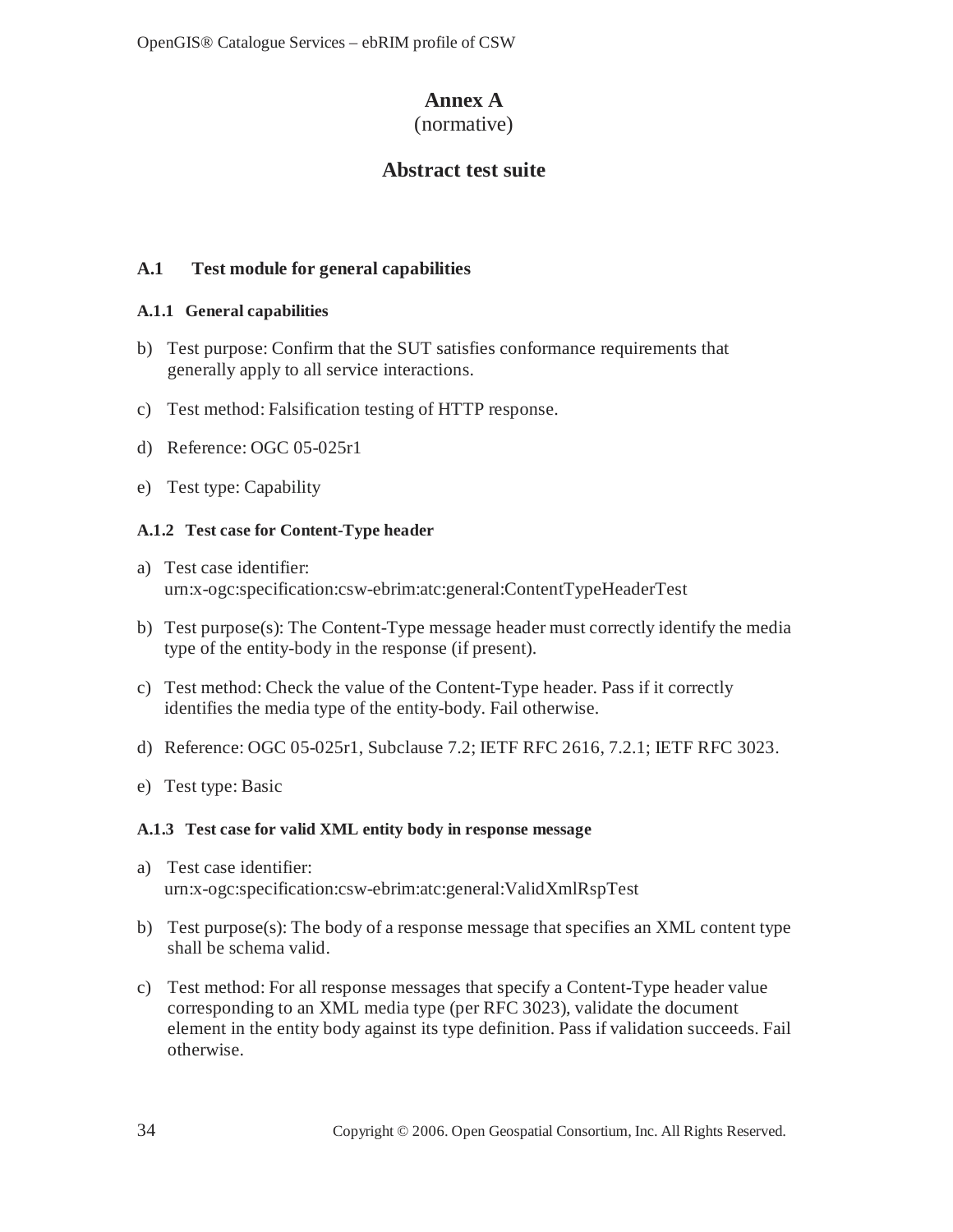- d) Reference: OGC 05-025r1, Clause 8.3.
- e) Test type: Basic

#### **A.2 Test module for Discovery operations**

#### **A.2.1 Discovery operations**

- a) Test purpose: Confirm that the SUT satisfies conformance requirements that apply to operations provided by the Discovery interface.
- b) Test method: Falsification testing of HTTP response.
- c) Reference: OGC 05-025r1, Clause 9.
- d) Test type: Capability

#### **A.2.2 Test case for validation of GetRecords request**

- a) Test case identifier: urn:x-ogc:specification:csw-ebrim:atc:discovery:ValidateGetRecordsReqTest
- b) Test purpose(s): A service shall validate a GetRecords request if the csw:GetRecords/@resultType attribute has the value "validate".
- c) Test method: Check that the entity body in the request is *at least* schema valid; additional constraints may also apply (e.g., type name values must identify known types). Pass if **all** of the following are true: (a) the request is valid and the document element in the response is csw:Acknowledgement; (b) the request is invalid and the document element in the response is ows:ExceptionReport. Fail otherwise.
- d) Reference: OGC 05-025r1, Subclause 9.1.2; IETF RFC 2616, 7.2.1; IETF RFC 3023.
- e) Test type: Basic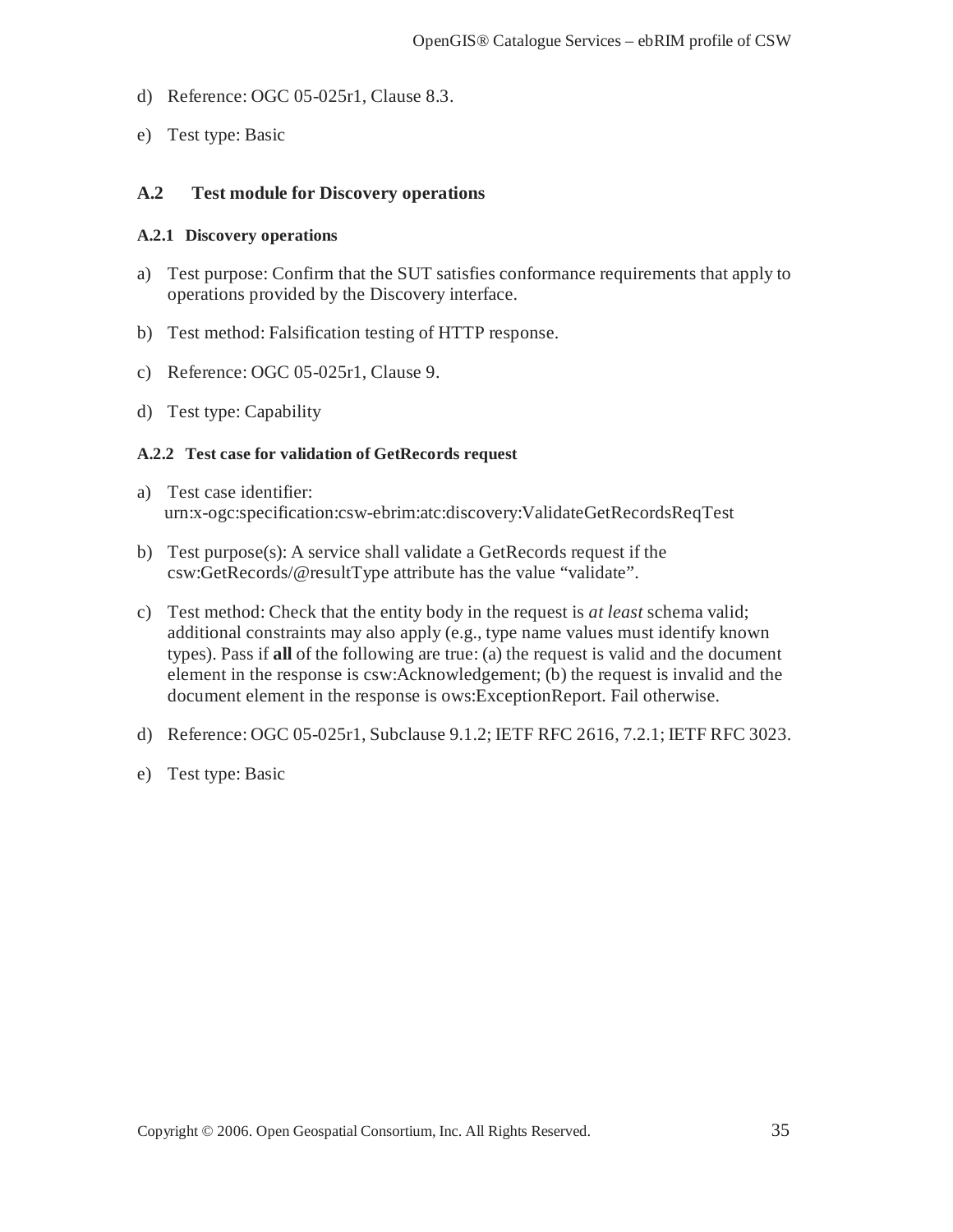# **Annex B**

(normative)

# **The Basic extension package**

## **B.1 Introduction**

The Basic extension package introduces artifacts of general utility in the geomatics domain; these constitute a rather thin customization layer over ebRIM. All conforming implementations must deploy this package, the members of which are summarized in the following subclauses. The assigned package identifier complies with the 'ogc' URN scheme: "urn:x-ogc:specification:csw-ebrim:package:Basic".

The following canonical ebRIM classification schemes are required by this package:

- urn:oasis:names:tc:ebxml-regrep:classificationScheme:AssociationType
- urn:oasis:names:tc:ebxml-regrep:classificationScheme:EventType
- urn:oasis:names:tc:ebxml-regrep:classificationScheme:NodeType
- urn:oasis:names:tc:ebxml-regrep:classificationScheme:ObjectType
- urn:oasis:names:tc:ebxml-regrep:classificationScheme:QueryLanguage
- urn:oasis:names:tc:ebxml-regrep:classificationScheme:StatusType

# **B.2 Classification nodes**

This package adds the extrinsic object types listed in Table B.1. These nodes extend the canonical ebRIM object type scheme. Each object type is assigned an identifier based on the 'ogc' URN scheme; the asterisk in the type identifier denotes the following string, which has been omitted in the table for convenience:

urn:x-ogc:specification:csw-ebrim:ObjectType

| Object type ID     | <b>Description</b>                                                                                                                             |
|--------------------|------------------------------------------------------------------------------------------------------------------------------------------------|
| *:ServiceProfile   | Describes what the service does: its features and capabilities (from<br>the OWL-S service ontology).                                           |
|                    | Example: an OGC capabilities document                                                                                                          |
| *:ServiceModel     | Describes how the service works, including its essential<br>computational characteristics and behaviours (from the OWL-S<br>service ontology). |
|                    | Example: a WSDL interface description                                                                                                          |
| *:ServiceGrounding | Describes how to access the service: the communications protocols<br>and network endpoints (from the OWL-S service ontology).                  |
|                    | Example: a WSDL service description                                                                                                            |

**Table B.1 — Extrinsic object types included in the Basic package**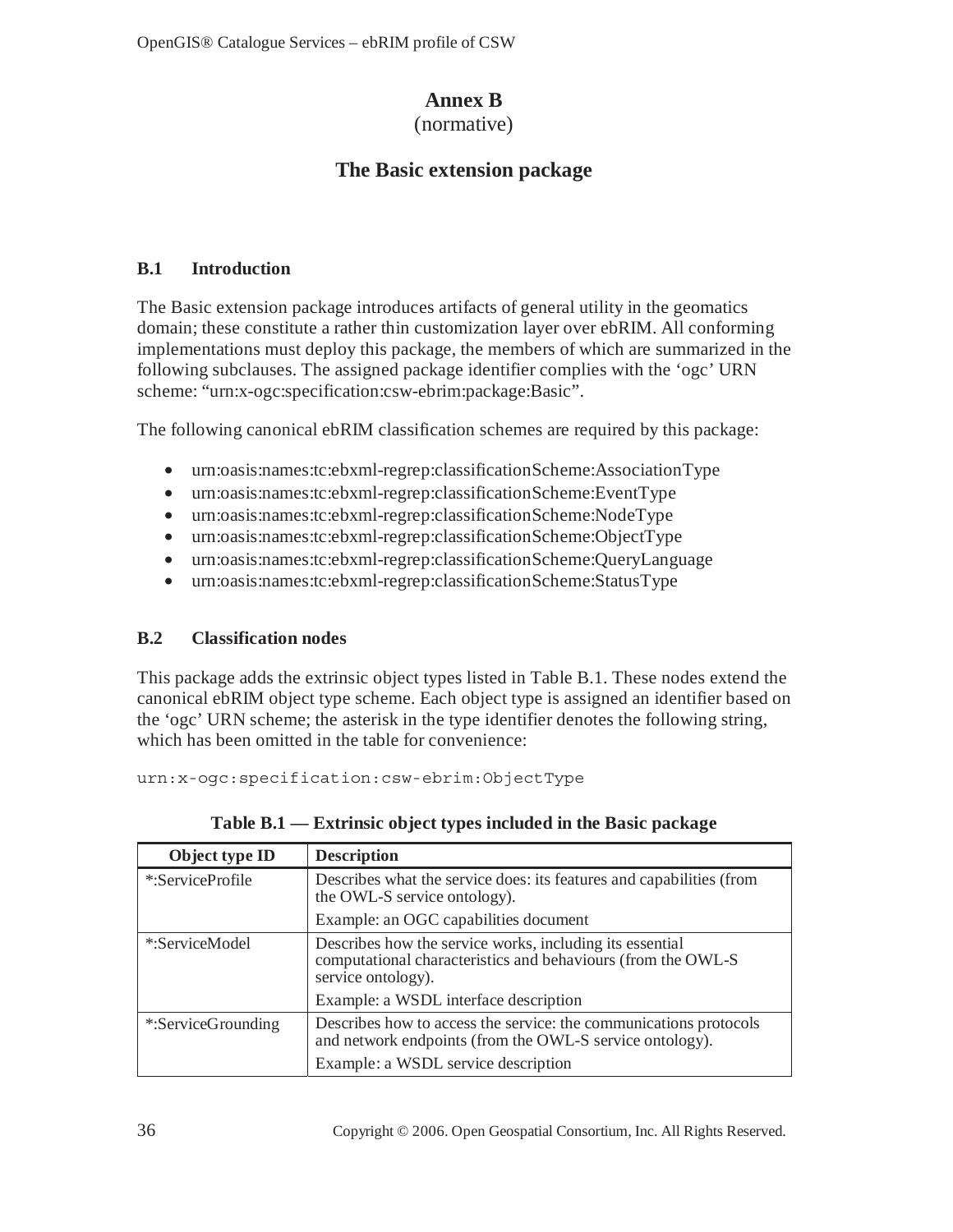| Object type ID | <b>Description</b>                                                                                                                                                                     |  |
|----------------|----------------------------------------------------------------------------------------------------------------------------------------------------------------------------------------|--|
| *:Dataset      | Description of a geographic data set (from ISO 19115).                                                                                                                                 |  |
| *:Schema       | A formal description of a conceptual model, expressed using a textual<br>or graphical schema language (e.g., UML, XMI, XML Schema,<br>RELAX NG, ASN.1).                                |  |
| *:Stylesheet   | A set of rules for presenting or styling some information resource,<br>typically expressed using a style language (e.g., XSLT, CSS).                                                   |  |
| *:Document     | Documentation of any kind (e.g. specifications, manuals, reports,<br>FAQ <sub>s</sub> ).                                                                                               |  |
| *:Annotation   | Commentary intended to interpret, explain, or clarify some other<br>resource or part thereof.                                                                                          |  |
| *:Image        | A symbolic visual resource other than text (e.g., diagrams,<br>photographs, drawings, maps, animations).                                                                               |  |
| *:Rights       | Information about the rights held in and over the resource. Typically,<br>a Rights object embodies a rights management statement that<br>stipulates conditions of use or distribution. |  |
|                | Example: an ODRL or MPEG-21/REL statement                                                                                                                                              |  |

The association types listed in Table B.2 extend the canonical ebRIM association type scheme. For each classification node appearing in Table B.2 there is also a *metaassociation* that specifies the types of the source and target objects. The object type identifier has the following form:

urn:x-ogc:specification:csw-ebrim:AssociationType

| <b>Association type ID</b> | <b>Description</b>                                                                                                                                                  |  |
|----------------------------|---------------------------------------------------------------------------------------------------------------------------------------------------------------------|--|
| *:OperatesOn               | Associates a Service offer with a description of the data that the<br>service operates on as input or output (from ISO 19119).                                      |  |
|                            | Source object type:                                                                                                                                                 |  |
|                            | urn:oasis:names:tc:ebxml-regrep:ObjectType:RegistryObject:Service                                                                                                   |  |
|                            | Target object type:                                                                                                                                                 |  |
|                            | urn:x-ogc:specification:csw-ebrim:ObjectType:Dataset                                                                                                                |  |
| *:Presents                 | Associates a Service offer with a description of what the service<br>does (from the OWL-S 1.1 service ontology).                                                    |  |
|                            | Source object type:                                                                                                                                                 |  |
|                            | urn:oasis:names:tc:ebxml-regrep:ObjectType:RegistryObject:Service                                                                                                   |  |
|                            | Target object type:                                                                                                                                                 |  |
|                            | urn:x-ogc:specification:csw-ebrim:ObjectType:ServiceProfile                                                                                                         |  |
| *:Supports                 | Associates a Service offer with a description of how an agent can<br>access the service using some communication protocol (from the<br>OWL-S 1.1 service ontology). |  |
|                            | Source object type:                                                                                                                                                 |  |
|                            | urn:oasis:names:tc:ebxml-regrep:ObjectType:RegistryObject:Service                                                                                                   |  |
|                            | Target object type:                                                                                                                                                 |  |
|                            | urn:x-ogc:specification:csw-ebrim:ObjectType:ServiceGrounding                                                                                                       |  |
| *:DescribedBy              | Associates a Service offer with a description of its computational<br>characteristics and semantic content of requests (from the OWL-S<br>1.1 service ontology).    |  |

**Table B.2 — Association types included in the Basic package**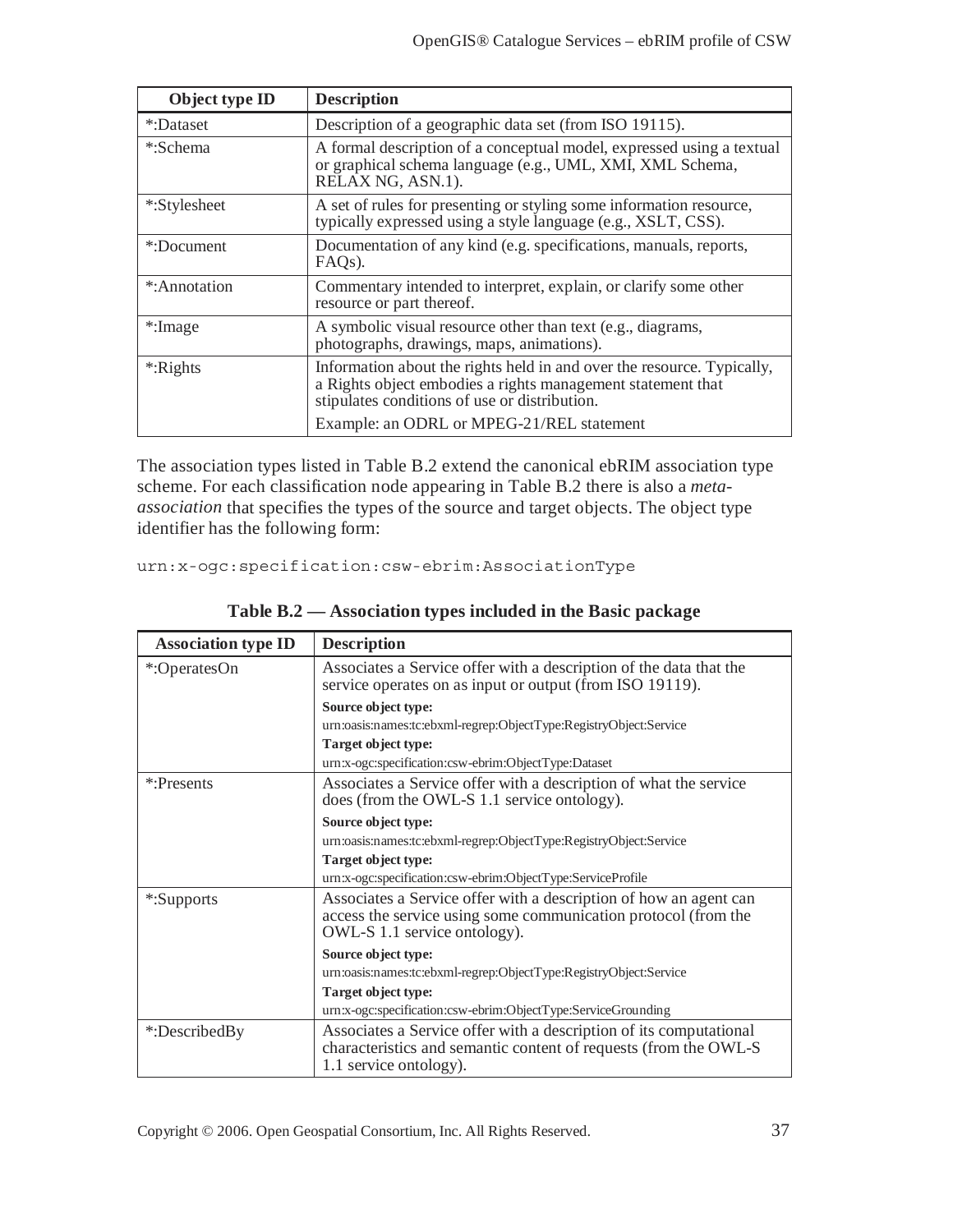|                     | Source object type:                                                                                                    |  |
|---------------------|------------------------------------------------------------------------------------------------------------------------|--|
|                     | urn:oasis:names:tc:ebxml-regrep:ObjectType:RegistryObject:Service                                                      |  |
|                     | Target object type:                                                                                                    |  |
|                     | urn:x-ogc:specification:csw-ebrim:ObjectType:ServiceModel                                                              |  |
| *:Annotates         | Associates an annotation resource with the registry object that it<br>explains or evaluates.                           |  |
|                     | Source object type:                                                                                                    |  |
|                     | urn:x-ogc:specification:csw-ebrim:ObjectType:Annotation                                                                |  |
|                     | Target object type:                                                                                                    |  |
|                     | urn:oasis:names:tc:ebxml-regrep:ObjectType:RegistryObject                                                              |  |
| *:RepositoryItemFor | Associates a source External Link (that refers to an item in an<br>external repository) with a target ExtrinsicObject. |  |
|                     | Source object type:                                                                                                    |  |
|                     | urn:oasis:names:tc:ebxml-regrep:ObjectType:RegistryObject:ExternalLink                                                 |  |
|                     | Target object type:                                                                                                    |  |
|                     | urn:oasis:names:tc:ebxml-regrep:ObjectType:RegistryObject:ExtrinsicObject                                              |  |
| *:GraphicOverview   | Associates a source Dataset with an Image that illustrates or<br>summarizes the data (e.g., a browsing aid).           |  |
|                     |                                                                                                                        |  |
|                     | Source object type:                                                                                                    |  |
|                     | urn:x-ogc:specification:csw-ebrim:ObjectType:Dataset                                                                   |  |
|                     | Target object type:                                                                                                    |  |
|                     | urn:x-ogc:specification:csw-ebrim:ObjectType:Image                                                                     |  |

## **B.3 Classification schemes**

The following classification schemes are included in the Basic package:

- Services taxonomy (source: ISO 19119, Subclause 8.3)
- Slots (source: DCMI metadata terms<sup>3</sup>)
- Country codes (source: ISO 3166-1)
- Geographical regions (source: UN Statistics Division) <http://unstats.un.org/unsd/methods/m49/m49regin.htm>
- Feature codes (source: DIGEST v2.1, Part 4) <http://www.digest.org/html/DIGEST\_2-1\_Part4\_AnnexA.pdf>

# **B.4 Stored queries**

All of these stored queries have csw:GetRecordsResponse as the response document element, and thus may be invoked in a GetRecords context. A "view" parameter may be included with any query: "brief", "summary" (default), or "full" are recognized values as defined in Subclause 7.4.

 $\overline{a}$ 

 $3$  See  $\langle \frac{http://dublincore.org/documents/dcmi-terms/}{$ .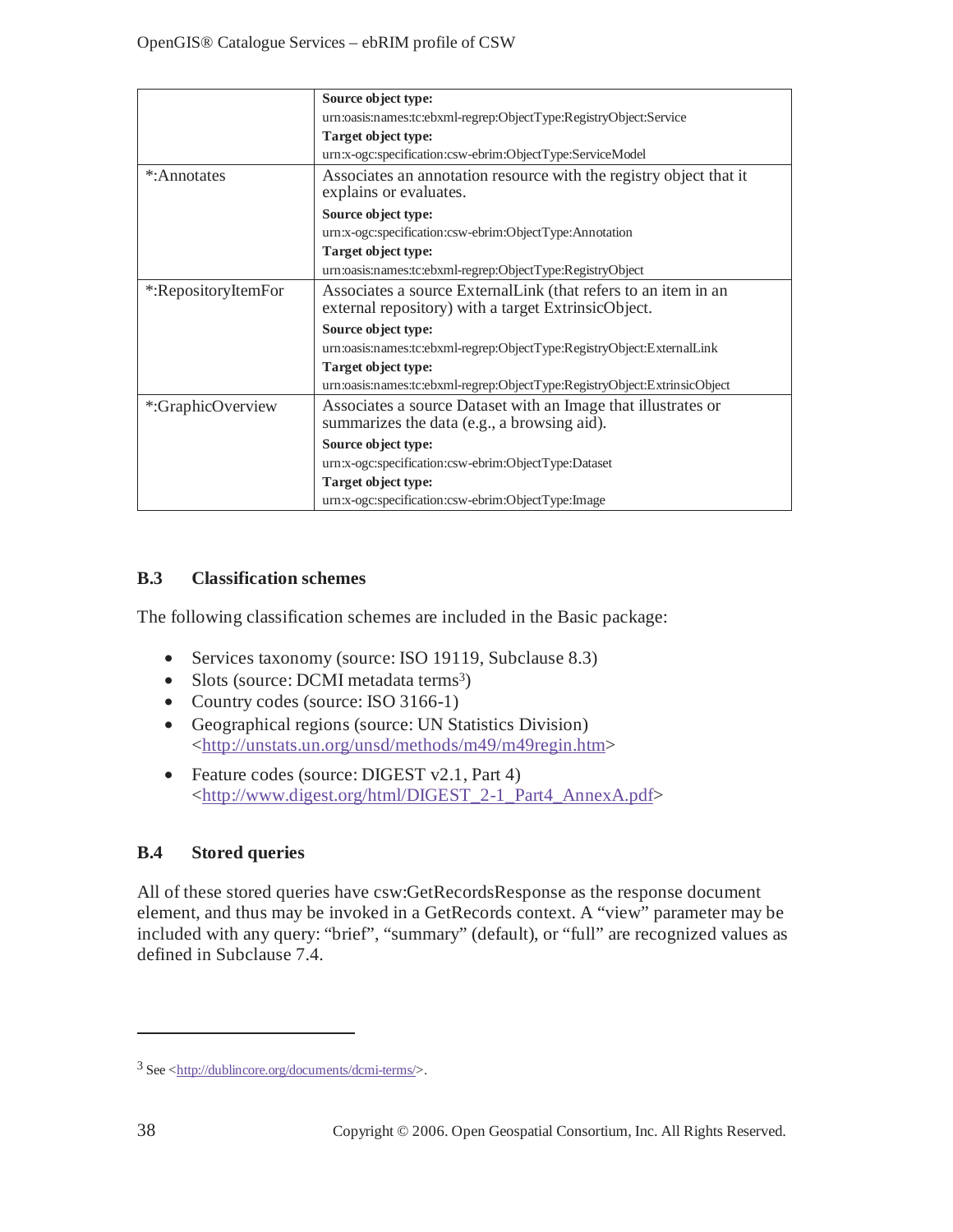- a) findServices Returns a list of rim:Service elements. The optional "serviceType" parameter is an absolute URI value that identifies the service type of interest (a node in the the ISO 19119 services taxonomy).
- b) listExtensionPackages Returns a list of all deployed extension packages as a sequence of rim:RegistryPackage elements.
- c) showStoredQueries Returns a list of available stored query definitions as a sequence of rim:AdhocQuery elements. The optional "id" parameter is an absolute URI value that refers to a given stored query; multiple values may be included.
- d) getVersionHistory Returns the list of registry objects comprising the version history for the registry object specified by the required "id" parameter; if multiple values are provided, all but the first one is ignored.

## **B.5 Slots**

Numerous slots are predefined as nodes in the 'Slots' classification scheme; refinements that specialize a given term are included as child nodes. Unless stated otherwise all slots can be applied to any registry object, or any subtype if a parent object type is identified. When a slot is added to a registry object, its name must match the name of the corresponding classification node.

The Basic package adds slots for many of the DCMI metadata terms: the core elements plus a few of the refinements; these may all be applied to any registry object. For simple values the slotType property should reference either an XML Schema datatype or a classification scheme if the values are selected from a controlled vocabulary; for complex values slotType must reference a suitable type definition. The slots are listed in Table B.3.

| <b>Slot</b> name                            | <b>Definition</b>                                                                 |
|---------------------------------------------|-----------------------------------------------------------------------------------|
| http://purl.org/dc/elements/1.1/contributor | An entity responsible for making contributions to<br>the content of the resource. |
| http://purl.org/dc/elements/1.1/coverage    | The extent or scope of the content of the<br>resource.                            |
| http://purl.org/dc/elements/1.1/creator     | An entity primarily responsible for making the<br>content of the resource.        |
| http://purl.org/dc/elements/1.1/date        | A date associated with an event in the life cycle<br>of the resource.             |
| http://purl.org/dc/elements/1.1/description | An account of the content of the resource.                                        |
| http://purl.org/dc/elements/1.1/format      | The physical or digital manifestation of the<br>resource.                         |
| http://purl.org/dc/elements/1.1/identifier  | An unambiguous reference to the resource within<br>a given context.               |
| http://purl.org/dc/elements/1.1/language    | A language of the intellectual content of the                                     |
|                                             |                                                                                   |

**Table B.3 — Slots defined in the Basic package**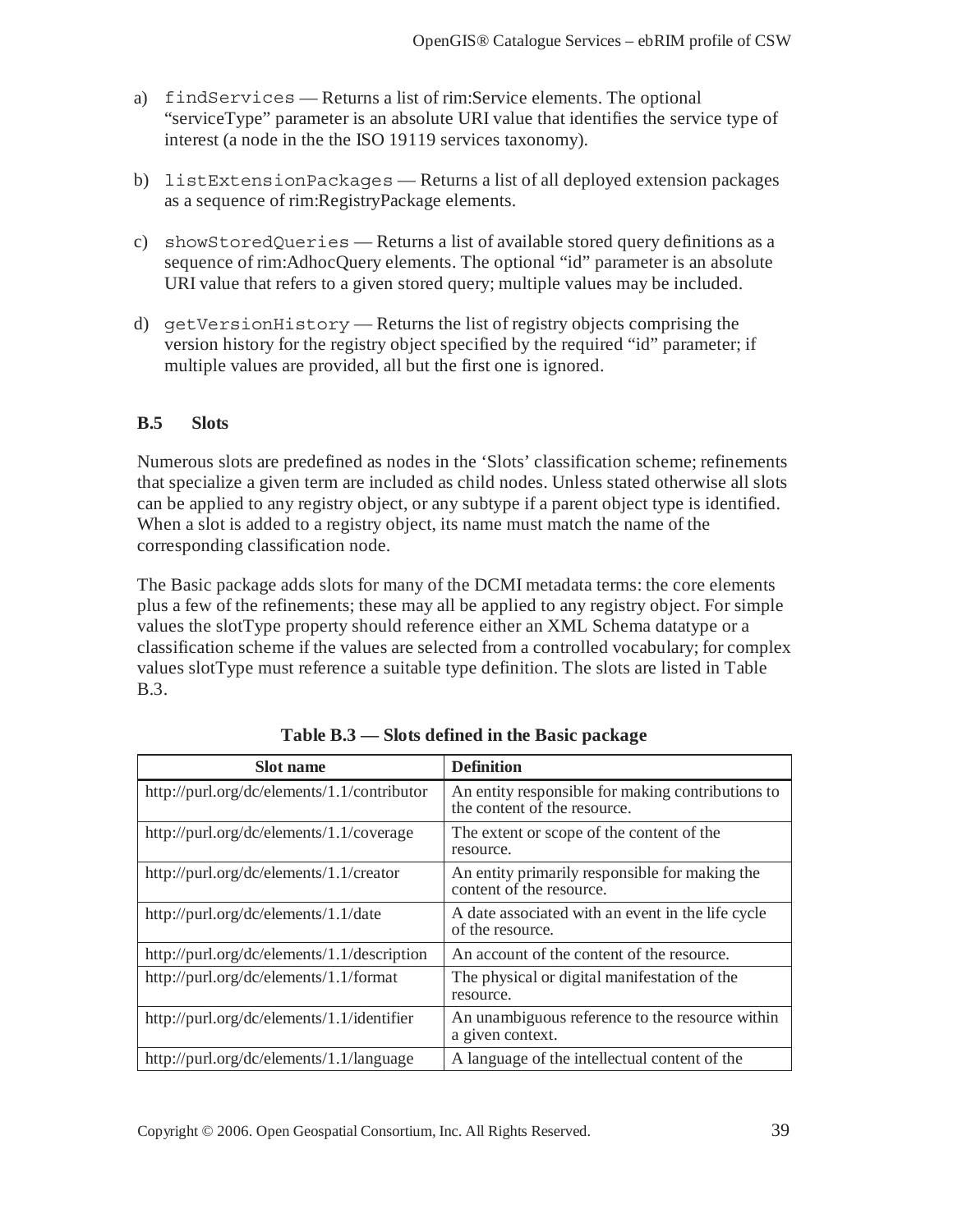|                                           | resource.                                                                                         |
|-------------------------------------------|---------------------------------------------------------------------------------------------------|
| http://purl.org/dc/elements/1.1/publisher | An entity responsible for making the resource<br>available.                                       |
| http://purl.org/dc/elements/1.1/relation  | A reference to a related resource.                                                                |
| http://purl.org/dc/elements/1.1/rights    | Information about rights held in and over the<br>resource.                                        |
| http://purl.org/dc/elements/1.1/source    | A reference to a resource from which the present<br>resource is derived.                          |
| http://purl.org/dc/elements/1.1/subject   | The topic of the content of the resource.                                                         |
| http://purl.org/dc/elements/1.1/title     | A name given to the resource.                                                                     |
| http://purl.org/dc/elements/1.1/type      | The nature or genre of the content of the<br>resource.                                            |
| http://purl.org/dc/terms/abstract         | A summary of the content of the resource<br>(refinement of description).                          |
| http://purl.org/dc/terms/modified         | Date on which the resource was changed<br>(refinement of date).                                   |
| http://purl.org/dc/terms/spatial          | Spatial characteristics of the intellectual content<br>of the resource (refinement of coverage).  |
| http://purl.org/dc/terms/temporal         | Temporal characteristics of the intellectual<br>content of the resource (refinement of coverage). |
| http://purl.org/dc/terms/valid            | Date (often a range) of validity of a resource<br>(refinement of date).                           |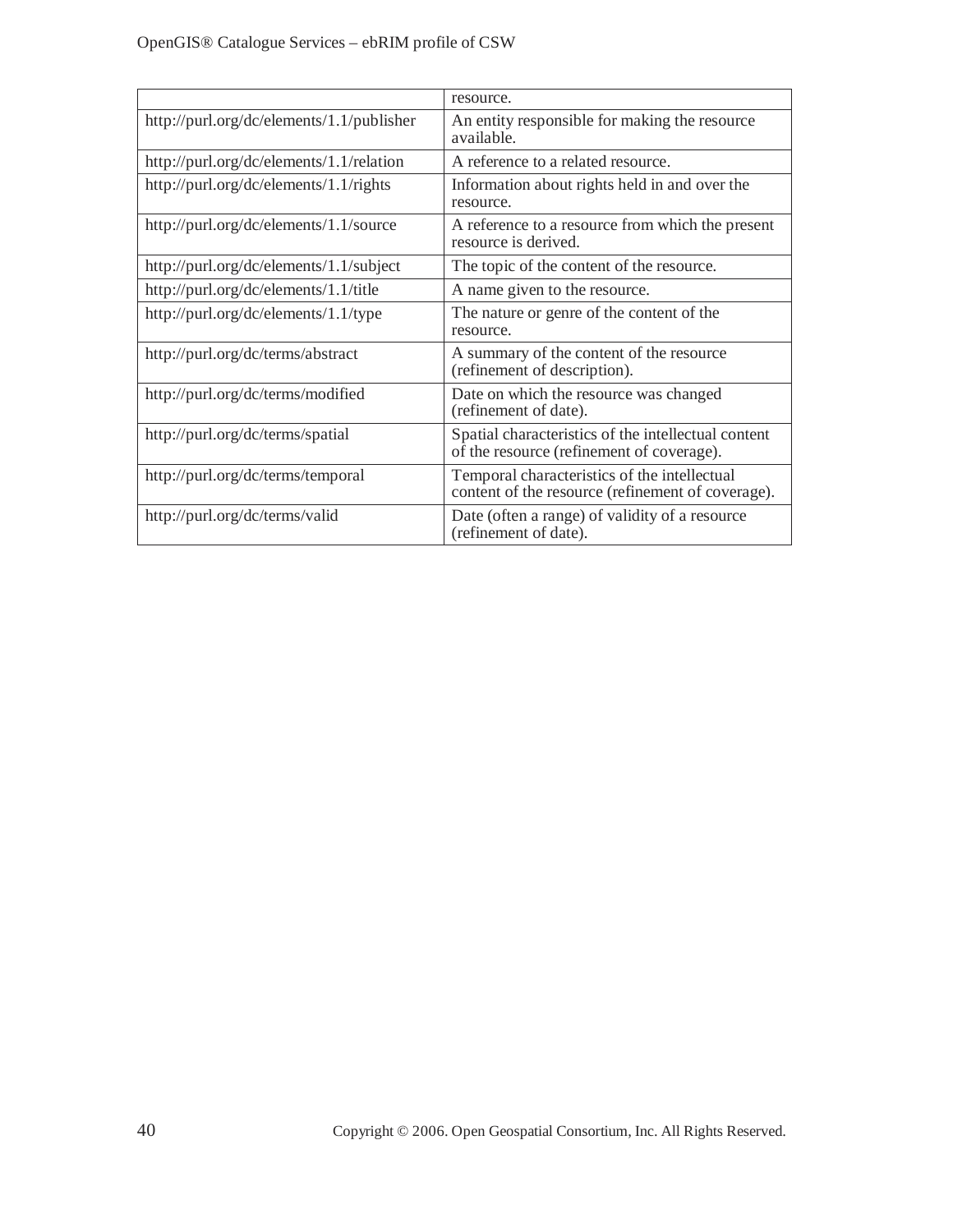## **Annex C**

(informative)

## **W3C WSDL interface description**

```
<?xml version="1.0" encoding="UTF-8"?> 
<wsd:description 
   targetNamespace="http://www.opengis.net/csw-ebrim/wsdl/1.0.0" 
  xmlns:tns="http://www.opengis.net/csw-ebrim/wsdl/1.0.0" 
  xmlns:wrs="http://www.opengis.net/cat/wrs" 
  xmlns:kvp="http://www.opengis.net/cat/wrs/kvp" 
  xmlns:csw="http://www.opengis.net/cat/csw" 
  xmlns:ows="http://www.opengeospatial.net/ows" 
  xmlns:wsd="http://www.w3.org/2005/08/wsdl" 
  xmlns:xs="http://www.w3.org/2001/XMLSchema"> 
   <wsd:documentation> 
  W3C WSDL 2.0 interface descriptions for the CSW-ebRIM catalogue 
   application profile. 
   </wsd:documentation> 
   <wsd:types> 
     <xs:import 
       namespace="http://www.opengis.net/cat/wrs" 
       schemaLocation="http://schemas.opengeospatial.net/csw-
ebrim/1.0.0/wrs-publication.xsd" /> 
     <xs:import 
       namespace="http://www.opengis.net/cat/csw" 
       schemaLocation="http://schemas.opengeospatial.net/csw/2.0.1/CSW-
publication.xsd" /> 
     <xs:import 
       namespace="http://www.opengeospatial.net/ows" 
schemaLocation="http://schemas.opengeospatial.net/ows/1.0.0/owsAll.xsd" 
/ <xs:schema id="wrs-kvp" 
       targetNamespace="http://www.opengis.net/cat/wrs/kvp" 
       xmlns:kvp="http://www.opengis.net/cat/wrs/kvp"> 
       <xs:annotation> 
         <xs:documentation xml:lang="en"> 
         This schema declares message elements for GET requests or 
         POST requests encoded as content type "application/x-www-form- 
         urlencoded" (i.e., KVP-style encoding). 
         1. Parameter names and values are escaped. Space characters are 
            replaced by '+', and then reserved characters are percent- 
            encoded as described in RFC 3986, section 2.2. 
         2. the parameter name is separated from the value by the EQUALS 
            SIGN character and name/value pairs are separated from each 
            other by the AMPERSAND character. If multiple values are 
            allowed they are separated using the COMMA character. 
         </xs:documentation> 
       </xs:annotation>
```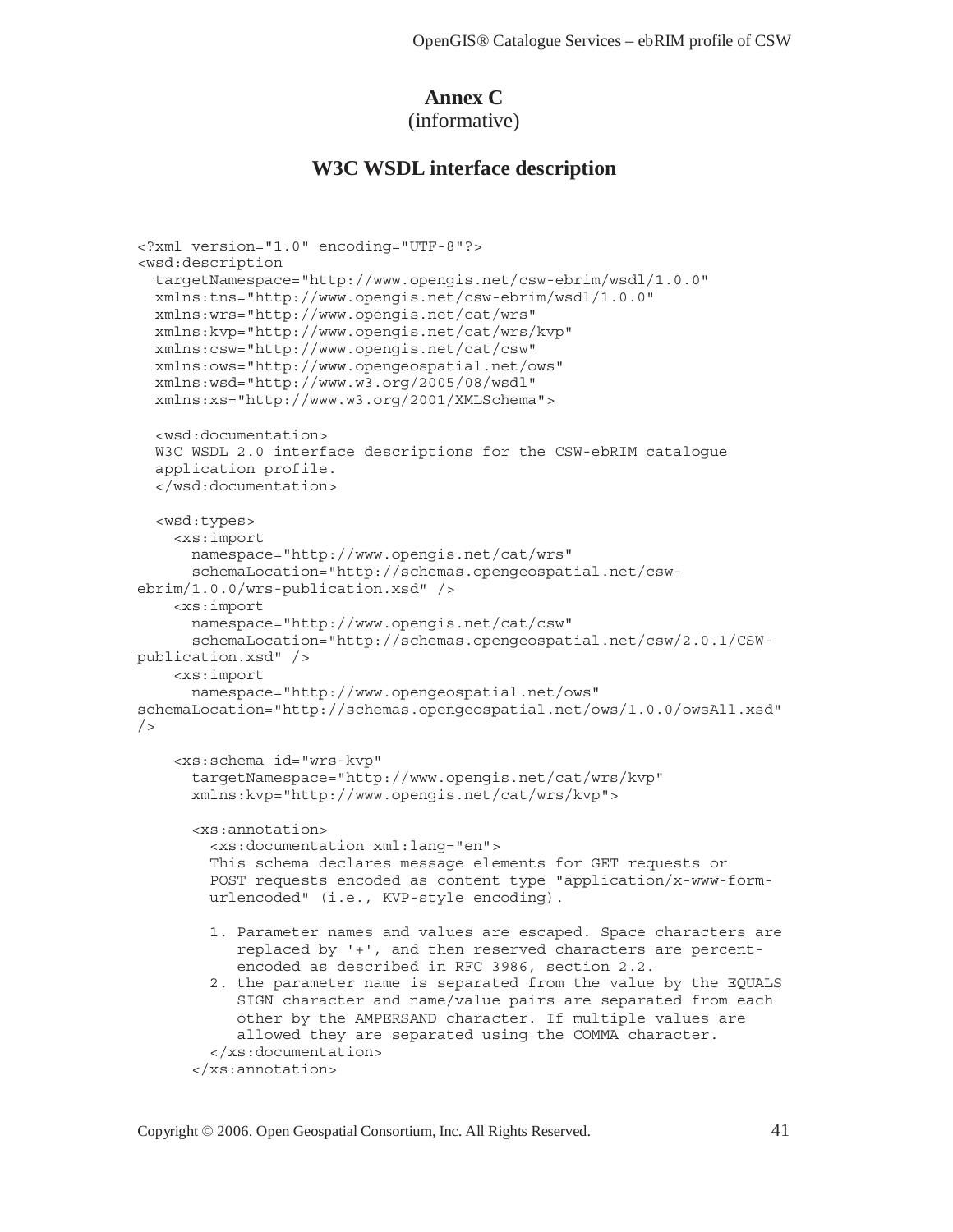```
 <xs:group name="common-elements"> 
         <xs:sequence> 
           <xs:element name="service" type="xs:anyURI" 
             fixed="urn:x-ogc:specification:csw-ebrim:Service:OGC-
CSW:ebRIM" /> 
           <xs:element name="request" type="xs:string" /> 
         </xs:sequence> 
       </xs:group> 
       <xs:element name="GetCapabilities" 
         type="kvp:GetCapabilitiesType"/> 
       <xs:complexType name="GetCapabilitiesType"> 
        <xs:sequence> 
           <xs:group ref="kvp:common-elements"/> 
           <xs:element name="acceptVersions" 
              type="kvp:AcceptVersionsType" minOccurs="0" /> 
           <xs:element name="sections" 
             type="kvp:CommaSeparatedWordsType" minOccurs="0" /> 
           <xs:element name="updateSequence" type="xs:string" 
             minOccurs="0" /> 
           <xs:element name="acceptFormats" 
              type="kvp:CommaSeparatedValuesType" minOccurs="0" /> 
         </xs:sequence> 
      </xs:complexType> 
       <xs:element name="GetRecordById" type="kvp:GetRecordByIdType"/> 
       <xs:complexType name="GetRecordByIdType"> 
        <xs:sequence> 
           <xs:group ref="kvp:common-elements"/> 
           <xs:element name="id" type="xs:anyURI" /> 
           <xs:element name="elementSet" type="kvp:ElementSetType" 
             minOccurs="0"/> 
         </xs:sequence> 
      </xs:complexType> 
       <xs:simpleType name="AcceptVersionsType"> 
         <xs:annotation> 
           <xs:documentation xml:lang="en"> 
           Examples: "2.0.35", "1.1.0,1.1.1" 
           </xs:documentation> 
         </xs:annotation> 
         <xs:restriction base="xs:string"> 
          \langle x, s: pattern value="(\dagger) d+\.\d?\d\.\d?\d,?)+" />
         </xs:restriction> 
       </xs:simpleType> 
       <xs:simpleType name="CommaSeparatedValuesType"> 
         <xs:annotation> 
           <xs:documentation xml:lang="en"> 
          Examples: "OperationsMetadata", "application/xml,text/html"
           </xs:documentation> 
         </xs:annotation> 
         <xs:restriction base="xs:string"> 
          \langle xs:pattern value="([\w\+\{-/]+,?)+"/>
         </xs:restriction> 
       </xs:simpleType> 
       <xs:simpleType name="ElementSetType"> 
         <xs:restriction base="xs:string"> 
           <xs:enumeration value="brief" /> 
           <xs:enumeration value="summary" /> 
           <xs:enumeration value="full" />
```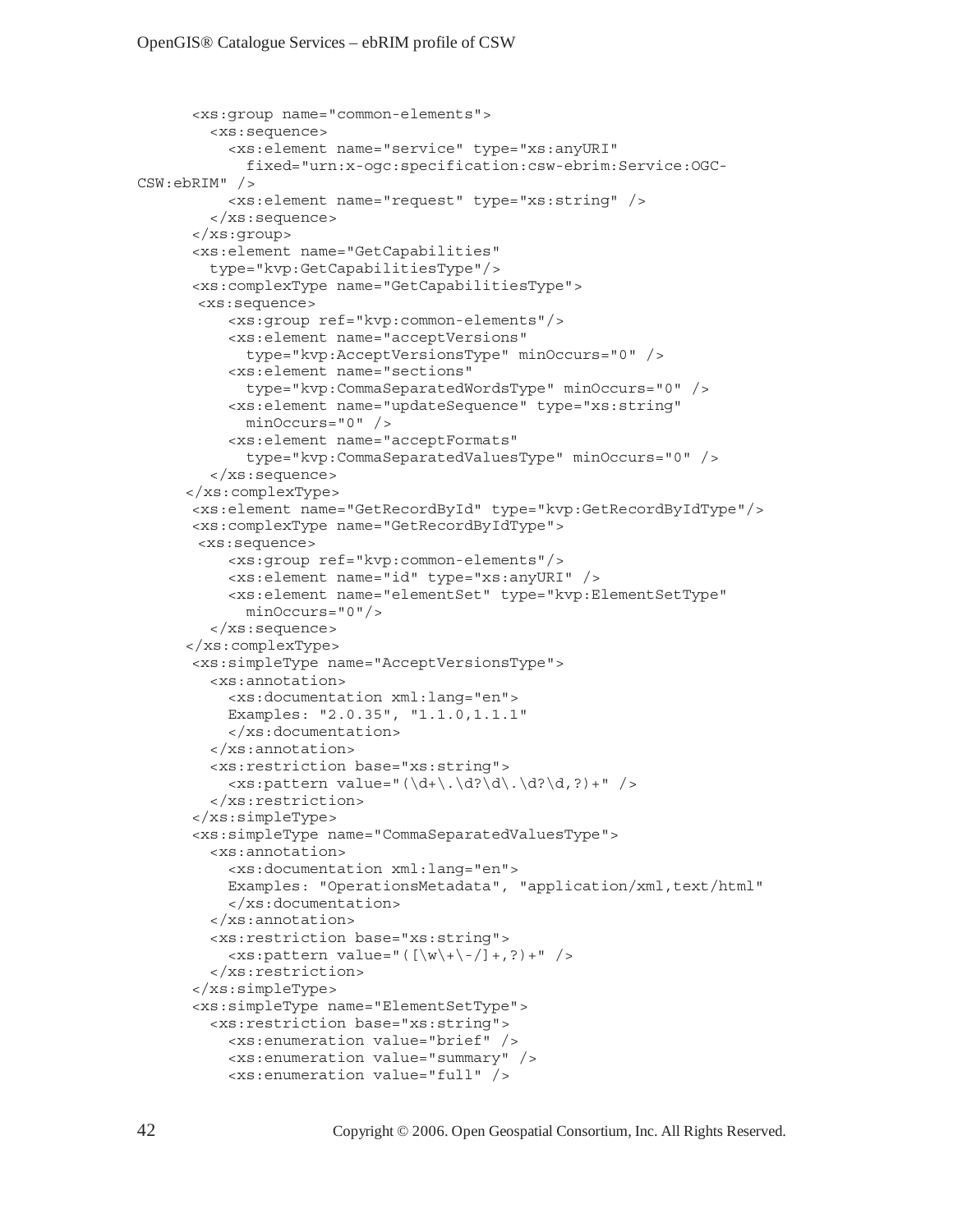```
 </xs:restriction> 
     </xs:simpleType> 
   </xs:schema> 
 </wsd:types> 
 <wsd:interface name="OGCWebService"> 
   <wsd:fault name="InvalidRequestFault" 
     element="ows:ExceptionReport"> 
     <wsd:documentation> 
     The body of the request message is invalid or not well formed. 
     The document element must include a child ows:Exception element 
     with code wrs:InvalidRequest. 
     </wsd:documentation> 
   </wsd:fault> 
   <wsd:operation name="GetCapabilities" 
     pattern="http://www.w3.org/2005/08/wsdl/in-out" 
     style="http://www.w3.org/2005/08/wsdl/style/iri" 
     safe="true"> 
     <wsd:documentation> 
     Uses the GET method with the "application/x-www-form-urlencoded" 
     serialization format. Message elements are inserted into the 
     Request-URI. 
     </wsd:documentation> 
     <wsd:input element="kvp:GetCapabilities" /> 
     <wsd:output element="wrs:Capabilities" /> 
     <wsd:outfault ref="tns:InvalidRequestFault" /> 
   </wsd:operation> 
   <wsd:operation name="GetCapabilities-xml" 
     pattern="http://www.w3.org/2005/08/wsdl/in-out" 
     safe="true"> 
     <wsd:documentation> 
     Uses the POST method with the "application/xml" serialization 
     format. 
     </wsd:documentation> 
     <wsd:input element="csw:GetCapabilities" /> 
     <wsd:output element="wrs:Capabilities" /> 
     <wsd:outfault ref="tns:InvalidRequestFault" /> 
   </wsd:operation> 
 </wsd:interface> 
 <wsd:interface name="Discovery"> 
   <wsd:fault name="InvalidRequestFault" 
     element="ows:ExceptionReport"> 
     <wsd:documentation> 
     The body of the request message is invalid or not well formed. 
     The document element must include a child Exception element with 
     code wrs:InvalidRequest. 
     </wsd:documentation> 
   </wsd:fault> 
   <wsd:operation name="GetRecords" 
     pattern="http://www.w3.org/2005/05/wsdl/in-out" 
     safe="true"> 
     <wsd:input element="csw:GetRecords" />
```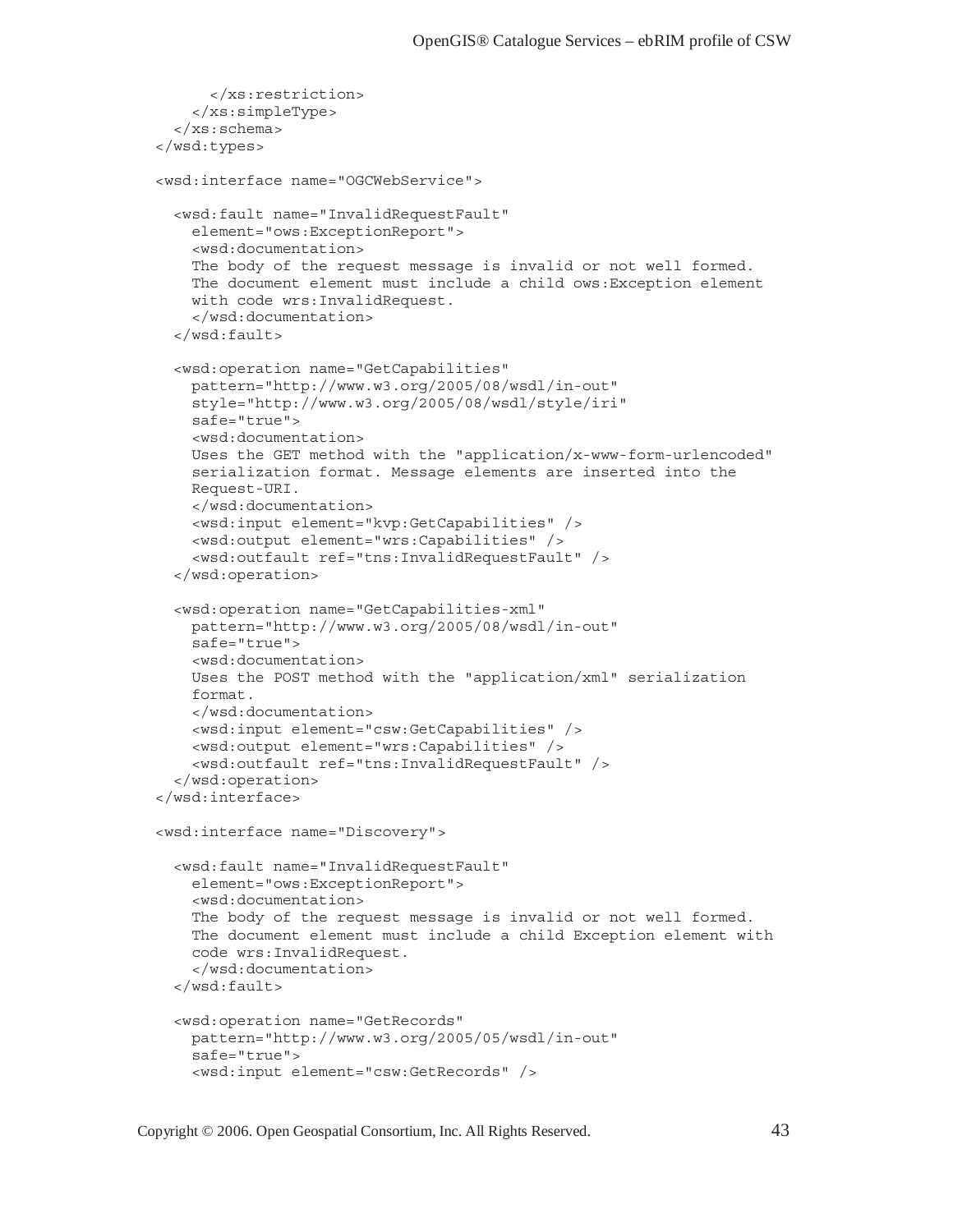```
 <wsd:output element="csw:GetRecordsResponse" /> 
   <wsd:outfault ref="tns:InvalidRequestFault" /> 
 </wsd:operation> 
 <wsd:operation name="GetRecordById" 
  pattern="http://www.w3.org/2005/08/wsdl/in-out" 
   style="http://www.w3.org/2005/08/wsdl/style/iri" 
   safe="true"> 
   <wsd:documentation> 
  Uses the GET method with the "application/x-www-form-urlencoded" 
   serialization format. Message elements are inserted into the 
  Request-URI. 
   </wsd:documentation> 
   <wsd:input element="kvp:GetRecordById" /> 
   <wsd:output element="csw:GetRecordByIdResponse" /> 
   <wsd:outfault ref="tns:InvalidRequestFault" /> 
 </wsd:operation> 
 <wsd:operation name="GetRecordById-xml" 
  pattern="http://www.w3.org/2005/08/wsdl/in-out" 
   safe="true"> 
   <wsd:input element="csw:GetRecordById" /> 
   <wsd:output element="csw:GetRecordByIdResponse" /> 
   <wsd:outfault ref="tns:InvalidRequestFault" /> 
 </wsd:operation> 
 <wsd:operation name="DescribeRecord" 
  pattern="http://www.w3.org/2005/08/wsdl/in-out" 
   safe="true"> 
   <wsd:input element="csw:DescribeRecord" /> 
   <wsd:output element="csw:DescribeRecordResponse" /> 
   <wsd:outfault ref="tns:InvalidRequestFault" /> 
 </wsd:operation> 
 <wsd:operation name="GetDomain" 
   pattern="http://www.w3.org/2005/08/wsdl/in-out" 
   safe="true"> 
   <wsd:input element="csw:GetDomain" /> 
   <wsd:output element="csw:GetDomainResponse" /> 
   <wsd:outfault ref="tns:InvalidRequestFault" /> 
 </wsd:operation> 
 <wsd:operation name="GetRepositoryItem" 
  pattern="http://www.w3.org/2005/08/wsdl/in-out" 
   style="http://www.w3.org/2005/08/wsdl/style/iri" 
   safe="true"> 
   <wsd:documentation> 
  Uses the GET method with the "application/x-www-form-urlencoded" 
   serialization format. Message elements are inserted into the 
   Request-URI. 
   </wsd:documentation> 
   <wsd:input element="kvp:GetRepositoryItem" /> 
   <wsd:output element="#other"> 
     <wsd:documentation> 
    The entity-body must be an instance of a registered MIME media 
     type. See http://www.iana.org/assignments/media-types/. 
     </wsd:documentation> 
   </wsd:output>
```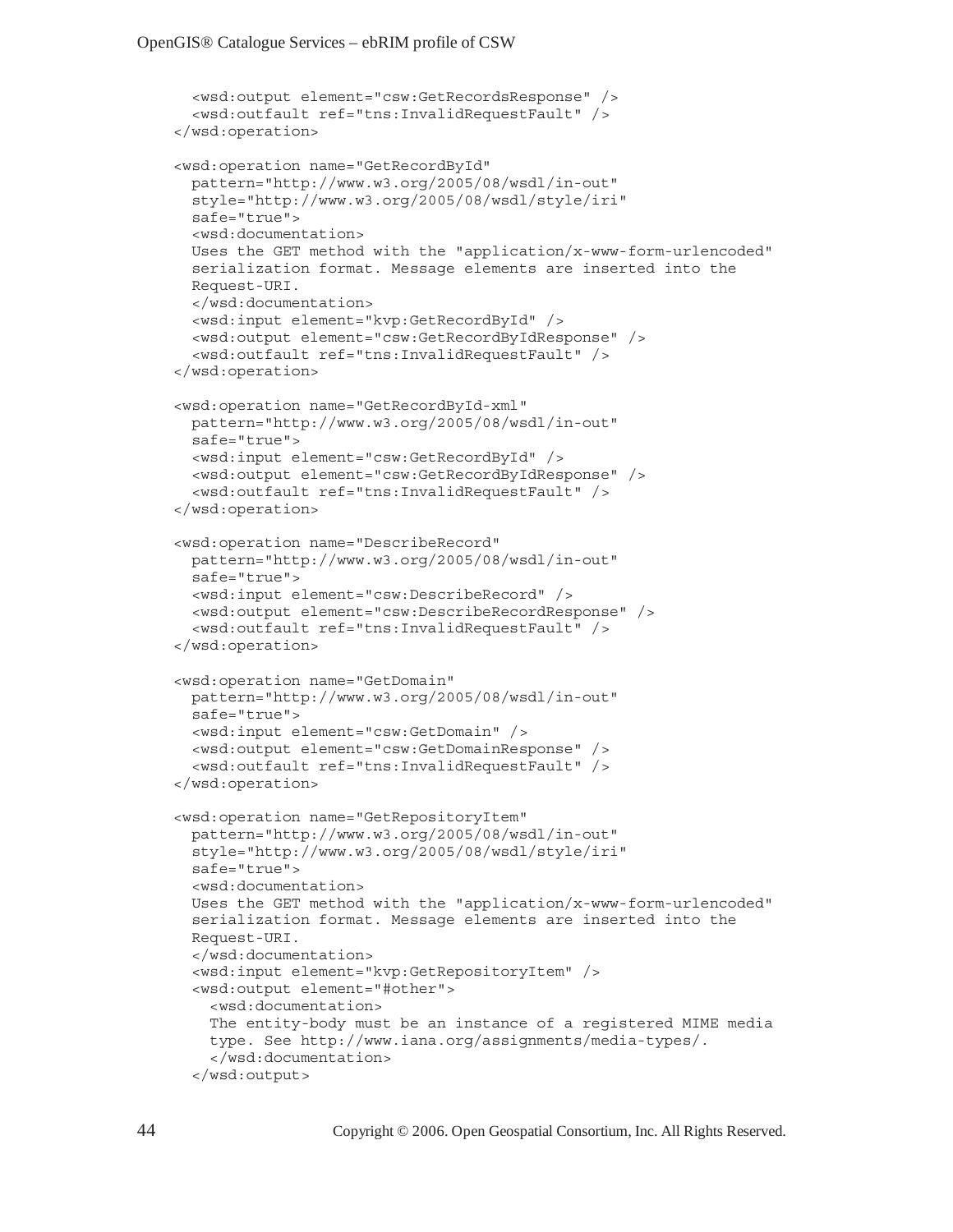```
 <wsd:outfault ref="tns:InvalidRequestFault" /> 
   </wsd:operation> 
 </wsd:interface> 
 <wsd:interface name="Publication"> 
  <wsd:fault name="InvalidRequestFault" 
    element="ows:ExceptionReport"> 
     <wsd:documentation> 
    The body of the request message is invalid or not well formed. 
    The document element must include a child ows:Exception element 
    with code wrs:InvalidRequest. 
     </wsd:documentation> 
   </wsd:fault> 
   <wsd:fault name="TransactionFailedFault" 
     element="ows:ExceptionReport"> 
     <wsd:documentation> 
    The requested transaction could not be completed for some reason. 
    The document element must include a child ows:Exception element 
    with code wrs:TransactionFailed. 
     </wsd:documentation> 
   </wsd:fault> 
   <wsd:operation name="Transaction" 
    pattern="http://www.w3.org/2005/08/wsdl/in-out"> 
     <wsd:input element="csw:Transaction"/> 
     <wsd:output element="csw:TransactionResponse"/> 
     <wsd:outfault ref="tns:InvalidRequestFault" /> 
     <wsd:outfault ref="tns:TransactionFailedFault" /> 
   </wsd:operation> 
   <wsd:operation name="Harvest" 
    pattern="http://www.w3.org/2005/08/wsdl/in-out"> 
     <wsd:input element="csw:Harvest"/> 
     <wsd:output element="csw:HarvestResponse"/> 
     <wsd:outfault ref="tns:InvalidRequestFault" /> 
     <wsd:outfault ref="tns:TransactionFailedFault" /> 
   </wsd:operation> 
 </wsd:interface>
```
</wsd:description>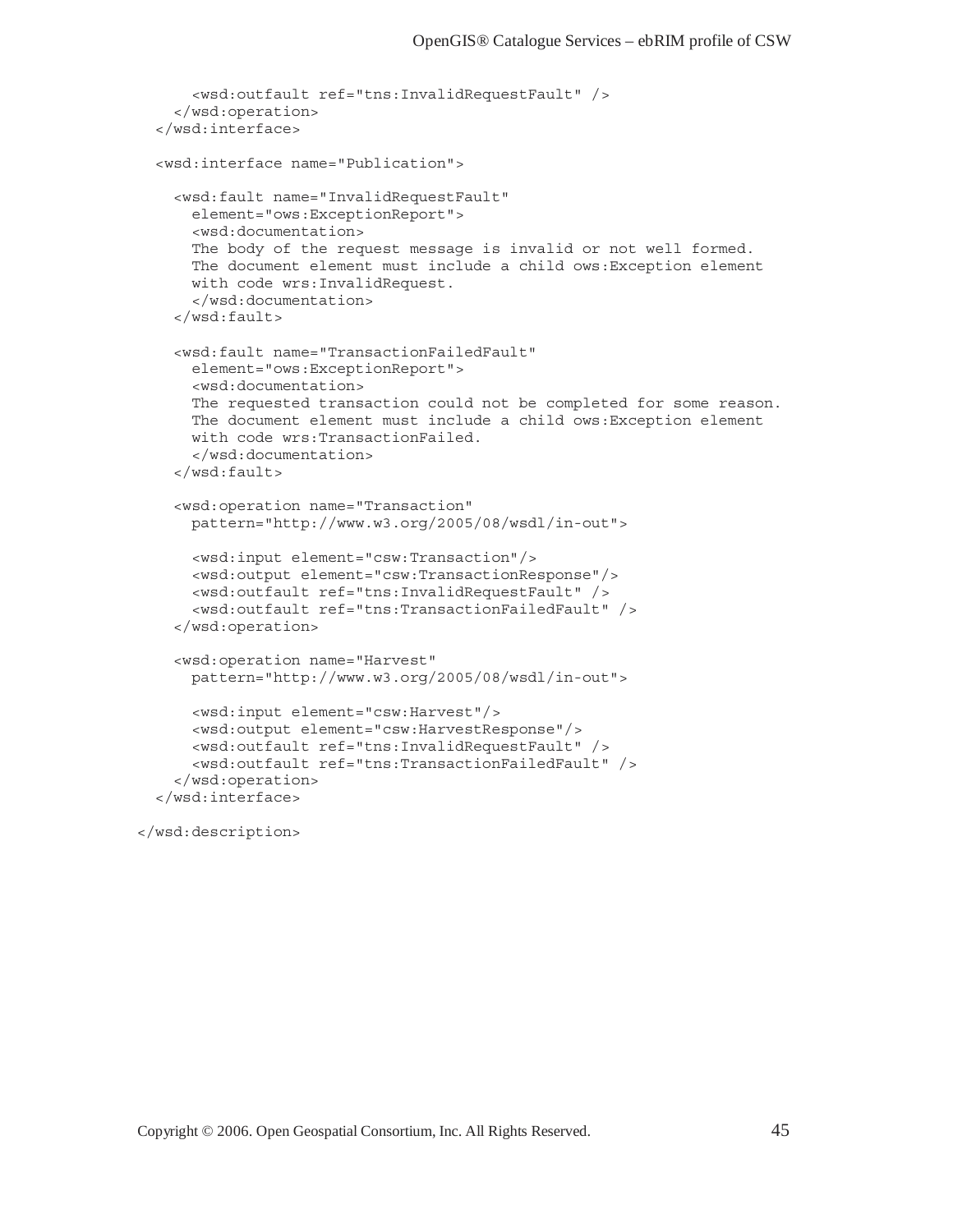## **Annex D**

(informative)

# **Examples**

#### **D.1 Service capabilities document**

```
<?xml version="1.0" encoding="UTF-8"?> 
<wrs:Capabilities 
  xmlns:wrs="http://www.opengis.net/cat/wrs" 
  xmlns:csw="http://www.opengis.net/cat/csw" 
  xmlns:ows="http://www.opengeospatial.net/ows" 
  xmlns:ogc="http://www.opengis.net/ogc" 
  xmlns:xlink="http://www.w3.org/1999/xlink" 
  version="0.10.2"> 
   <ows:ServiceIdentification> 
     <ows:Title>ACME Catalogue Service</ows:Title> 
     <ows:Abstract> 
     A web-based catalogue service that implements the CSW-ebRIM profile 
     of the OGC Catalogue 2.0 specification. 
     </ows:Abstract> 
     <ows:Keywords> 
       <ows:Keyword>registry</ows:Keyword> 
       <ows:Keyword>catalogue</ows:Keyword> 
       <ows:Keyword>ebRIM</ows:Keyword> 
     </ows:Keywords> 
     <ows:ServiceType> 
       urn:x-ogc:service:catalogue:csw-ebrim 
     </ows:ServiceType> 
     <ows:ServiceTypeVersion>0.10.2</ows:ServiceTypeVersion> 
     <ows:Fees>NONE</ows:Fees> 
     <ows:AccessConstraints> 
     Basic authentication (RFC 2617) is required for all transaction 
requests. 
     </ows:AccessConstraints> 
   </ows:ServiceIdentification> 
   <ows:ServiceProvider> 
     <ows:ProviderName>Acme Systems, Inc.</ows:ProviderName> 
     <ows:ProviderSite xlink:type="simple" 
       xlink:title="Corporate web site" 
       xlink:href="http://www.acme.org"/> 
     <ows:ServiceContact> 
       <ows:IndividualName>Phineas Fogg</ows:IndividualName> 
       <ows:PositionName>System administrator</ows:PositionName> 
       <ows:ContactInfo> 
         <ows:Phone> 
           <ows:Voice>+1 444 555-4444</ows:Voice> 
           <ows:Facsimile>+1 444 555-4445</ows:Facsimile> 
         </ows:Phone> 
         <ows:Address> 
           <ows:DeliveryPoint>ACME Systems</ows:DeliveryPoint>
```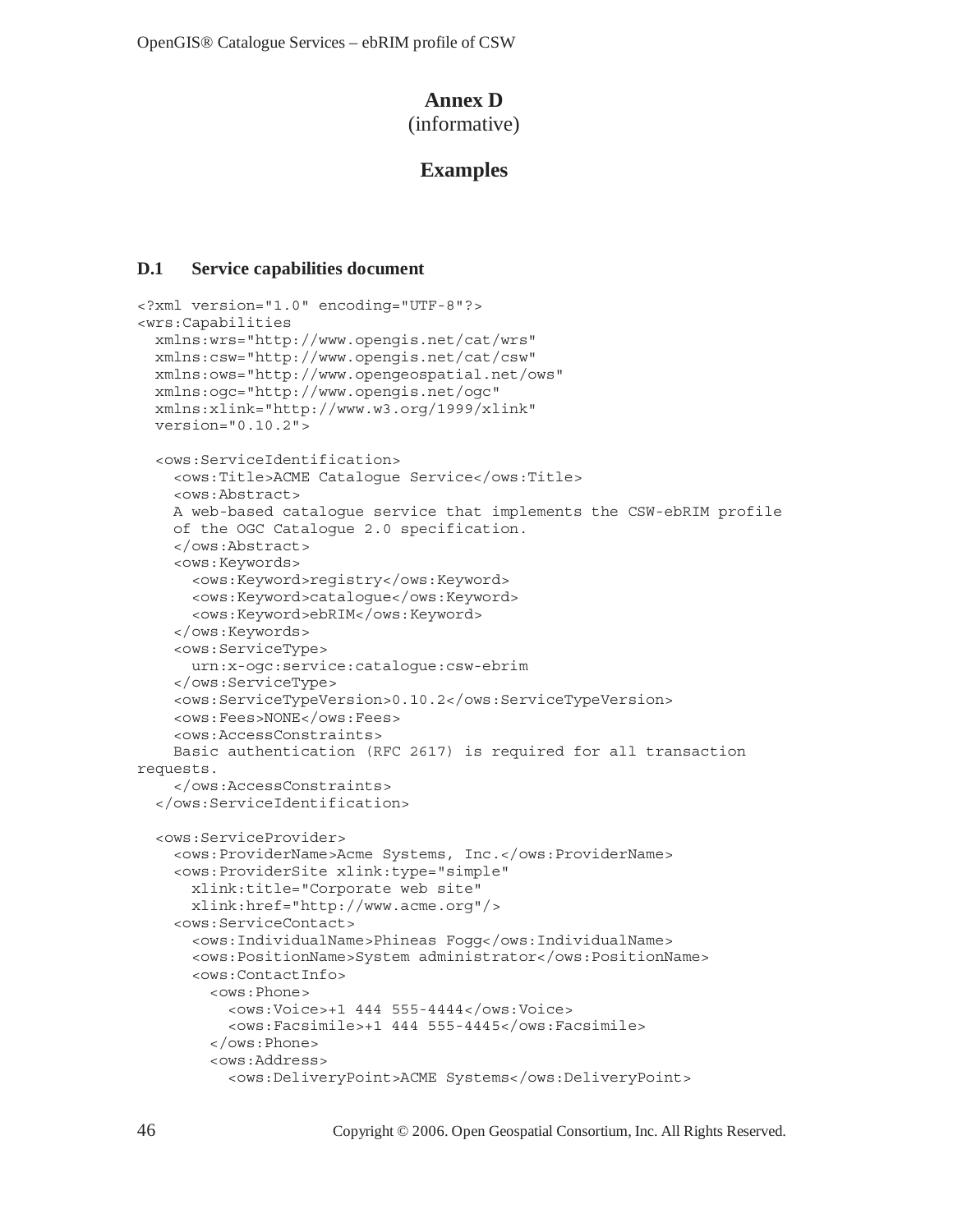```
 <ows:City>Erewhon</ows:City> 
            <ows:AdministrativeArea>NT</ows:AdministrativeArea> 
            <ows:PostalCode>ABC123</ows:PostalCode> 
            <ows:Country>Ruritania</ows:Country> 
            <ows:ElectronicMailAddress> 
           pfogg@acme.com 
            </ows:ElectronicMailAddress> 
         </ows:Address> 
         <ows:HoursOfService>04:00-06:00 CEST</ows:HoursOfService> 
         <ows:ContactInstructions>Please use email for all 
inquiries.</ows:ContactInstructions> 
       </ows:ContactInfo> 
       <ows:Role>pointOfContact</ows:Role> 
     </ows:ServiceContact> 
   </ows:ServiceProvider> 
   <ows:OperationsMetadata> 
     <ows:Operation name="GetCapabilities"> 
       <ows:DCP> 
         <ows:HTTP> 
            <ows:Get 
xlink:href="http://catalogue.demo.acme.com/catalogue/csw"/> 
        </\circws:HTTP>
      </\circws:DCP>
       <ows:Parameter name="sections"> 
         <ows:Value>ServiceIdentification</ows:Value> 
         <ows:Value>ServiceProvider</ows:Value> 
         <ows:Value>OperationsMetadata</ows:Value> 
         <ows:Value>Filter_Capabilities</ows:Value> 
         <ows:Value>ServiceFeatures</ows:Value> 
         <ows:Value>ServiceProperties</ows:Value> 
       </ows:Parameter> 
     </ows:Operation> 
     <ows:Operation name="GetRecords"> 
      <ows:DCP>
         <ows:HTTP> 
            <ows:Post 
xlink:href="http://catalogue.demo.acme.com/catalogue/csw"/> 
        </\circws:HTTP>
      </0ws:DCP> </ows:Operation> 
     <ows:Operation name="GetRecordById"> 
       <ows:DCP> 
        < OWS: HTTP >
            <ows:Get 
xlink:href="http://catalogue.demo.acme.com/catalogue/csw"/> 
         </ows:HTTP> 
      </ OWS: DCP >
       <ows:Parameter name="Id"> 
         <ows:Value/> 
       </ows:Parameter> 
     </ows:Operation> 
     <ows:Operation name="DescribeRecord"> 
       <ows:DCP> 
        < OWS: HTTP >
            <ows:Post 
xlink:href="http://catalogue.demo.acme.com/catalogue/csw"/> 
        </\circws:HTTP>
```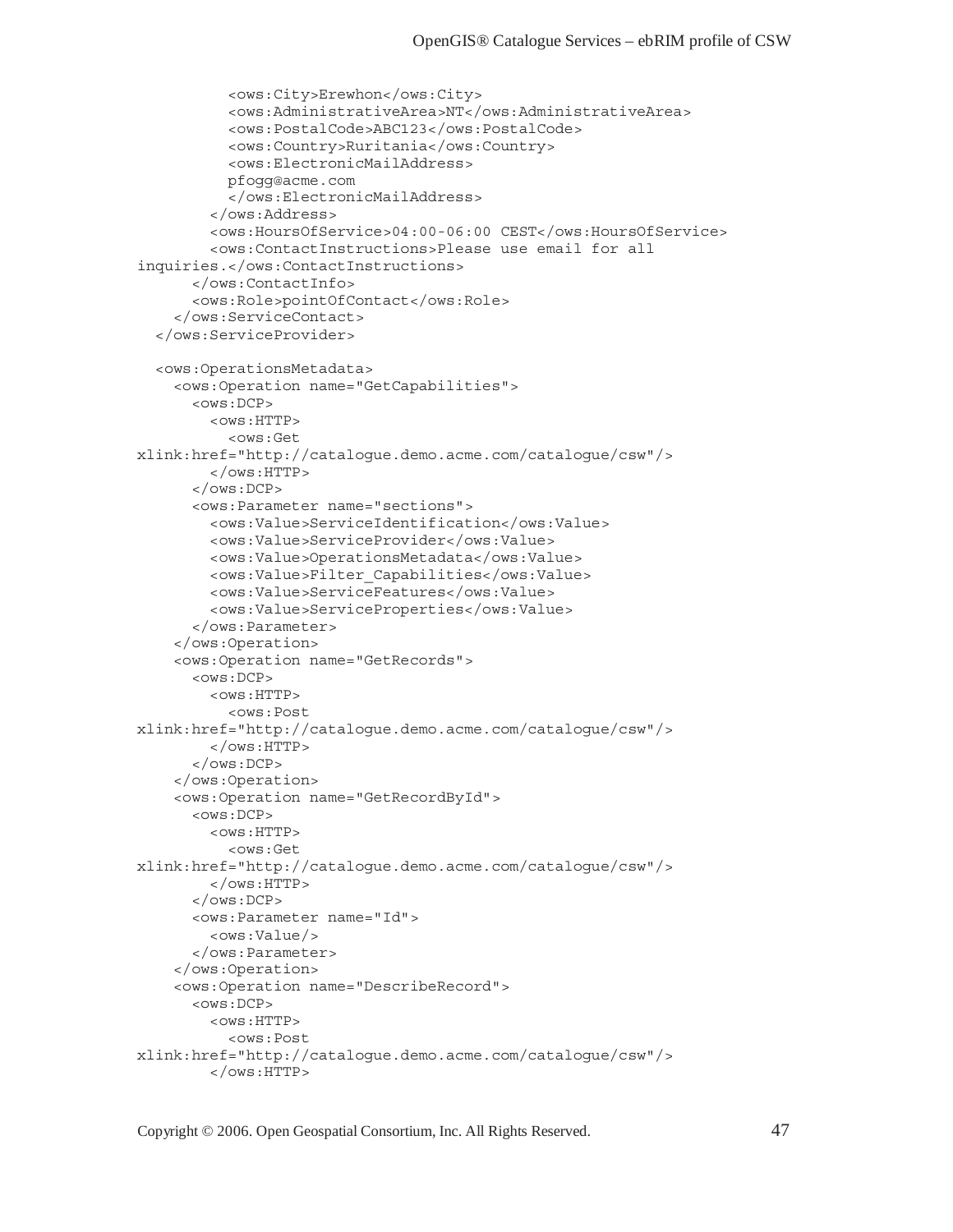```
</ OWS: DCP >
     </ows:Operation> 
     <ows:Operation name="GetDomain"> 
       <ows:DCP> 
         <ows:HTTP> 
           <ows:Post 
xlink:href="http://catalogue.demo.acme.com/catalogue/csw"/> 
        </\circws:HTTP>
      </ OWS: DCP >
     </ows:Operation> 
     <ows:Operation name="GetRepositoryItem"> 
      < OWS: DCP >
         <ows:HTTP> 
            <ows:Get 
xlink:href="http://catalogue.demo.acme.com/catalogue/csw"/> 
        </\circws:HTTP>
      </\circws:DCP> <ows:Parameter name="id"> 
        <ows:Value/>
       </ows:Parameter> 
     </ows:Operation> 
     <ows:Operation name="Harvest"> 
      <ows:DCP> <ows:HTTP> 
            <ows:Post 
xlink:href="http://catalogue.demo.acme.com/catalogue/csw"/> 
        </\circws:HTTP>
      </\circws:DCP>
     </ows:Operation> 
     <ows:Operation name="Transaction"> 
      < \circ Ws: DCP >< OWS: HTTP >
            <ows:Post 
xlink:href="http://catalogue.demo.acme.com/catalogue/csw"/> 
        </\circws:HTTP>
      </\circws:DCP>
     </ows:Operation> 
     <ows:Parameter name="service"> 
       <ows:Value>urn:x-ogc:service:catalogue:csw-ebrim</ows:Value> 
     </ows:Parameter> 
   </ows:OperationsMetadata> 
   <ogc:Filter_Capabilities 
     xmlns:gml="http://www.opengis.net/gml"> 
     <ogc:Spatial_Capabilities> 
       <ogc:GeometryOperands> 
         <ogc:GeometryOperand>gml:Envelope</ogc:GeometryOperand> 
         <ogc:GeometryOperand>gml:Point</ogc:GeometryOperand> 
         <ogc:GeometryOperand>gml:LineString</ogc:GeometryOperand> 
         <ogc:GeometryOperand>gml:Polygon</ogc:GeometryOperand> 
       </ogc:GeometryOperands> 
       <ogc:SpatialOperators> 
         <ogc:SpatialOperator name="BBOX"/> 
         <ogc:SpatialOperator name="Equals"/> 
         <ogc:SpatialOperator name="Disjoint"/> 
         <ogc:SpatialOperator name="Intersect"/> 
         <ogc:SpatialOperator name="Touches"/> 
         <ogc:SpatialOperator name="Crosses"/>
```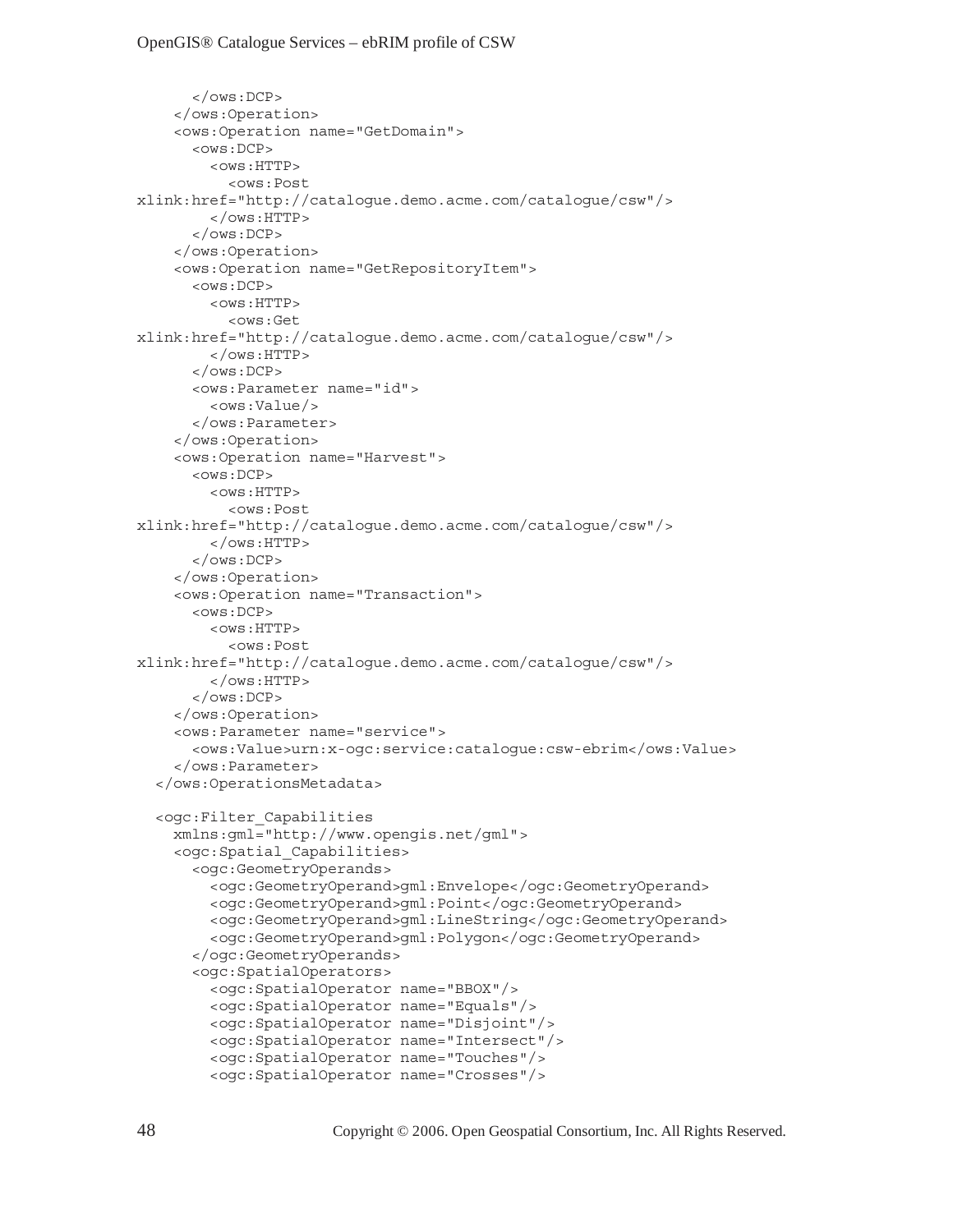```
 <ogc:SpatialOperator name="Within"/> 
         <ogc:SpatialOperator name="Contains"/> 
         <ogc:SpatialOperator name="Overlaps"/> 
         <ogc:SpatialOperator name="Beyond"/> 
       </ogc:SpatialOperators> 
     </ogc:Spatial_Capabilities> 
     <ogc:Scalar_Capabilities> 
       <ogc:LogicalOperators/> 
       <ogc:ComparisonOperators> 
        <ogc:ComparisonOperator>LessThan</ogc:ComparisonOperator>
         <ogc:ComparisonOperator>GreaterThan</ogc:ComparisonOperator> 
<ogc:ComparisonOperator>LessThanEqualTo</ogc:ComparisonOperator> 
<ogc:ComparisonOperator>GreaterThanEqualTo</ogc:ComparisonOperator> 
         <ogc:ComparisonOperator>EqualTo</ogc:ComparisonOperator> 
         <ogc:ComparisonOperator>NotEqualTo</ogc:ComparisonOperator> 
         <ogc:ComparisonOperator>Like</ogc:ComparisonOperator> 
         <ogc:ComparisonOperator>Between</ogc:ComparisonOperator> 
         <ogc:ComparisonOperator>NullCheck</ogc:ComparisonOperator> 
       </ogc:ComparisonOperators> 
       <ogc:ArithmeticOperators> 
         <ogc:SimpleArithmetic /> 
       </ogc:ArithmeticOperators> 
     </ogc:Scalar_Capabilities> 
   </ogc:Filter_Capabilities> 
   <wrs:ServiceFeatures> 
     <wrs:feature 
       name="http://www.opengis.net/cat/wrs/features/deep-search"> 
       <wrs:property 
        name="http://www.opengis.net/cat/wrs/properties/mime-types"> 
        <wrs:value>application/xml</wrs:value> 
         <wrs:value>text/xml</wrs:value> 
       </wrs:property> 
     </wrs:feature> 
     <wrs:feature 
       name="http://www.opengis.net/cat/wrs/features/audit-trail" /> 
     <wrs:feature 
       name="http://www.opengis.net/cat/wrs/features/version-control"> 
       <wrs:property 
         name="http://www.opengis.net/cat/wrs/properties/object-types"> 
         <wrs:value>urn:oasis:names:tc:ebxml-
regrep:ObjectType:RegistryObject:Service</wrs:value> 
         <wrs:value>urn:oasis:names:tc:ebxml-
regrep:ObjectType:RegistryObject:ExtrinsicObject</wrs:value> 
       </wrs:property> 
     </wrs:feature> 
   </wrs:ServiceFeatures> 
   <wrs:ServiceProperties> 
     <wrs:property 
      name="http://www.opengis.net/cat/wrs/properties/extension-
packages"> 
       <wrs:value>urn:x-ogc:specification:csw-ebrim:ext-
pkg:Basic</wrs:value> 
     </wrs:property> 
     <wrs:property
```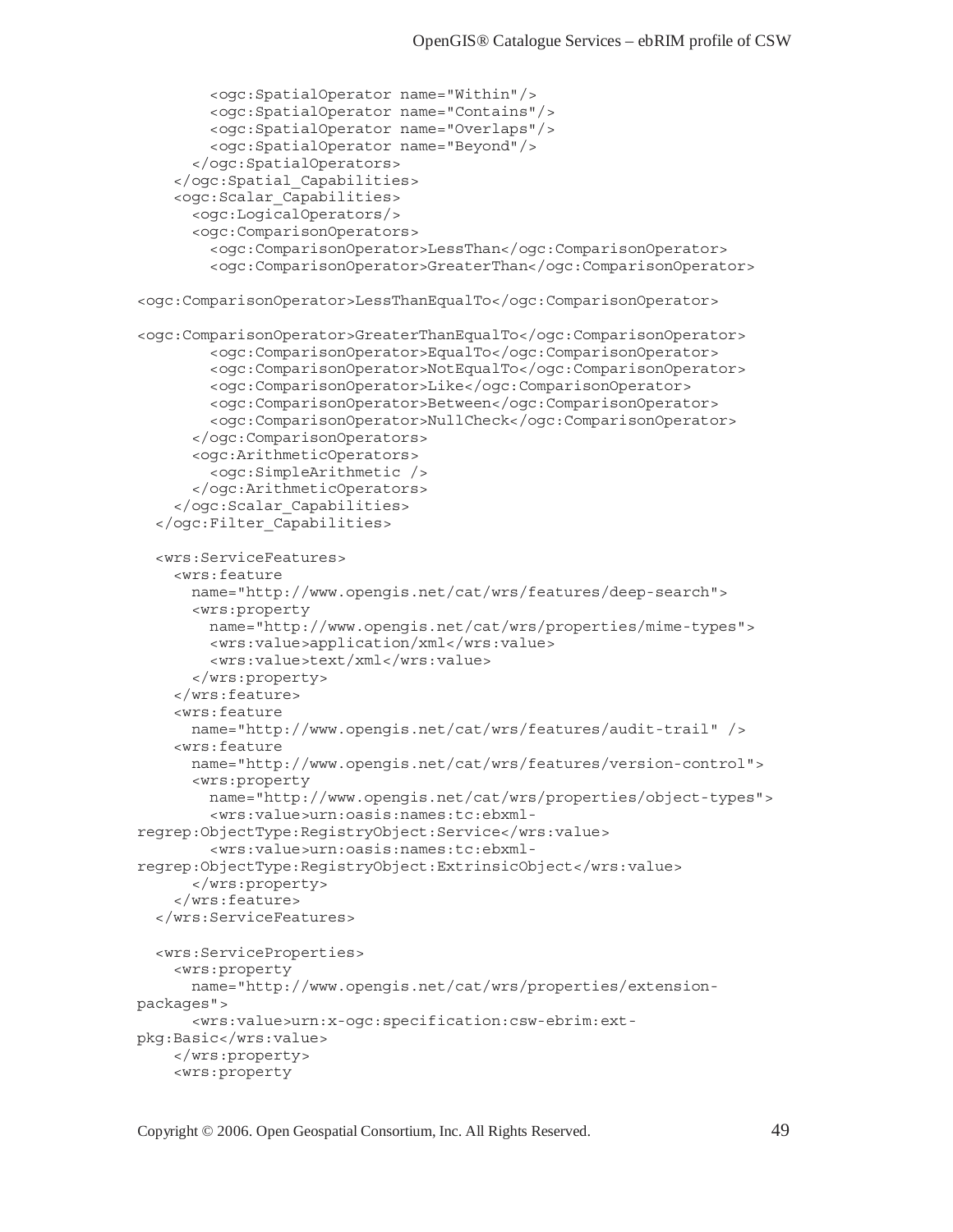```
 name="http://www.opengis.net/cat/wrs/properties/harvest-
protocols"> 
       <wrs:value>http</wrs:value> 
     </wrs:property> 
     <wrs:property 
       name="http://www.opengis.net/cat/wrs/properties/query-languages"> 
       <wrs:value>http://www.opengis.net/ogc</wrs:value> 
       <wrs:value>http://www.w3.org/TR/xpath</wrs:value> 
     </wrs:property> 
     <wrs:property 
       name="http://www.opengis.net/cat/wrs/properties/mime-types"> 
       <wrs:value>application/xml</wrs:value> 
       <wrs:value>text/xml</wrs:value> 
     </wrs:property> 
     <!-- duplicates info in ogc:GeometryOperands? --> 
     <wrs:property 
       name="http://www.opengis.net/cat/wrs/properties/geometry-types"> 
       <wrs:value>gml:Point</wrs:value> 
     </wrs:property> 
     <wrs:property 
       name="http://www.opengis.net/cat/wrs/properties/temporal-ref-
systems"> 
       <wrs:value>urn:x-ogc:def:trs:ISO-8601</wrs:value> 
     </wrs:property> 
     <wrs:property 
      name="http://www.opengis.net/cat/wrs/properties/spatial-ref-
systems"> 
       <wrs:value>urn:x-ogc:def:crs:EPSG:4326</wrs:value> 
     </wrs:property> 
   </wrs:ServiceProperties> 
   <wrs:WSDL-services xlink:type="simple" 
     xlink:href="http://catalogue.demo.acme.com/catalogue/wsdl" 
     xlink:title="Available service endpoints (WSDL 2.0)" 
     xlink:role="http://www.w3.org/2005/08/wsdl" /> 
</wrs:Capabilities>
```
#### **D.2 Spatial query (BBOX operator)**

```
<?xml version="1.0" encoding="UTF-8"?> 
<GetRecords 
  xmlns="http://www.opengis.net/cat/csw" 
  startPosition="1" 
  maxRecords="20" 
  resultType="results"> 
   <Query typeNames="rim:Service rim:Slot=s" 
     xmlns:rim="urn:oasis:names:tc:ebxml-regrep:xsd:rim:3.0" 
     xmlns:gml="http://www.opengis.net/gml" 
     xmlns:ogc="http://www.opengis.net/ogc"> 
     <ElementSetName typeNames="rim:Service">summary</ElementSetName> 
     <Constraint version="1.1"> 
       <ogc:Filter> 
         <ogc:And>
```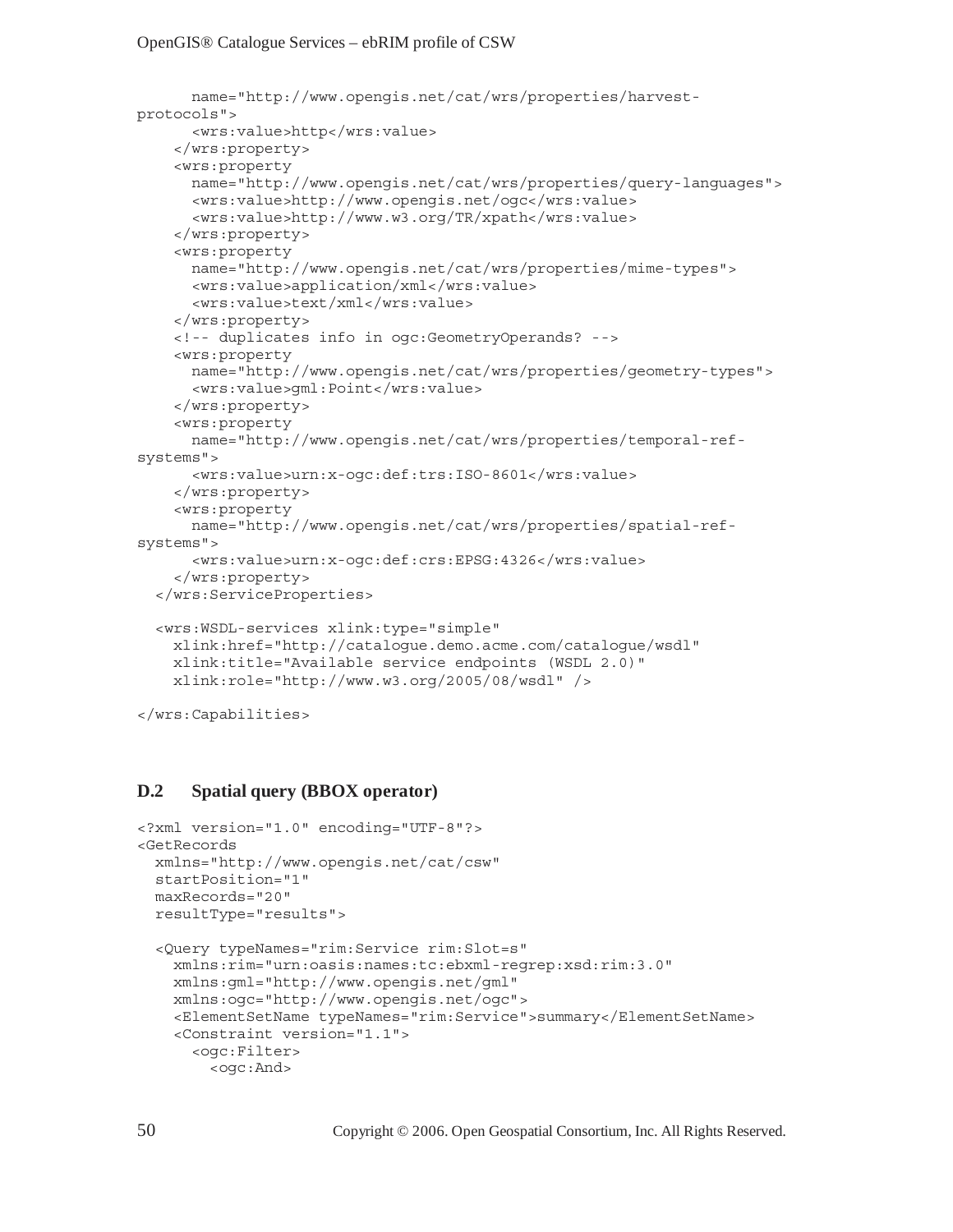```
 <ogc:PropertyIsEqualTo> 
             <ogc:PropertyName>rim:Service/$s/@name</ogc:PropertyName> 
             <ogc:Literal>http://purl.org/dc/terms/spatial</ogc:Literal> 
           </ogc:PropertyIsEqualTo> 
           <ogc:BBOX> 
             <ogc:PropertyName> 
             rim:Service/$s/wrs:ValueList/wrs:AnyValue 
             </ogc:PropertyName> 
             <gml:Envelope> 
               <gml:lowerCorner>48.86 -124.18</gml:lowerCorner> 
               <gml:upperCorner>49.98 -122.32</gml:upperCorner> 
             </gml:Envelope> 
           </ogc:BBOX> 
         </ogc:And> 
       </ogc:Filter> 
     </Constraint> 
   </Query> 
</GetRecords>
```